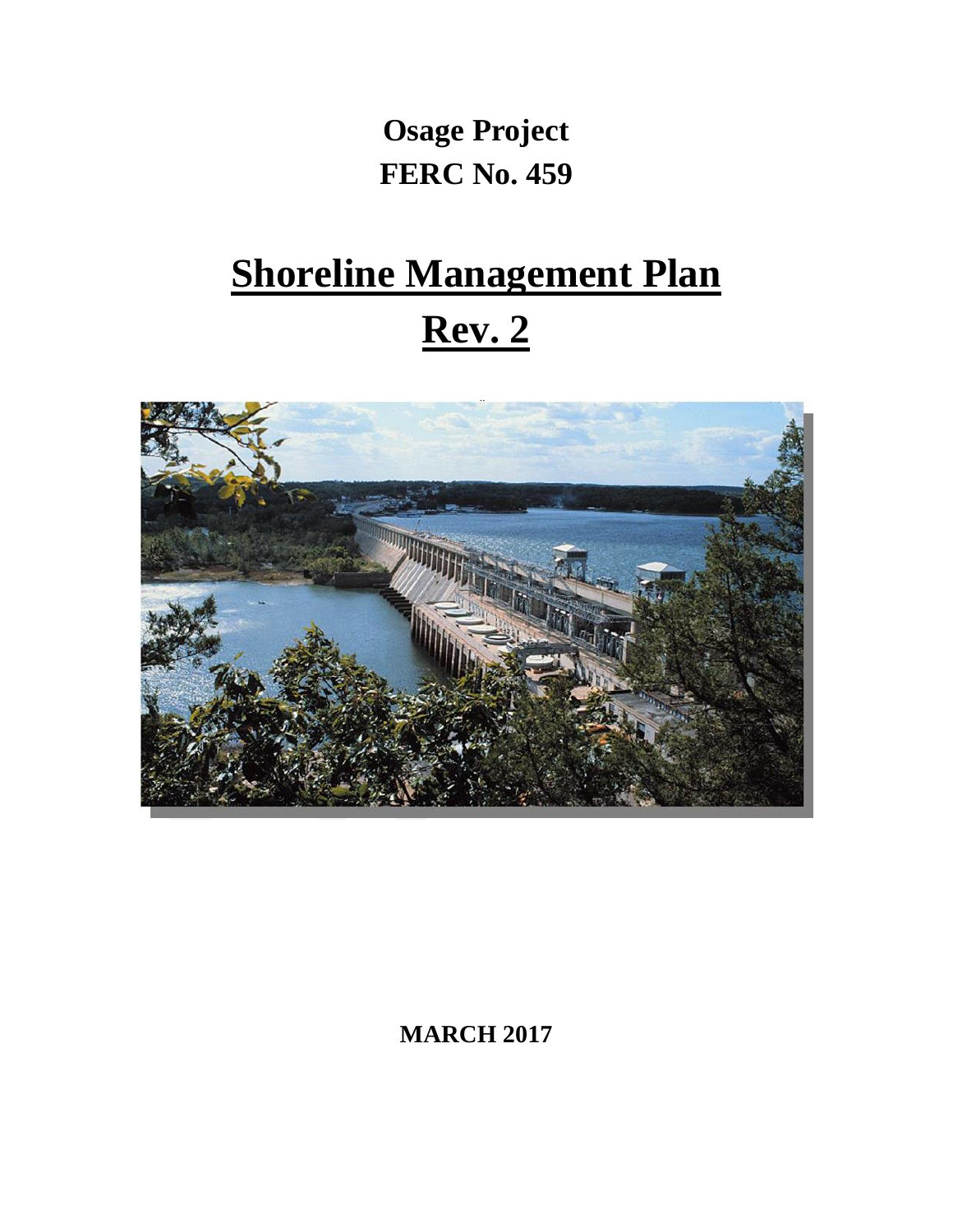Page No.

# **TABLE OF CONTENTS**

**Title** 

**Section** 

| 1.0 |     |                                                      |  |
|-----|-----|------------------------------------------------------|--|
|     | 1.1 |                                                      |  |
|     | 1.2 |                                                      |  |
|     | 1.3 |                                                      |  |
|     | 1.4 |                                                      |  |
|     | 1.5 |                                                      |  |
|     | 1.6 |                                                      |  |
| 2.0 |     | SHORELINE CONDITIONS AND DEVELOPMENT REQUIREMENTS 10 |  |
|     | 2.1 |                                                      |  |
|     | 2.2 |                                                      |  |
|     | 2.3 |                                                      |  |
|     | 2.4 |                                                      |  |
|     | 2.5 |                                                      |  |
|     |     | 2.5.1                                                |  |
|     |     | 2.5.2                                                |  |
|     |     | 2.5.3                                                |  |
|     | 2.6 |                                                      |  |
|     | 2.7 |                                                      |  |
|     |     | 2.7.1                                                |  |
|     |     | 2.7.2                                                |  |
|     | 2.8 |                                                      |  |
|     | 2.9 |                                                      |  |
| 3.0 |     |                                                      |  |
|     | 3.1 |                                                      |  |
|     | 3.2 |                                                      |  |
|     |     | 3.2.1                                                |  |
|     |     | 3.2.2                                                |  |
|     |     | 3.2.3                                                |  |
|     |     | 3.2.4                                                |  |
|     |     | 3.2.5                                                |  |
|     | 3.3 |                                                      |  |
|     | 3.4 |                                                      |  |
|     | 3.5 |                                                      |  |
|     | 3.6 |                                                      |  |
|     | 3.7 |                                                      |  |
|     | 3.8 |                                                      |  |
|     | 3.9 |                                                      |  |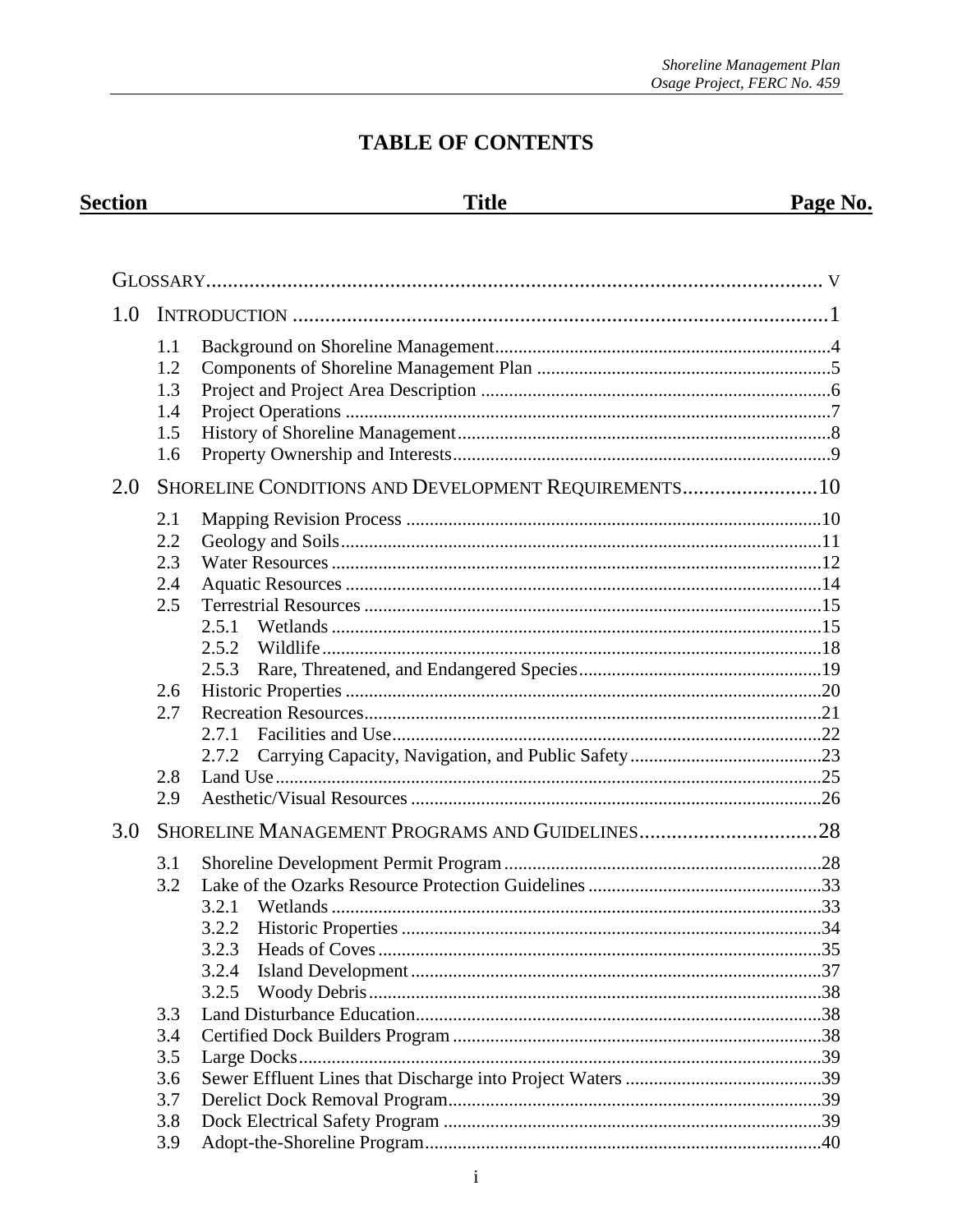# **TABLE OF CONTENTS (Continued)**

**Section Page No. Page No. Page No. Page No.** 

| 4.0 |                                                                                                                                                       |  |
|-----|-------------------------------------------------------------------------------------------------------------------------------------------------------|--|
| 5.0 | <b>SHORELINE MANAGEMENT PLAN REVIEW AND UPDATE PROCESS 49</b>                                                                                         |  |
| 6.0 |                                                                                                                                                       |  |
| 7.0 |                                                                                                                                                       |  |
|     | Consultation Conducted to Develop Rev. 2 SMP Update in 2016 - 2017 51<br>7.1<br>Consultation Summary Prior to the Current SMP Rev. 2 Update 51<br>7.2 |  |
|     |                                                                                                                                                       |  |

#### **APPENDICES**

|  | APPENDIX A - OSAGE PROJECT SHORELINE USE CLASSIFICATION MAPS |
|--|--------------------------------------------------------------|
|--|--------------------------------------------------------------|

- APPENDIX B LAKE OF THE OZARKS PERMIT REQUIREMENTS
- APPENDIX C DERELICT DOCK REMOVAL
- APPENDIX D ADOPT-THE-SHORELINE PROGRAM
- APPENDIX E DUNCAN'S POINT
- APPENDIX F AMEREN MISSOURI PROCEDURE FOR ADDRESSING CHALLENGES TO SHORELINE MANAGEMENT PLAN MAPPING ACCURACY
- APPENDIX G CONSULTATION FOR THE SMP REV. 2 UPDATE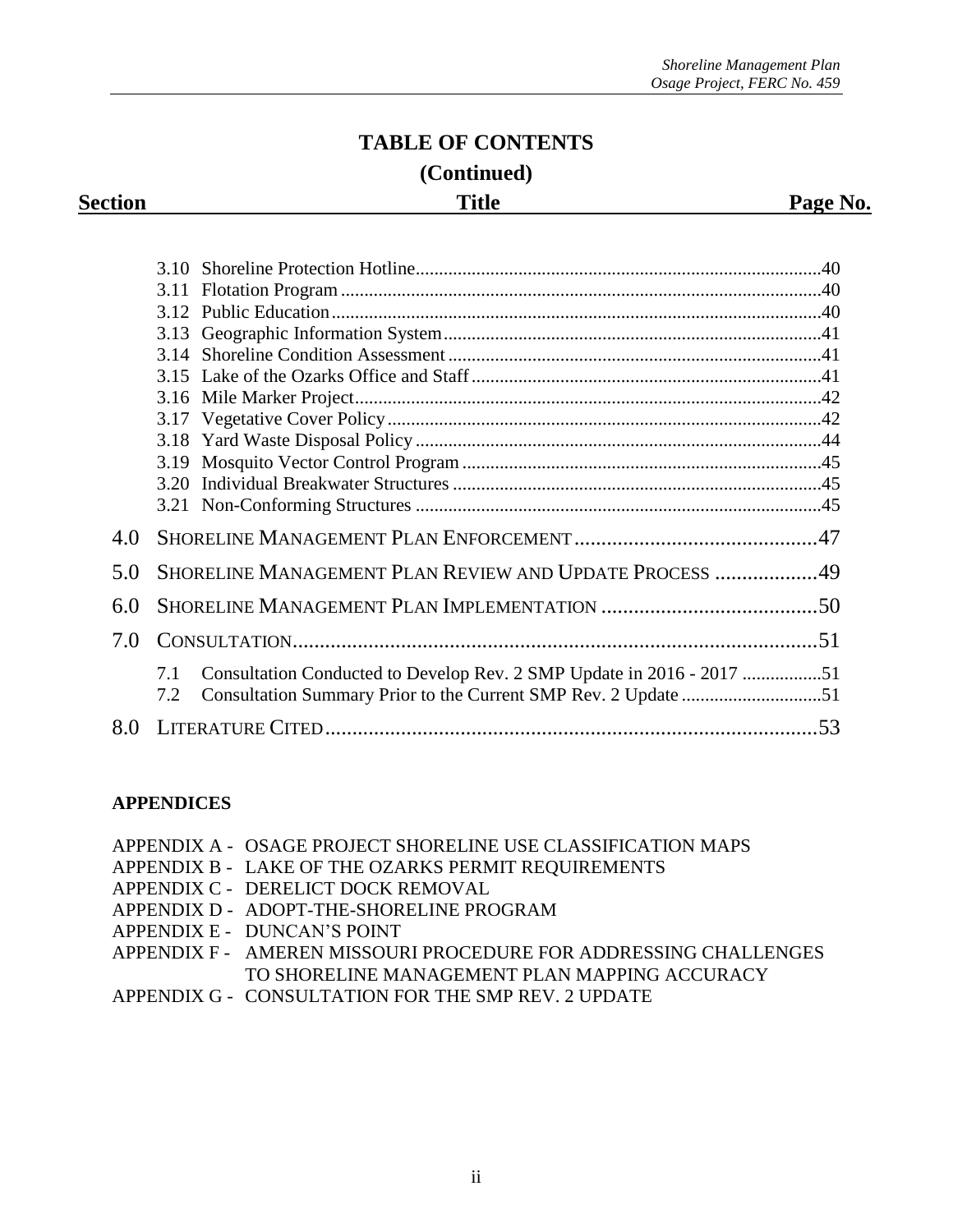# **LIST OF FIGURES**

| <b>Figure</b> | <b>Title</b> | Page No. |
|---------------|--------------|----------|
|               |              |          |

| 2 REVIEW PROCESS FOR AFTER-THE-FACT NON-PERMITTED ACTIVITIES 32 |  |
|-----------------------------------------------------------------|--|
|                                                                 |  |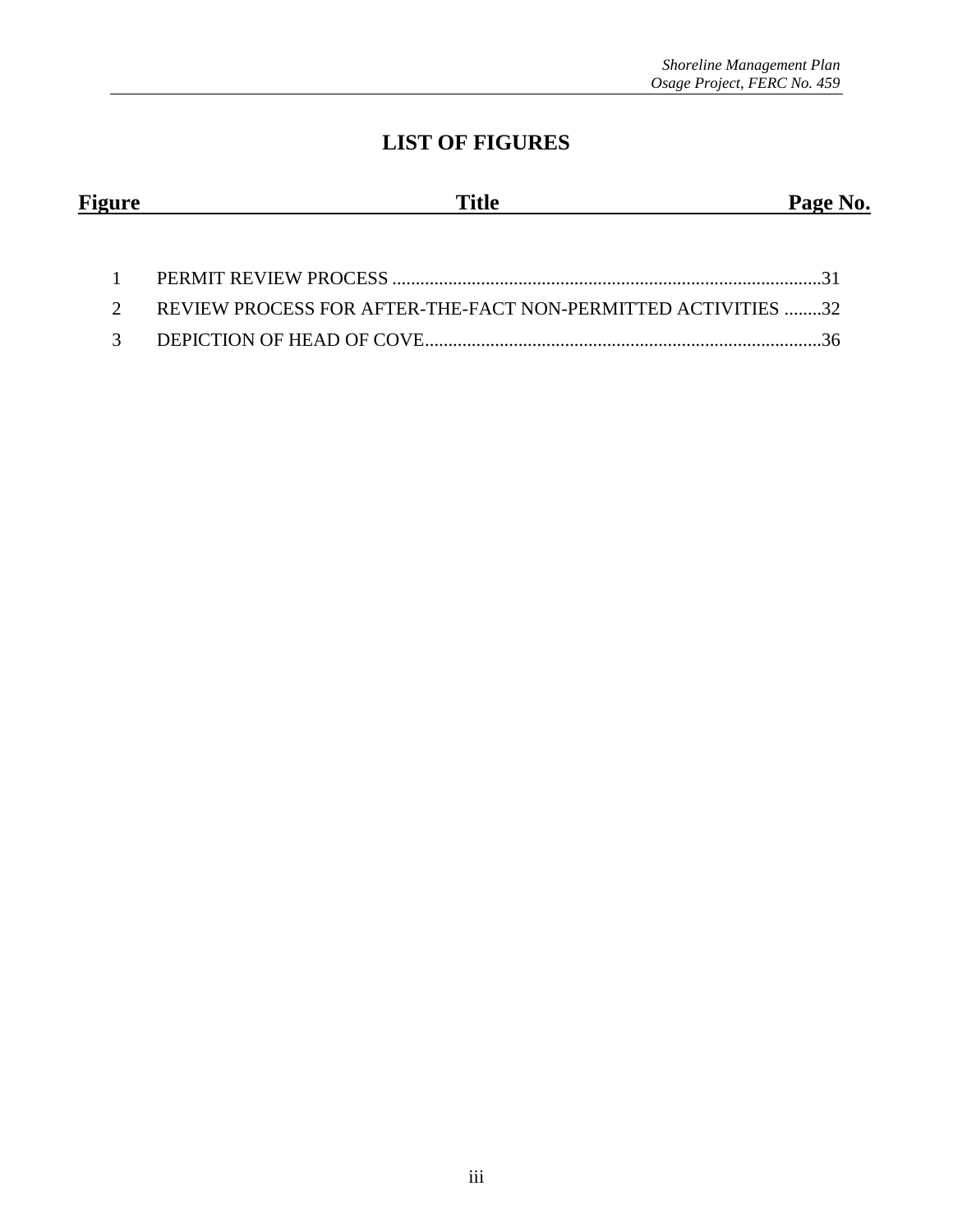# **LIST OF TABLES**

| <b>Table</b>                | Title                                                                                                                                 | Page No. |
|-----------------------------|---------------------------------------------------------------------------------------------------------------------------------------|----------|
|                             | <b>CHECKLIST IDENTIFYING FERC LICENSE ARTICLE 417 REQUIREMENTS</b><br>AND WHERE EACH IS ADDRESSED IN THE SHORELINE MANAGEMENT<br>PLAN |          |
| $\mathcal{D}_{\mathcal{L}}$ | GUIDE CURVE GOVERNING LAKE LEVELS IN LAKE OF THE OZARKS                                                                               |          |
| 3                           | RARE, THREATENED, AND ENDANGERED SPECIES WITHIN THE OSAGE                                                                             |          |
| 4                           | PERMIT REVIEW PROCESS SUMMARIZED BY SHORELINE USE<br>CLASSIFICATIONS, ALLOWABLE USES, AGENCY NOTIFICATION, AND                        | 29       |
| 5                           |                                                                                                                                       |          |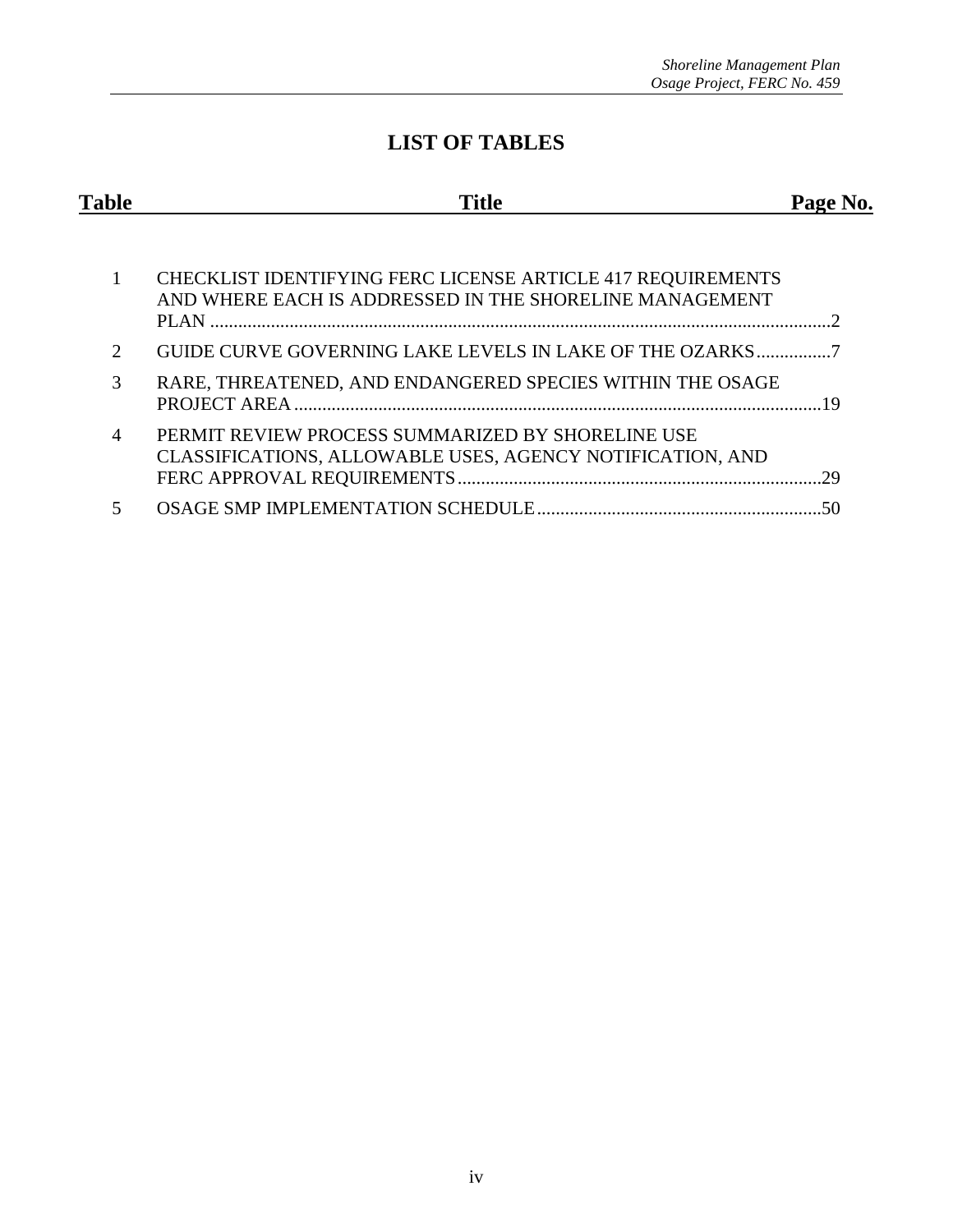# **GLOSSARY**

| <b>ACHP</b>            | Advisory Council on Historic Preservation                                                                                                                                                                                                                                                                                                                 |  |
|------------------------|-----------------------------------------------------------------------------------------------------------------------------------------------------------------------------------------------------------------------------------------------------------------------------------------------------------------------------------------------------------|--|
| <b>AHJ</b>             | Authorities having jurisdiction                                                                                                                                                                                                                                                                                                                           |  |
| <b>ATS</b>             | Adopt-the-Shoreline Program                                                                                                                                                                                                                                                                                                                               |  |
| Boat house             | A non-floating structure on the shoreline utilized for the storage of<br>boats and other marine-type vehicles.                                                                                                                                                                                                                                            |  |
| Causeway               | A road built on an embankment across a water body.                                                                                                                                                                                                                                                                                                        |  |
| Cove                   | An area of a lake that extends away from the main body of the lake,<br>where the area extends at least 50 feet from the main shoreline area.                                                                                                                                                                                                              |  |
| <b>CSR</b>             | Code of State Regulations                                                                                                                                                                                                                                                                                                                                 |  |
| <b>CWA</b>             | Clean Water Act                                                                                                                                                                                                                                                                                                                                           |  |
| Development            | Development, as used in this Shoreline Management Plan, means<br>any non-project land use activity that will disturb the land or add to<br>the man-made features at the Lake of the Ozarks and along the<br>shoreline, and has the potential to impact environmental resources.                                                                           |  |
| D <sub>O</sub>         | Dissolved oxygen                                                                                                                                                                                                                                                                                                                                          |  |
| Dock                   | A platform extending from a shore over water and supported by<br>piles, pillars, or flotation materials, used to secure, protect, and<br>provide access to boats.                                                                                                                                                                                         |  |
| FERC or the Commission | Federal Energy Regulatory Commission                                                                                                                                                                                                                                                                                                                      |  |
| FERC Form 80           | Form used by licensees to report recreational data at licensed<br>projects, including data on the number and type of recreational<br>facilities, capacity, the number of annual visits to all recreational<br>areas and project costs and revenues associated with all recreational<br>areas. The report must be filed with the Commission every 6 years. |  |
| Fish structure         | Any structure or natural material that is placed below the surface of<br>the water to enhance existing fish habitat.<br>Examples include<br>evergreen trees, brush piles, or stake beds.                                                                                                                                                                  |  |
| <b>FPA</b>             | <b>Federal Power Act</b>                                                                                                                                                                                                                                                                                                                                  |  |
| <b>GIS</b>             | Geographic Information System                                                                                                                                                                                                                                                                                                                             |  |
| <b>GPS</b>             | <b>Global Positioning System</b>                                                                                                                                                                                                                                                                                                                          |  |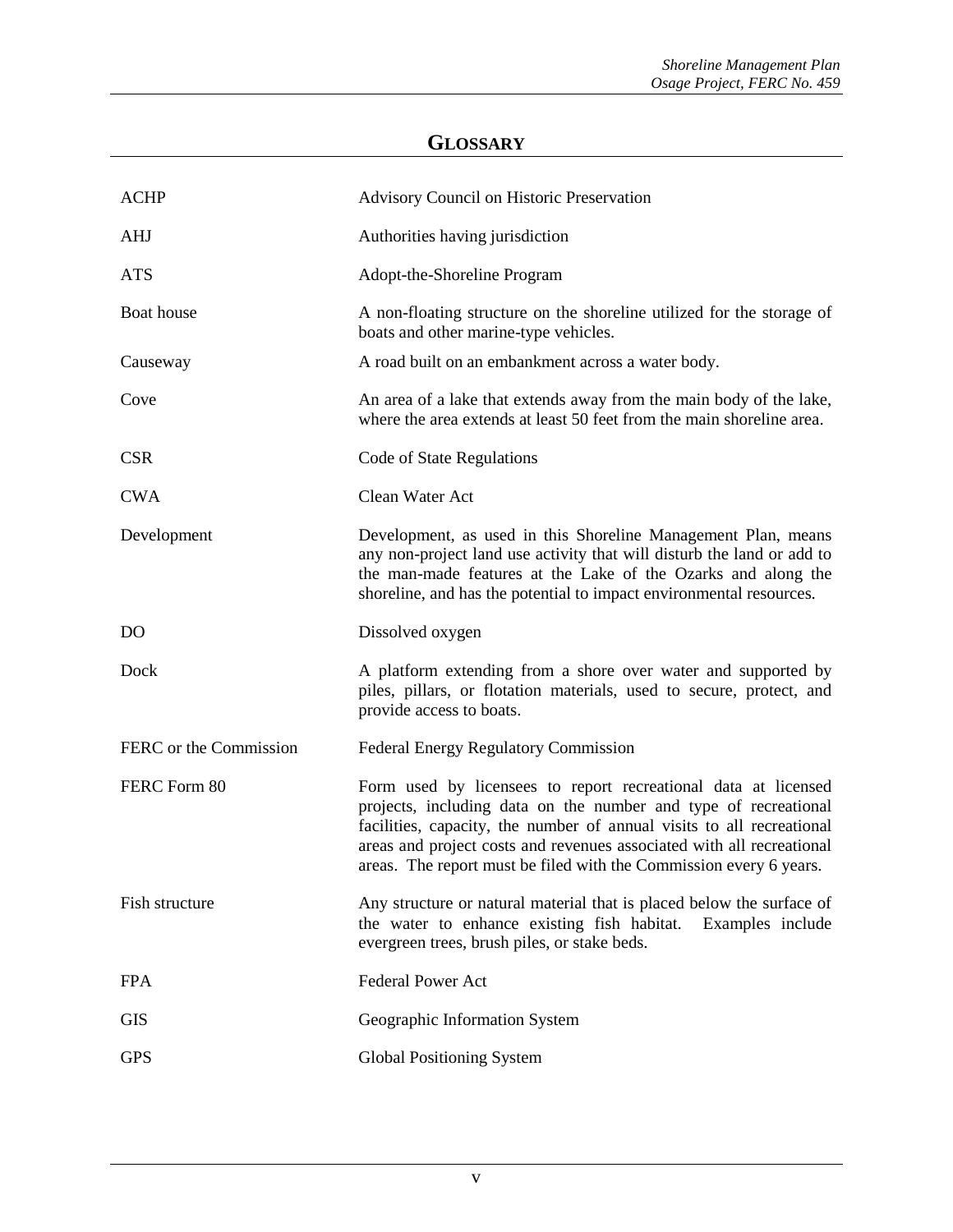| Head of Cove             | That portion of any cove, regardless of size, which lies landward of<br>a perpendicular line drawn across the cove, this line being known as<br>the Head of Cove boundary line. The Head of Cove boundary line is<br>located at the point at which the natural stream channel bottom<br>(flooded by the lake water) is at the 652-foot elevation. If no natural<br>stream channel can be identified, the perpendicular line will be<br>located at the point farthest in to the cove where a 652-foot elevation<br>is found.                                                                                                                                                                |
|--------------------------|--------------------------------------------------------------------------------------------------------------------------------------------------------------------------------------------------------------------------------------------------------------------------------------------------------------------------------------------------------------------------------------------------------------------------------------------------------------------------------------------------------------------------------------------------------------------------------------------------------------------------------------------------------------------------------------------|
| <b>Historic Property</b> | Any pre-historic or historic district, site, building, structure, or<br>object included in, or eligible for inclusion in, the National Register<br>of Historic Places maintained by the Secretary of the Interior. This<br>term includes artifacts, records, and remains that are related to and<br>located within such properties. The term includes properties of<br>traditional religious and cultural importance to an Indian tribe or<br>Native Hawaiian organization and that meet the National Register<br>criteria (36 CFR $800.16(1)(1)$ ). Sites that have been determined to<br>likely be eligible for listing by a qualified archaeologist are included<br>in this definition. |
| <b>HPMP</b>              | Historic Properties Management Plan                                                                                                                                                                                                                                                                                                                                                                                                                                                                                                                                                                                                                                                        |
| Marina                   | A commercial facility located at the Lake that provides docking,<br>storage, maintenance, and/or other facilities equipped to provide<br>marine repair service, gassing, and supplies. It may also include<br>land-based areas for car parking, boat ramps, and associated<br>facilities and services.                                                                                                                                                                                                                                                                                                                                                                                     |
| <b>MDC</b>               | Missouri Department of Conservation                                                                                                                                                                                                                                                                                                                                                                                                                                                                                                                                                                                                                                                        |
| <b>MDNR</b>              | Missouri Department of Natural Resources                                                                                                                                                                                                                                                                                                                                                                                                                                                                                                                                                                                                                                                   |
| <b>MISO</b>              | Midwest Independent Transmission System Operator                                                                                                                                                                                                                                                                                                                                                                                                                                                                                                                                                                                                                                           |
| <b>MNHD</b>              | Missouri Natural Heritage Database                                                                                                                                                                                                                                                                                                                                                                                                                                                                                                                                                                                                                                                         |
| <b>MNHP</b>              | The Missouri Natural Heritage Program represents a comprehensive<br>effort to inventory and preserve the animal, plant, and natural<br>community resources of the State of Missouri and is a part of the<br>MDC.                                                                                                                                                                                                                                                                                                                                                                                                                                                                           |
| <b>MSWP</b>              | Missouri State Water Patrol                                                                                                                                                                                                                                                                                                                                                                                                                                                                                                                                                                                                                                                                |
| <b>NGVD</b>              | <b>National Geodetic Vertical Datum</b>                                                                                                                                                                                                                                                                                                                                                                                                                                                                                                                                                                                                                                                    |
| <b>NHPA</b>              | National Historic Preservation Act                                                                                                                                                                                                                                                                                                                                                                                                                                                                                                                                                                                                                                                         |
| <b>NPS</b>               | <b>National Park Service</b>                                                                                                                                                                                                                                                                                                                                                                                                                                                                                                                                                                                                                                                               |
| <b>NRCS</b>              | <b>Natural Resource Conservation Service</b>                                                                                                                                                                                                                                                                                                                                                                                                                                                                                                                                                                                                                                               |
| <b>NRHP</b>              | National Register of Historic Places                                                                                                                                                                                                                                                                                                                                                                                                                                                                                                                                                                                                                                                       |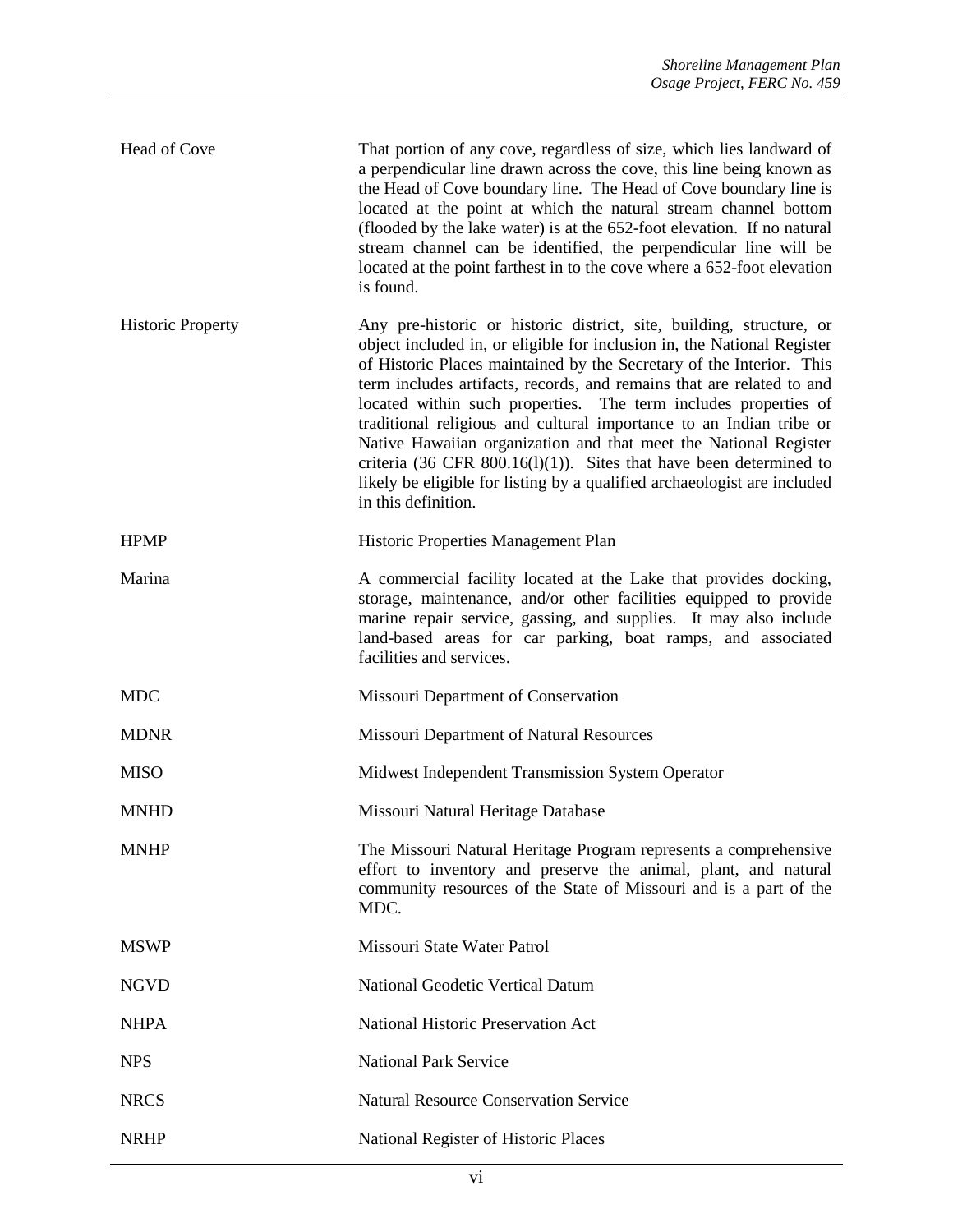| <b>NWI</b>                   | National Wetlands Inventory                                                                                                                                                                                                                                                                                                                                                                                                                                                            |  |
|------------------------------|----------------------------------------------------------------------------------------------------------------------------------------------------------------------------------------------------------------------------------------------------------------------------------------------------------------------------------------------------------------------------------------------------------------------------------------------------------------------------------------|--|
| <b>NWS</b>                   | <b>National Weather Service</b>                                                                                                                                                                                                                                                                                                                                                                                                                                                        |  |
| <b>OHWM</b>                  | Ordinary high-water mark as defined by the U.S. Army Corps of<br>Engineers, 658.5 feet                                                                                                                                                                                                                                                                                                                                                                                                 |  |
| <b>ORFCA</b>                 | Osage River Flood Control Association                                                                                                                                                                                                                                                                                                                                                                                                                                                  |  |
| <b>OSR</b>                   | <b>Outstanding State Resource Water</b>                                                                                                                                                                                                                                                                                                                                                                                                                                                |  |
| PA                           | Programmatic Agreement                                                                                                                                                                                                                                                                                                                                                                                                                                                                 |  |
| Project Boundary             | The project boundary along the shoreline of Lake of the Ozarks<br>generally follows an elevation of 662 U.E. datum, which is 2 feet<br>above full pool elevation of 660.0 feet. The boundary is higher in<br>some areas to protect project resources. Downstream from the<br>project, the project boundary extends approximately one mile along<br>both banks of the Osage River, and includes a 64.53-acre parcel of<br>land on the west bank of the river, up to elevation 600.0 msl |  |
| <b>REP</b>                   | <b>Recreation Enhancement Plan</b>                                                                                                                                                                                                                                                                                                                                                                                                                                                     |  |
| <b>RM</b>                    | River mile                                                                                                                                                                                                                                                                                                                                                                                                                                                                             |  |
| <b>RTE</b>                   | Rare, threatened, and endangered species                                                                                                                                                                                                                                                                                                                                                                                                                                               |  |
| <b>SA</b>                    | Settlement Agreement                                                                                                                                                                                                                                                                                                                                                                                                                                                                   |  |
| <b>SEMA</b>                  | <b>State Emergency Management Agency</b>                                                                                                                                                                                                                                                                                                                                                                                                                                               |  |
| <b>Shallow Water Habitat</b> | While there is no strict definition of shallow water habitat, it often is<br>considered as the depth to which aquatic vegetation will grow, in<br>most areas of normal water clarity this can be in the range of five to<br>six feet of water depth.                                                                                                                                                                                                                                   |  |
| <b>SHPO</b>                  | The Missouri State Historic Preservation Office is within the MDNR<br>whose mission is to foster, encourage, and support the stewardship<br>of Missouri's significant historic, architectural, archaeological, and<br>historic resources.                                                                                                                                                                                                                                              |  |
| <b>SMP</b>                   | Shoreline Management Plan                                                                                                                                                                                                                                                                                                                                                                                                                                                              |  |
| <b>SMT</b>                   | Shoreline Management Team                                                                                                                                                                                                                                                                                                                                                                                                                                                              |  |
| Stakeholders                 | Any agency, government official, business, non-government<br>organization, or private individual who will be influenced by, or has<br>an interest in shoreline management at Lake of the Ozarks                                                                                                                                                                                                                                                                                        |  |
|                              |                                                                                                                                                                                                                                                                                                                                                                                                                                                                                        |  |
| <b>SWPA</b>                  | Southwest Power Authority                                                                                                                                                                                                                                                                                                                                                                                                                                                              |  |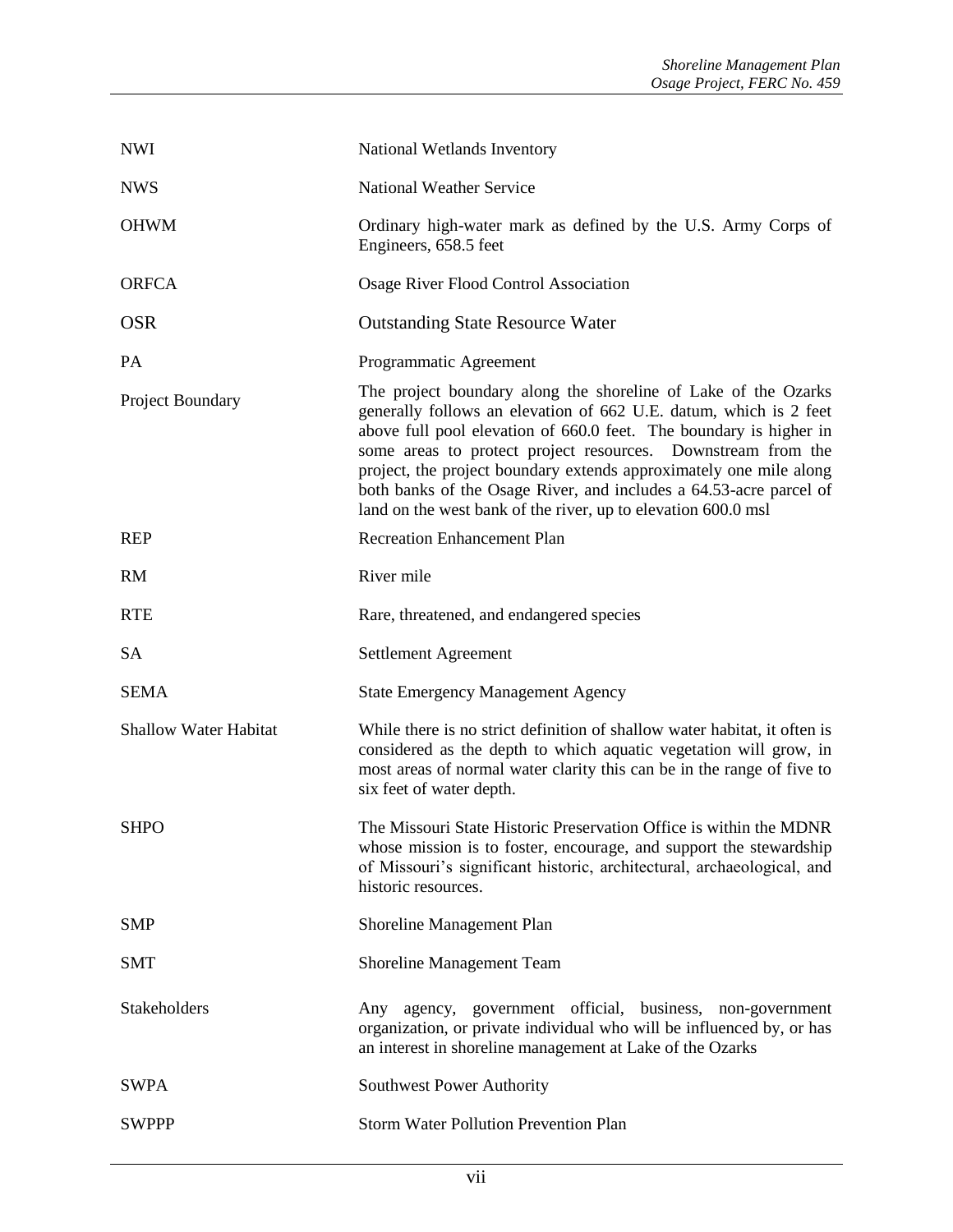| <b>UED</b>   | Union Electric Datum                                       |
|--------------|------------------------------------------------------------|
| <b>USACE</b> | U.S. Army Corps of Engineers                               |
| <b>USCGA</b> | U.S. Coast Guard Auxiliary                                 |
| <b>USEPA</b> | U.S. Environmental Protection Agency                       |
| <b>USFWS</b> | U.S. Fish and Wildlife Service                             |
| <b>WPD</b>   | Water Patrol Division of the Missouri State Highway Patrol |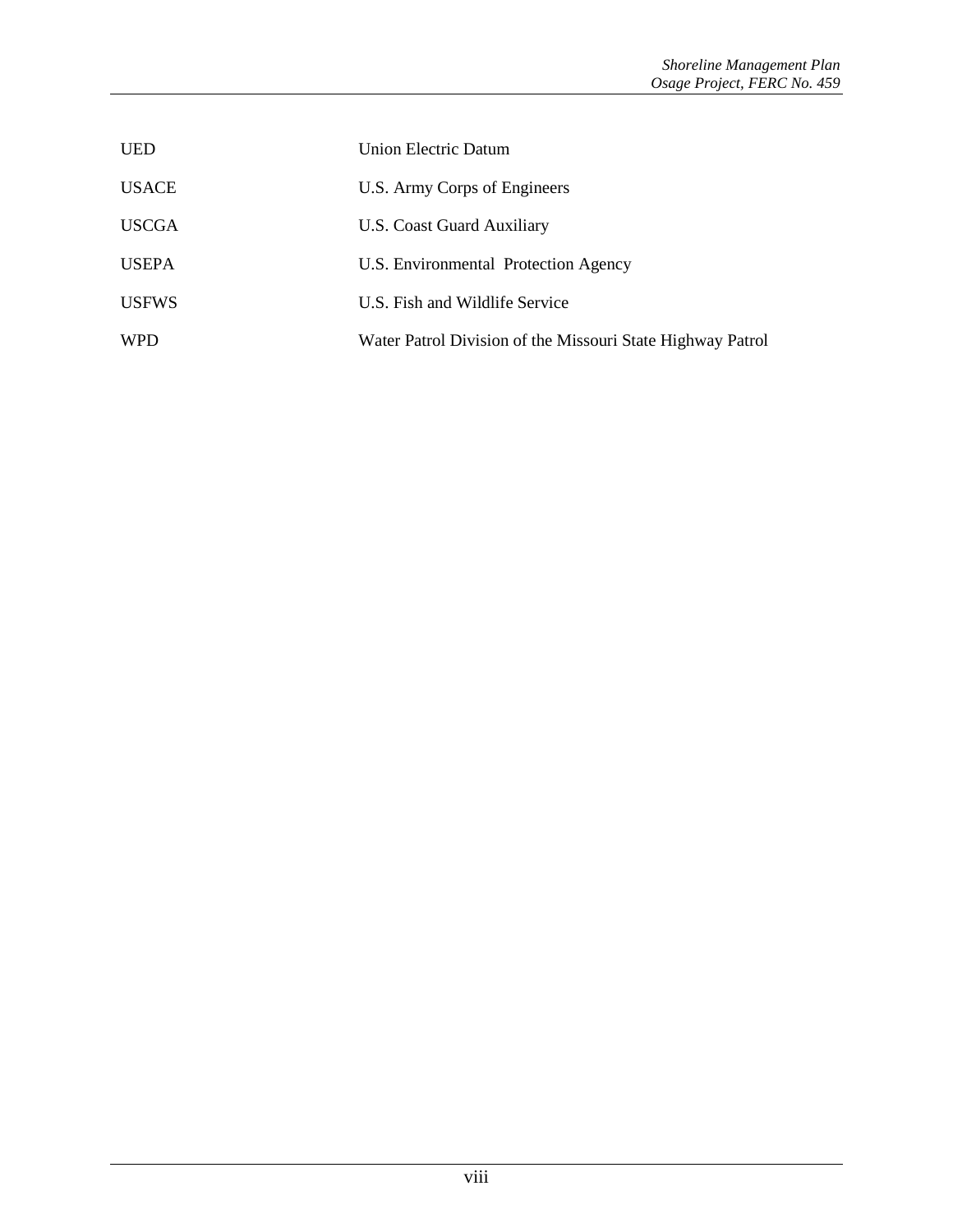#### **1.0 INTRODUCTION**

Article 417 of the license for the Osage Project, issued on March 30, 2007, included the following requirements to address shoreline management.

*Article 417. Shoreline Management Plan. The shoreline management plan required by condition 8 of the water quality certification shall be filed, for Commission approval, within one year of the issuance date of this license. The purpose of this plan is to coordinate land-management activities along the project shoreline.*

*Consistent with the Commission's Guidance for Shoreline Management Planning at Hydropower Projects dated April 2001 and the August 2006 final Environmental Assessment for the Osage Project, the plan shall include, at a minimum:*

- *(1) a discussion of the plan's purpose, goals, and objectives;*
- *(2) a discussion of key issues associated with shoreline management at the project, and how issues were addressed in developing the plan (e.g., the public's right to access the entire shoreline, excluding project works, within the project boundary, as well as boating carrying capacity, navigation hazards, and the effect permitted structures have on boating safety);*
- *(3) identification and description of land use along the project shoreline (taking into account the need to protect sensitive habitats, historic properties, and aesthetic resources), including (a) maps identifying the locations of land use types, as well as sensitive habitats, aesthetic areas, historic sites, etc., (b) a description of how the use classifications were defined and delineated, and (c) descriptions of activities and uses that will be allowed in those classifications;*
- *(4) if the licensee chooses to file an amendment to remove land from the project boundary, a map showing the location of the lands proposed for removal, overlaid with its SMP shoreline classification map developed for item (3);*
- *(5) a description of all types of permitted uses, the permit application process, and guidelines for applying for a construction permit within the project boundary;*
- *(6) the licensee's existing programs (e.g., Adopt-A-Shoreline program, vector control program, derelict dock removal program, shoreline protection hotline, etc.);*
- *(7) measures to protect water, fish, wildlife, important habitat areas, and historic properties (e.g., an updated permitting program addressing set backs, size, density, and placement of docks, piers and other in-water structures; an encroachment policy; buffer zones and vegetative buffer policy; restricting development in critical or sensitive habitats; shoreline stabilization requirements; dredging and excavation restrictions, such as restricting the timing of the activity and testing sediments for contaminates if dredging is proposed; and measures to control erosion associated with permitted development);*
- *(8) a description of management policies (e.g., shoreline structure permitting guidelines), monitoring programs, educational programs, and enforcement;*
- *(9) provisions for periodically reviewing and updating the shoreline management plan;*
- *(10) a provision to undertake the shoreline erosion assessment for the Missouri State Park lands near the project specified in section 8.3 of the settlement agreement,*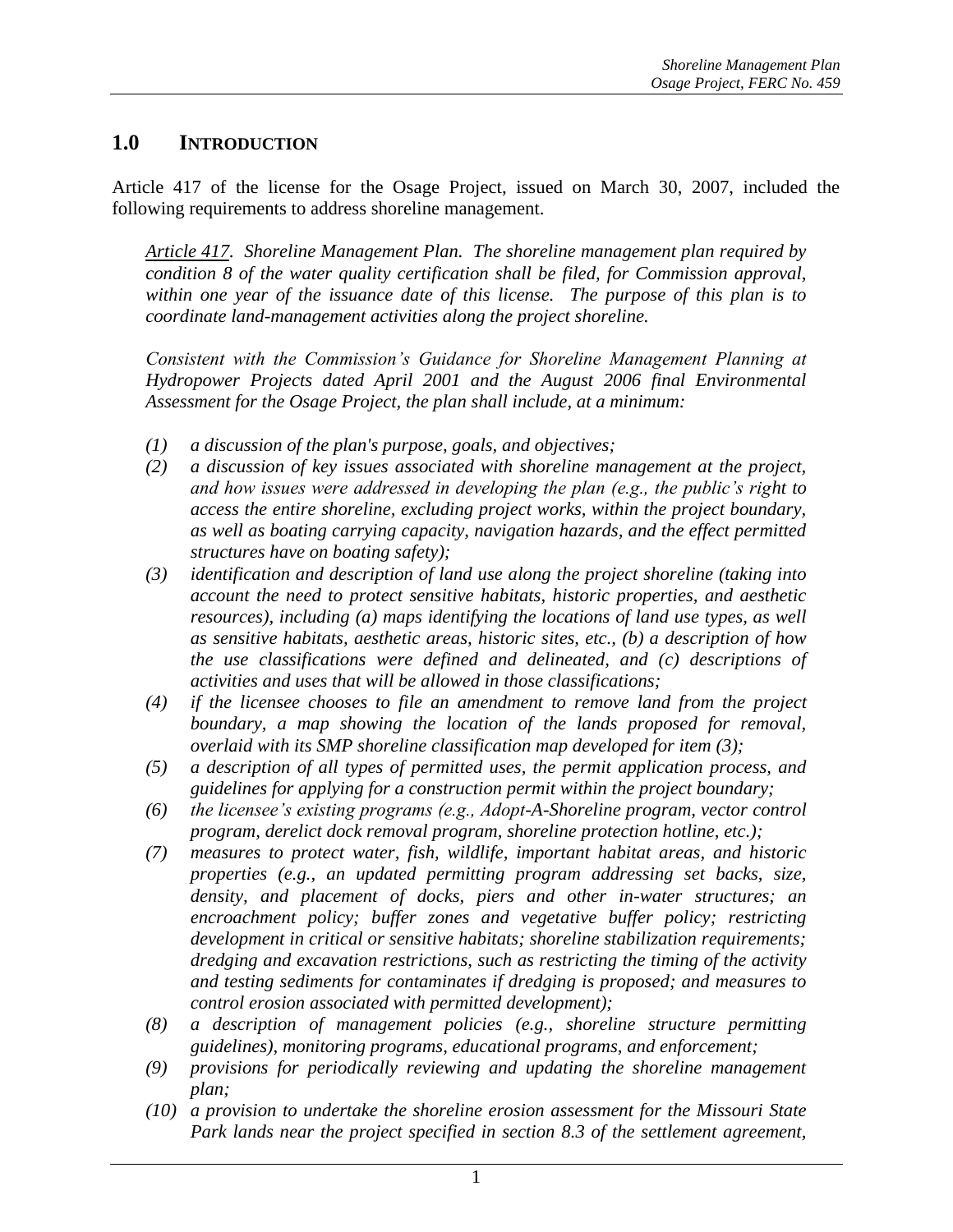*with a schedule for filing a report, prepared after consultation with the Missouri DNR, documenting the findings of the assessment with the Commission. The report shall identify any actions the licensee may need to take to address any erosion problems attributed to project operations; and*

*(11) provisions for consultation with agencies and other interested parties in the implementation of the shoreline management plan.*

*The shoreline management plan shall be developed in conjunction with the historic properties management plan (Article 418) and recreation enhancement plan (Article 416). The licensee shall prepare the plan after consultation with the U.S. Fish and Wildlife Service; the Department of the Army, Corps of Engineers; the National Park Service; the Missouri Department of Conservation; the Missouri Department of Natural Resources; the Advisory Council on Historic Preservation; and the shoreline management committee for the Osage Project. The licensee shall include with the plan an implementation schedule, documentation of consultation, copies of comments and recommendations on the completed shoreline management plan after it has been prepared and provided to the aforementioned parties, and specific descriptions of how their comments are accommodated by the plan. The licensee shall allow a minimum of 30 days for the agencies to comment before filing the plan with the Commission. If the licensee does not adopt a recommendation, the filing shall include the licensees' reasons, based on project-specific information.*

*The Commission reserves the right to require changes to the shoreline management plan. This plan shall not be implemented until the Commission notifies the licensee that the plan is approved. Upon Commission approval, the licensee shall implement the shoreline management plan, including any changes required by the Commission.*

This document addresses the requirements to prepare a Shoreline Management Plan (SMP) covering the items noted in Article 417 of the license. Table 1 identifies the section or Appendix of the SMP where each requirement of Article 417 is addressed.

**TABLE 1 CHECKLIST IDENTIFYING FERC LICENSE ARTICLE 417 REQUIREMENTS AND WHERE EACH IS ADDRESSED IN THE SHORELINE MANAGEMENT PLAN**

|          | <b>Article 417 Requirement</b>                                 | <b>Addressed in SMP</b>                 |
|----------|----------------------------------------------------------------|-----------------------------------------|
|          | a discussion of the plan's purpose, goals, and objectives;     | Section 1.2                             |
| (2)      | a discussion of key issues associated with shoreline           | Section 1.4 - project operations        |
|          | management at the project, and how issues were addressed       | Section 1.6 - property rights           |
|          | in developing the plan (e.g., the public's right to access the | Sections 2.3-2.5 - natural resources    |
|          | entire shoreline, excluding project works, within the project  | Section 2.6 - historic properties       |
|          | boundary, as well as boating carrying capacity, navigation     | Section 2.7 - recreation, safety        |
|          | hazards, and the effect permitted structures have on boating   | Section 2.8 - land use                  |
| safety); |                                                                | Section 2.9 - aesthetics                |
|          |                                                                | Appendix B, Section 6.2 - public access |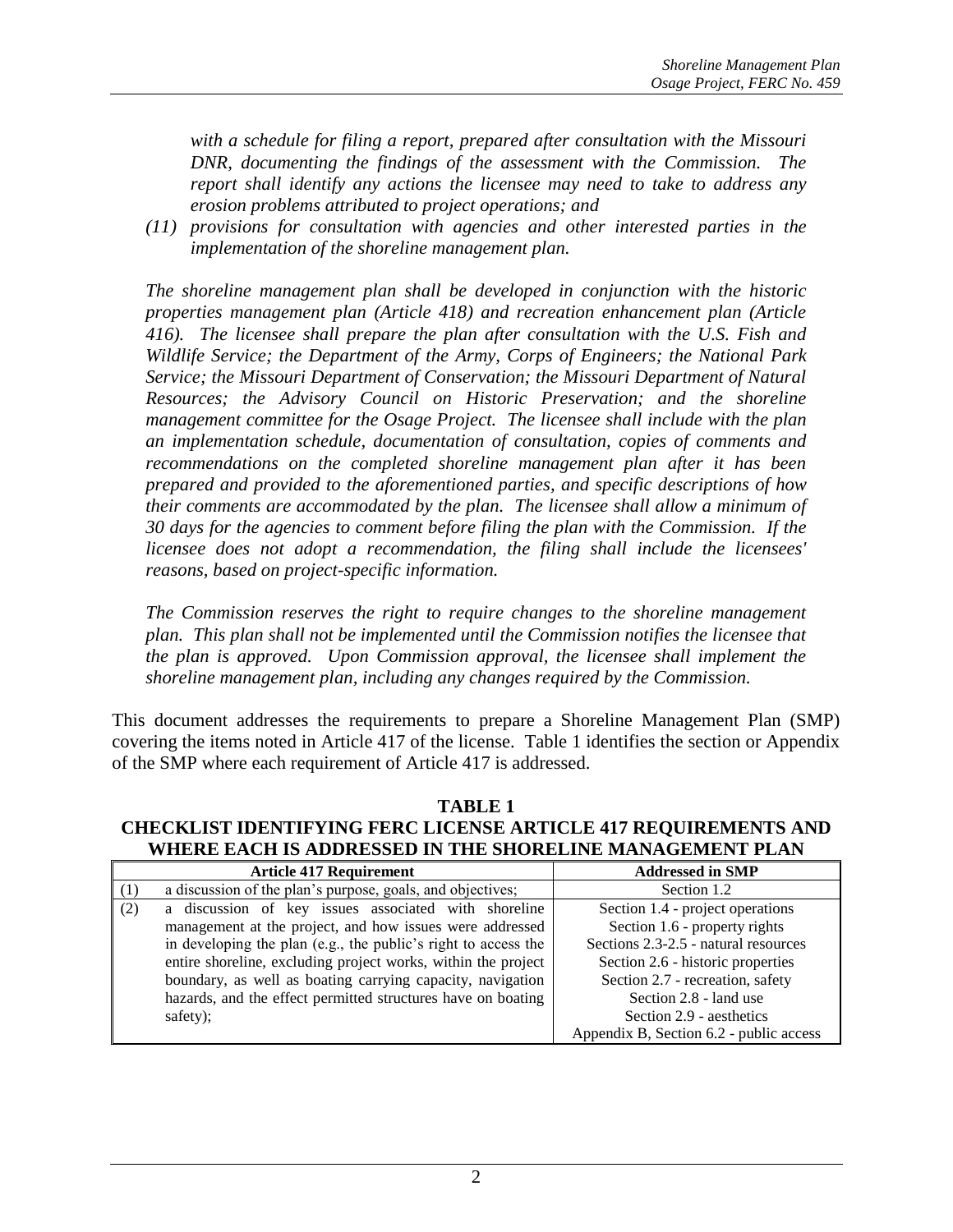|                                                         | <b>Article 417 Requirement</b>                                                                                                                                                                                                                                                                                                                                                                                                                                                                                                                                                                                                            | <b>Addressed in SMP</b>                                                                                                                                                                                                                     |
|---------------------------------------------------------|-------------------------------------------------------------------------------------------------------------------------------------------------------------------------------------------------------------------------------------------------------------------------------------------------------------------------------------------------------------------------------------------------------------------------------------------------------------------------------------------------------------------------------------------------------------------------------------------------------------------------------------------|---------------------------------------------------------------------------------------------------------------------------------------------------------------------------------------------------------------------------------------------|
| (3)<br>classifications;                                 | identification and description of land use along the project<br>shoreline (taking into account the need to protect sensitive<br>habitats, historic properties, and aesthetic resources),<br>including (a) maps identifying the locations of land use<br>types, as well as sensitive habitats, aesthetic areas, historic<br>sites, etc., (b) a description of how the use classifications<br>were defined and delineated, and (c) descriptions of<br>activities and uses that will be allowed in those                                                                                                                                     | Appendix A - maps<br>Section 2.0 - land use classifications<br>Section 3.2, Table 4 - allowable uses                                                                                                                                        |
| (4)                                                     | if the licensee chooses to file an amendment to remove land<br>from the project boundary, a map showing the location of<br>the lands proposed for removal, overlaid with its SMP<br>shoreline classification map developed for item (3);                                                                                                                                                                                                                                                                                                                                                                                                  | Not Applicable to Rev. 2 SMP filing                                                                                                                                                                                                         |
| (5)                                                     | a description of all types of permitted uses, the permit<br>application process, and guidelines for applying for a<br>construction permit within the project boundary;                                                                                                                                                                                                                                                                                                                                                                                                                                                                    | Section 3.2, Table 4, Appendix B                                                                                                                                                                                                            |
| (6)                                                     | the licensee's existing programs (e.g., Adopt-A-Shoreline<br>program, vector control program, derelict dock removal<br>program, shoreline protection hotline, etc.);                                                                                                                                                                                                                                                                                                                                                                                                                                                                      | Section 3.7 - Derelict Dock Removal<br>Section 3.9 - Adopt-the-Shoreline<br>Section 3.10 - Shoreline Protection Hotline<br>Section 3.11 – Flotation Program<br>Section 3.16 - Mile Marker Project<br>Section 3.19 - Mosquito Vector Control |
| (7)<br>permitted development);                          | measures to protect water, fish, wildlife, important habitat<br>areas, and historic properties (e.g., an updated permitting<br>program addressing set backs, size, density, and placement<br>of docks, piers and other in-water structures;<br>an<br>encroachment policy; buffer zones and vegetative buffer<br>policy; restricting development in critical or sensitive<br>habitats; shoreline stabilization requirements; dredging and<br>excavation restrictions, such as restricting the timing of the<br>activity and testing sediments for contaminates if dredging is<br>proposed; and measures to control erosion associated with | Section 3.2, Appendix B                                                                                                                                                                                                                     |
| (8)                                                     | a description of management policies (e.g.,<br>shoreline<br>structure permitting guidelines), monitoring programs,<br>educational programs, and enforcement;                                                                                                                                                                                                                                                                                                                                                                                                                                                                              | Appendix B - Permitting guidelines<br>Section 4.0 - Enforcement<br>Section 3.3 - Land Disturbance Education<br>Section 3.4 - Dock Builder Program<br>Section 3.8 - Dock Electrical Safety<br>Section 3.12 - Public Education                |
| (9)<br>shoreline management plan;                       | provisions for periodically reviewing and updating the                                                                                                                                                                                                                                                                                                                                                                                                                                                                                                                                                                                    | Section 5.0                                                                                                                                                                                                                                 |
| (10)<br>Commission.<br>attributed to project operations | a provision to undertake the shoreline erosion assessment for<br>the Missouri State Park lands near the project specified in<br>section 8.3 of the settlement agreement, with a schedule for<br>filing a report, prepared after consultation with the MDNR,<br>documenting the findings of the assessment with the<br>The report shall identify any actions the<br>licensee may need to take to address any erosion problems                                                                                                                                                                                                              | Section 2.2                                                                                                                                                                                                                                 |
| (11)<br>management plan.                                | provisions for consultation with agencies and other<br>interested parties in the implementation of the shoreline                                                                                                                                                                                                                                                                                                                                                                                                                                                                                                                          | Section 6.0                                                                                                                                                                                                                                 |
| recreation enhancement plan (Article 416).              | The shoreline management plan shall be developed in conjunction<br>with the historic properties management plan (Article 418) and                                                                                                                                                                                                                                                                                                                                                                                                                                                                                                         | Section 2.6, 2.7, 3.2                                                                                                                                                                                                                       |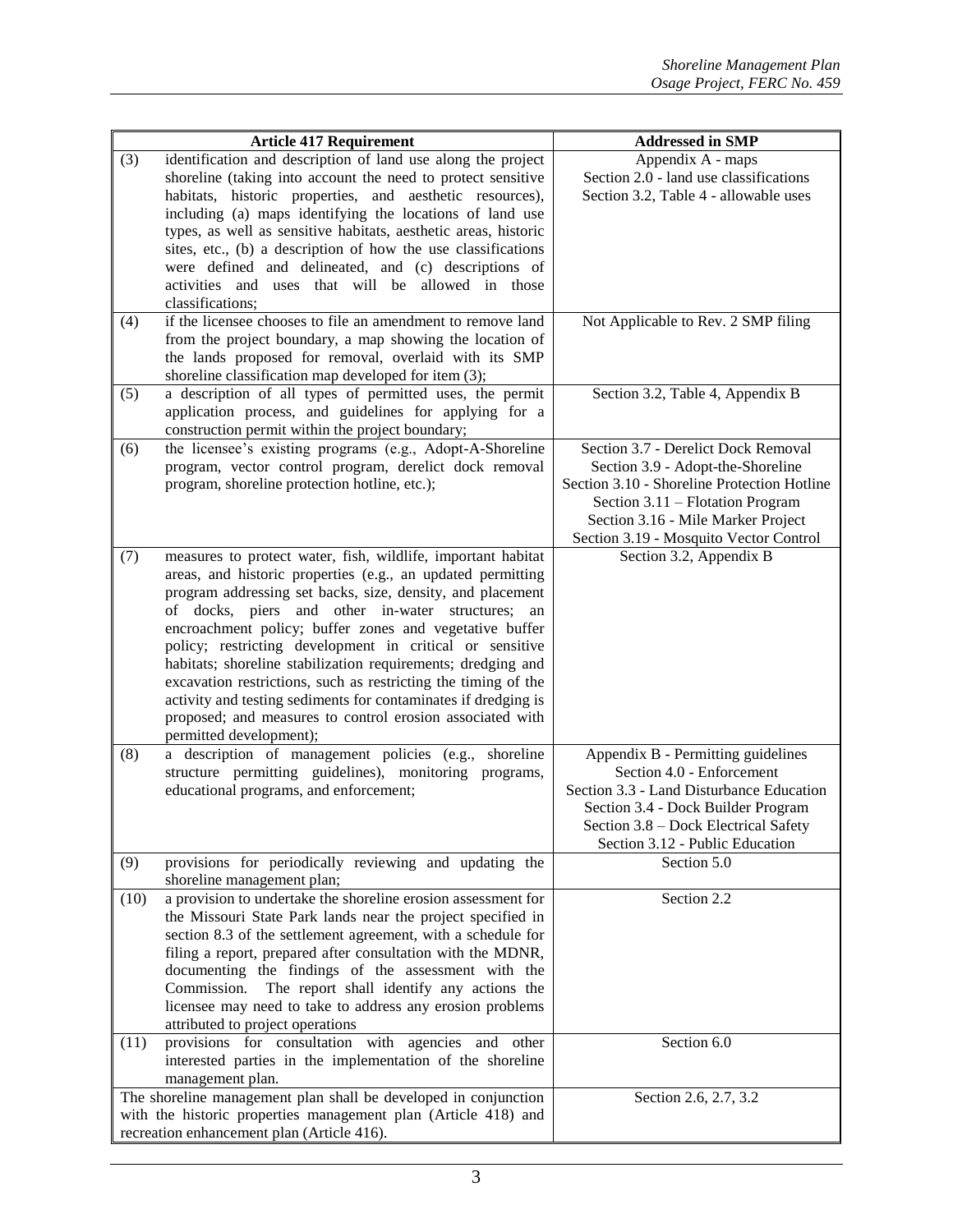| <b>Article 417 Requirement</b>                                       | <b>Addressed in SMP</b>  |  |
|----------------------------------------------------------------------|--------------------------|--|
| The licensee shall prepare the plan after consultation with the U.S. | Section 7.0              |  |
| Fish and Wildlife Service; the Department of the Army, Corps of      |                          |  |
| Engineers; the National Park Service; the Missouri Department of     |                          |  |
| Conservation; the Missouri Department of Natural Resources; the      |                          |  |
| Advisory Council on Historic Preservation; and the shoreline         |                          |  |
| management committee for the Osage Project.                          |                          |  |
| The licensee shall include with the plan an implementation           | Section 6.0              |  |
| schedule,                                                            |                          |  |
| Documentation of consultation, and copies of comments and            | Appendix G of Rev. 2 SMP |  |
| recommendations on the completed shoreline management plan.          |                          |  |
| Specific descriptions of how comments are accommodated by the        | Appendix G of Rev. 2 SMP |  |
| plan. If the licensee does not adopt a recommendation, the filing    |                          |  |
| shall include the licensees' reasons, based on project-specific      |                          |  |
| information.                                                         |                          |  |

# **1.1 Background on Shoreline Management**

In deciding whether to issue a license under the Federal Power Act (FPA) for any project, the Federal Energy Regulatory Commission (the Commission or FERC), in addition to the power and development purposes for which licenses are issued, has to give equal consideration to the purposes of energy conservation, the protection, mitigation of damage to, and enhancement of, fish and wildlife (including related spawning grounds and habitat), the protection of recreational opportunities, and the preservation of other aspects of environmental quality (FPA 1920). A FERC licensee must hold all rights in project property necessary to fulfill project purposes, including the provision of reasonable public access to project lands and waters and the protection of aesthetic and natural resources. In the context of a FERC-licensed hydropower project, a shoreline management plan (SMP) is, generally, a document that is used to meet a hydropower project licensee's obligations under the Federal Power Act, associated regulations, other federal and state laws, and the FERC license authorizing the project. Such a plan typically represents balance between resource protection and enhancement and development rights, and gives priority to water-dependent uses and also emphasizes public access.

Licenses issued by the Commission include a "standard land use article", which addresses "nonproject use of project lands". The standard article requires that a licensee retain sufficient control over all property and/or rights necessary or appropriate to construct, operate, and maintain a project, and may not dispose of interests in project property without prior Commission approval, except as specifically permitted under the license. A licensee of a hydropower project may receive requests from neighboring landowners, government agencies, or private organizations to use project land for a variety of purposes unrelated to operating the project. These uses may include, but are not limited to, construction and maintenance of boat docks, marinas, bridges, pipelines, water withdrawals, and utility lines.

To provide the licensee with flexibility in responding to such requests, the standard land use article allows licensees to convey interests in project lands and waters (through leases, rights-ofway, or fee title conveyances) for, or permit certain non-project uses. Conveyances and permits allowed under the standard land use article must be consistent with the scenic, recreational, and other environmental values of the project. In addition, the requesting entity must fulfill specific requirements before the licensee can convey an interest in project lands or waters, or permit nonproject uses of project lands. The requirements are based on the characteristics of the proposed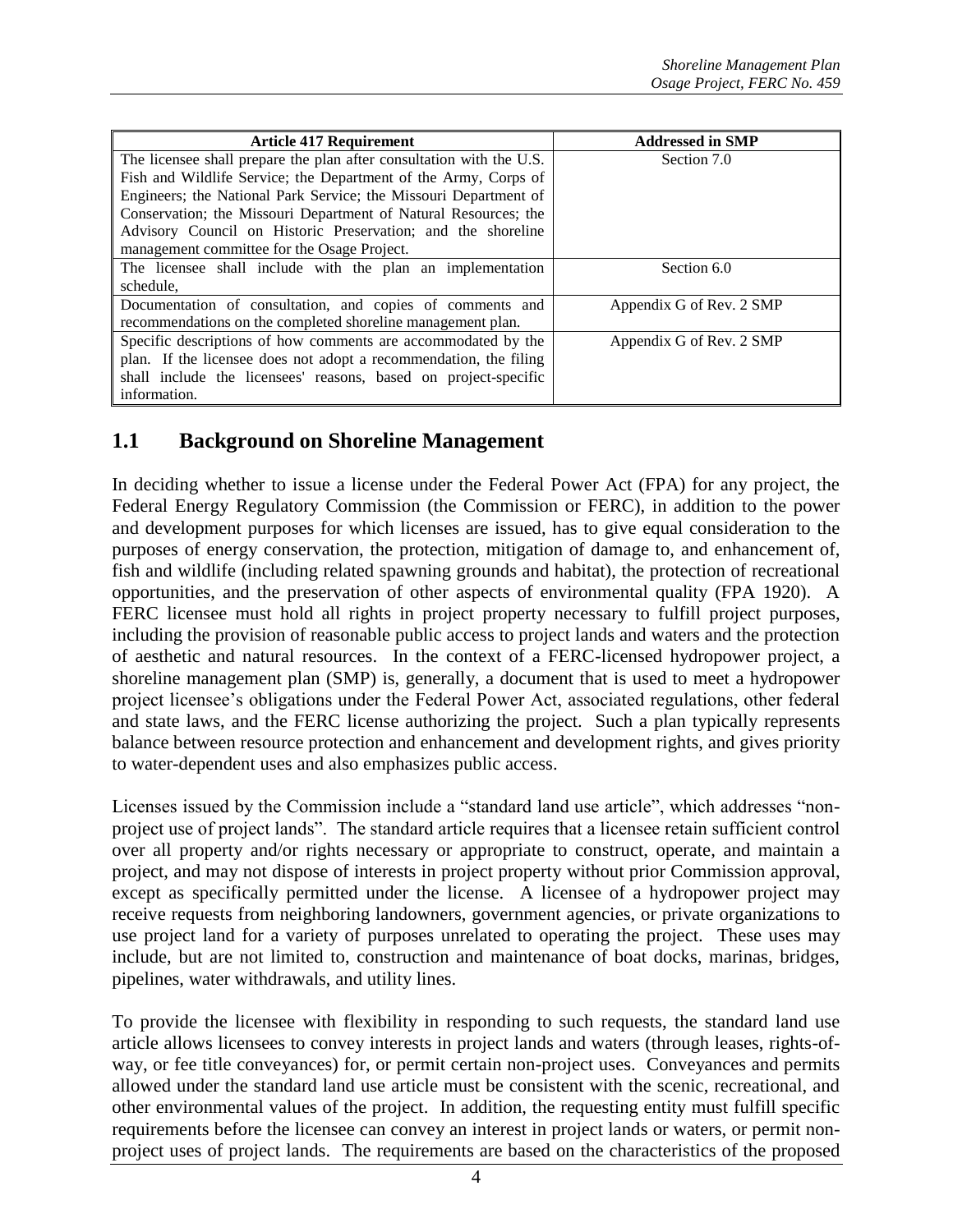use and the type of conveyance or permit. The licensee must also consult with the appropriate federal and state agencies to assure that the proposed use is compatible with the project's recreation plan and environmental resources, and that the instrument of conveyance includes appropriate covenants to protect the scenic, recreational, and other environmental values. If a proposed use does not meet the criteria of the standard land use article or an approved Shoreline Management Plan, the licensee must then obtain Commission approval prior to issuing the conveyance or permit.

Often requests for non-project use of project lands involve complex issues related to commercial marina construction, water withdrawals, dredging, or shoreline stabilization. The development pressure on shorelines for non-project uses and occupancies is fueled largely by increasing demand for water-oriented recreation and waterfront property. The Commission requires that licensees have the responsibility to ensure that the reservoir shorelines within their project boundaries are managed in a manner that is consistent with project license requirements, and project purposes. As the development and multiple uses of the shoreline grow, licensees face more and more challenges in resolving potential conflicts among competing interests including providing for public recreation and conserving environmental resources (FERC 2004).

The Commission has concluded that a comprehensive plan, such as a Shoreline Management Plan (SMP), can assist licensees in providing for proper use, conservation, and development of a project's resources (FERC 2004). One of the conditions in the Commission's March 2007 license for the continued operation of the Osage Project is the requirement to develop and implement an SMP for the Project in consultation with agencies and other stakeholders with an interest in the Project and the resources at Lake of the Ozarks.

Ameren Missouri submitted an SMP to the Commission for approval on March 28, 2008. The Commission approved the SMP with modifications and amendments by Orders issued July 26, 2011 and November 10, 2011. Revision 1 of the SMP, dated November 2012, incorporated the modifications and amendments ordered by the Commission. Revision 2 of the SMP, dated March 2017, is the first scheduled update of the plan filed in compliance with the Commission's July 26, 2011 order modifying and approving the SMP.

# **1.2 Components of Shoreline Management Plan**

Ameren Missouri is responsible for management of lands within the project boundary established for the Osage Project under provisions of its federal license for the operation of Bagnell Dam and the Osage Power Plant, which created the lake in 1931. This SMP governs lands within the FERC project boundary.

The purpose of this plan is to properly coordinate shoreline management activities at Lake of the Ozarks. The goals and objectives of this SMP are to define the procedures and policies that Ameren Missouri has in place for successful shoreline management activities at Lake of the Ozarks, and the reasons why the procedures and policies are needed and important to all stakeholders for protecting the energy, natural resources, and historic properties that are unique to the Osage Project.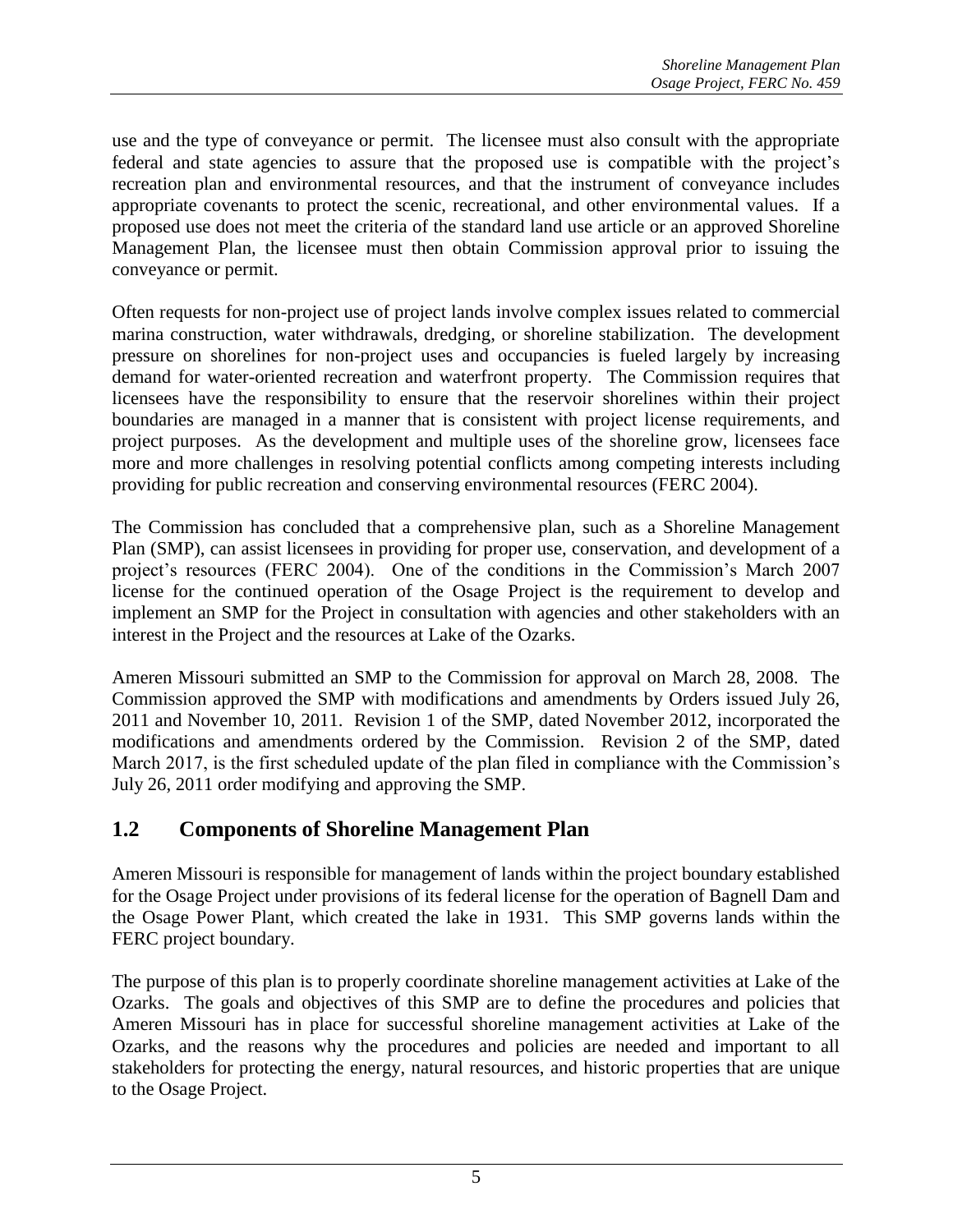As a part of its responsibility, Ameren Missouri is required to regulate all structures within the project boundary including docks, seawalls, decks, and other structures around the lake, as well as the lands within the project boundary downstream of Bagnell Dam, to ensure that these structures do not become an environmental hazard, an obstacle to navigation, adversely impact sensitive and critical environmental resources, or become a threat to the safe operation of the dam and power plant. The policies, guidelines, and existing programs to manage the Lake of the Ozarks shoreline are contained in this SMP. The SMP policies and procedures require notification of Missouri Department of Conservation (MDC), Missouri Department of Natural Resources (MDNR) (including the State Historic Preservation Office [SHPO]) for activities that may affect certain natural resources or known historic properties. This procedure ensures resource agency input before such activities are undertaken. See Section 3 for details.

Ameren Missouri's SMP for the Osage Project (FERC No. 459) includes four key components: (1) a description of shoreline conditions and development requirements; (2) Ameren Missouri's review process, programs, and guidelines for managing shoreline development; (3) shoreline management plan enforcement; and (4) a shoreline management plan review and update process. This plan presents baseline conditions for the Osage Project, can be used to help assess proposals for non-project use of project lands and other alterations to the shoreline, and sets requirements for development.

# **1.3 Project and Project Area Description**

The Osage Project is located on the Osage River in south-central Missouri in Benton, Camden, Miller and Morgan counties about 4 miles upstream of the town of Bagnell, Missouri; about 150 miles southeast of Kansas City, Missouri; 170 miles southwest of St. Louis, Missouri; and 40 miles south of the state capitol of Jefferson City, Missouri. The primary project features include Bagnell Dam (located at RM 81.7), the Osage Project powerhouse, and an impoundment (Lake of the Ozarks). These facilities were constructed between 1929 and 1931.

The Osage River is formed by the confluence of the Little Osage and Marais des Cygnes rivers near the Kansas-Missouri border. The Osage River flows generally eastward through westcentral Missouri to join the Missouri River downstream from Jefferson City. The Osage River drainage basin is roughly 250 miles long and has a total area of approximately 15,300 square miles of which 13,944 square miles lie above Bagnell Dam. The project extends upstream from Bagnell Dam to the tail water of the Harry S. Truman Project and lies between river miles (RM) 81.7 and 174.5, a length of approximately 93 miles. There are approximately 1,150 miles of shoreline within this area and, at normal pool, a surface area of approximately 94 square miles and a total volume of almost 2 million acre-feet.

The FERC project boundary generally follows an elevation of 662 (U.E. Datum) above Bagnell Dam and extends downstream of the Dam approximately 1 mile. The project boundary is higher than 662 in certain shoreline areas to protect project resources. The steep shoreline and limited land within the FERC project boundary downstream of Bagnell Dam limit the applicability of the SMP for the Lower Osage River.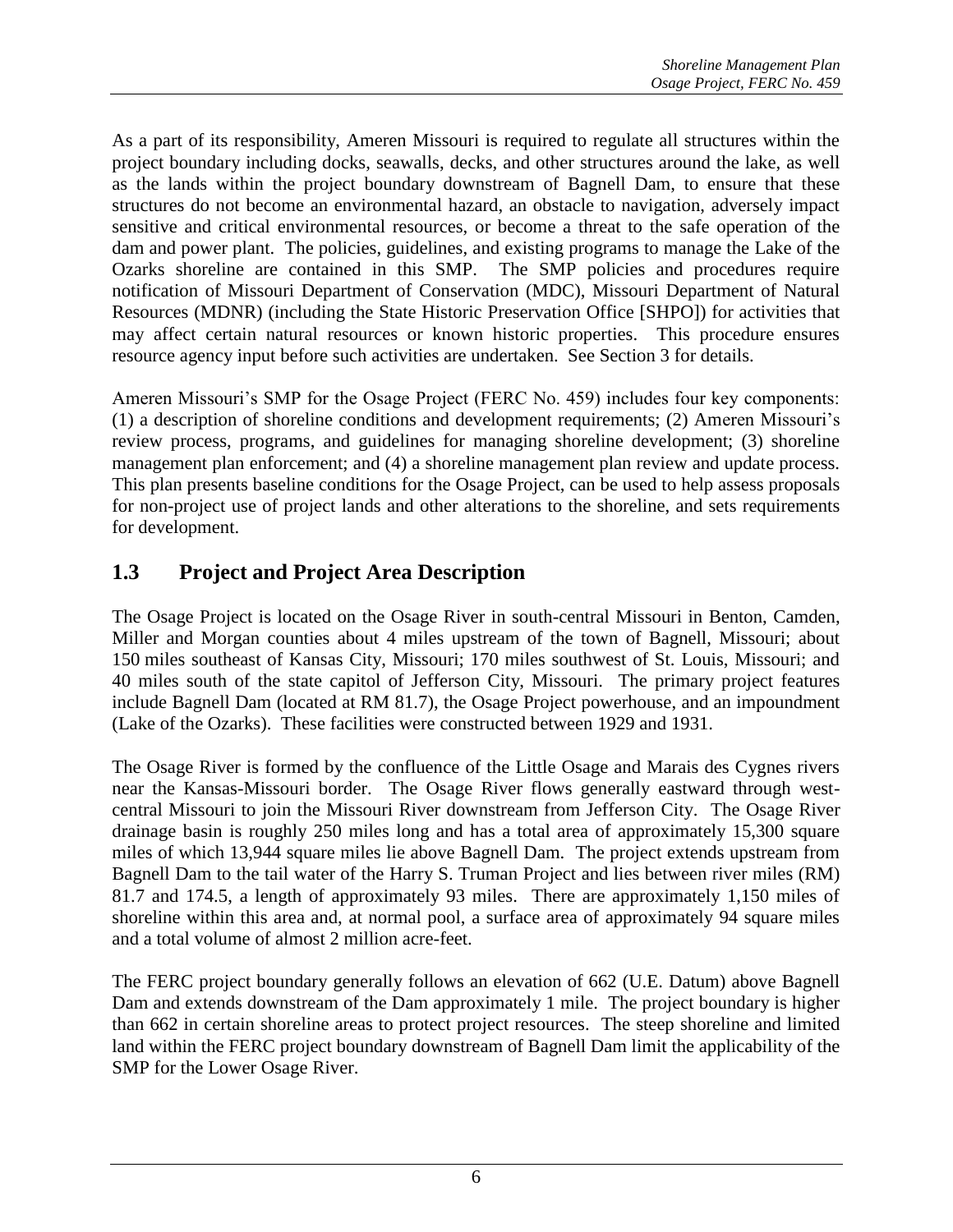# **1.4 Project Operations**

Ameren Missouri operates the Osage Project primarily as a peaking and load-following facility, and as an emergency backup system to meet the electrical needs of Ameren Missouri's customers and to support the Midwest Independent Transmission System Operator (MISO). The U.S. Army Corps of Engineers (USACE), through its Truman Dam and five other upstream flood control facilities, controls most of the flow of the Osage River entering Lake of the Ozarks (about 82 percent). The remaining inflow comes from local tributaries and intervening drainage between the Truman and Bagnell dams. Flow from Bagnell Dam is controlled by turbine discharge from the Osage Plant and radial gate operations at the spillway of the dam. Turbine operations change on a daily and hourly basis in response to hydroelectric generation needs, while operation of the radial gates occurs on an infrequent basis when high-flow events occur in the Osage River drainage basin.

Storage in Lake of the Ozarks is regulated to provide recreational opportunities, protect environmental resources, and manage flood flows. Under the terms of the Settlement Agreement (SA) signed with the resource agencies for the relicensing of the Osage Project (filed with FERC on May 18, 2005), and as defined in the March 2007 operating license, Ameren Missouri will operate the Osage Project in accordance with an agreed upon guide curve (Table 2). The guide curve is defined by a series of target elevations for Lake of the Ozarks to provide Ameren Missouri operations personnel with a guideline for normal operations. It is recognized that the actual water levels at any point in time may vary somewhat from the levels listed. Ameren Missouri, to the extent possible, strives to replicate Lake level management practices that result in Lake levels consistent with historical operation represented by the guide curve.

| <b>GUIDE CURVE</b>          |                                           |  |
|-----------------------------|-------------------------------------------|--|
| Period                      | <b>Lake Elevation</b>                     |  |
| January 1                   | 659 feet                                  |  |
| January 2 - February 14     | Incremental decrease from 659 to 654 feet |  |
| February 15 - April 1       | 654 feet                                  |  |
| April 2 - May 21            | Incremental increase from 654 to 659 feet |  |
| May 22 - September 9        | 659 feet                                  |  |
| September 10 - September 20 | Incremental decrease from 659 to 658 feet |  |
| September 21 - December 10  | 658 feet                                  |  |
| December 11 - December 31   | Incremental increase from 658 to 659 feet |  |

**TABLE 2 GUIDE CURVE GOVERNING LAKE LEVELS IN LAKE OF THE OZARKS**

During large flood events, Ameren Missouri communicates with the USACE, National Weather Service (NWS), Southwest Power Authority (SWPA), State Emergency Management Agency (SEMA), Osage River Flood Control Association (ORFCA) and others as needed to address expected inflows and discharges from the Osage Project. Ameren Missouri manages releases prior to and during a large flood by accounting for existing and forecasted Truman and Lake of the Ozarks elevations, inflow data, weather forecast and ground conditions, as well as upstream and downstream flooding conditions. Management of floods is adjusted continually as conditions change and until the flooding event has ended.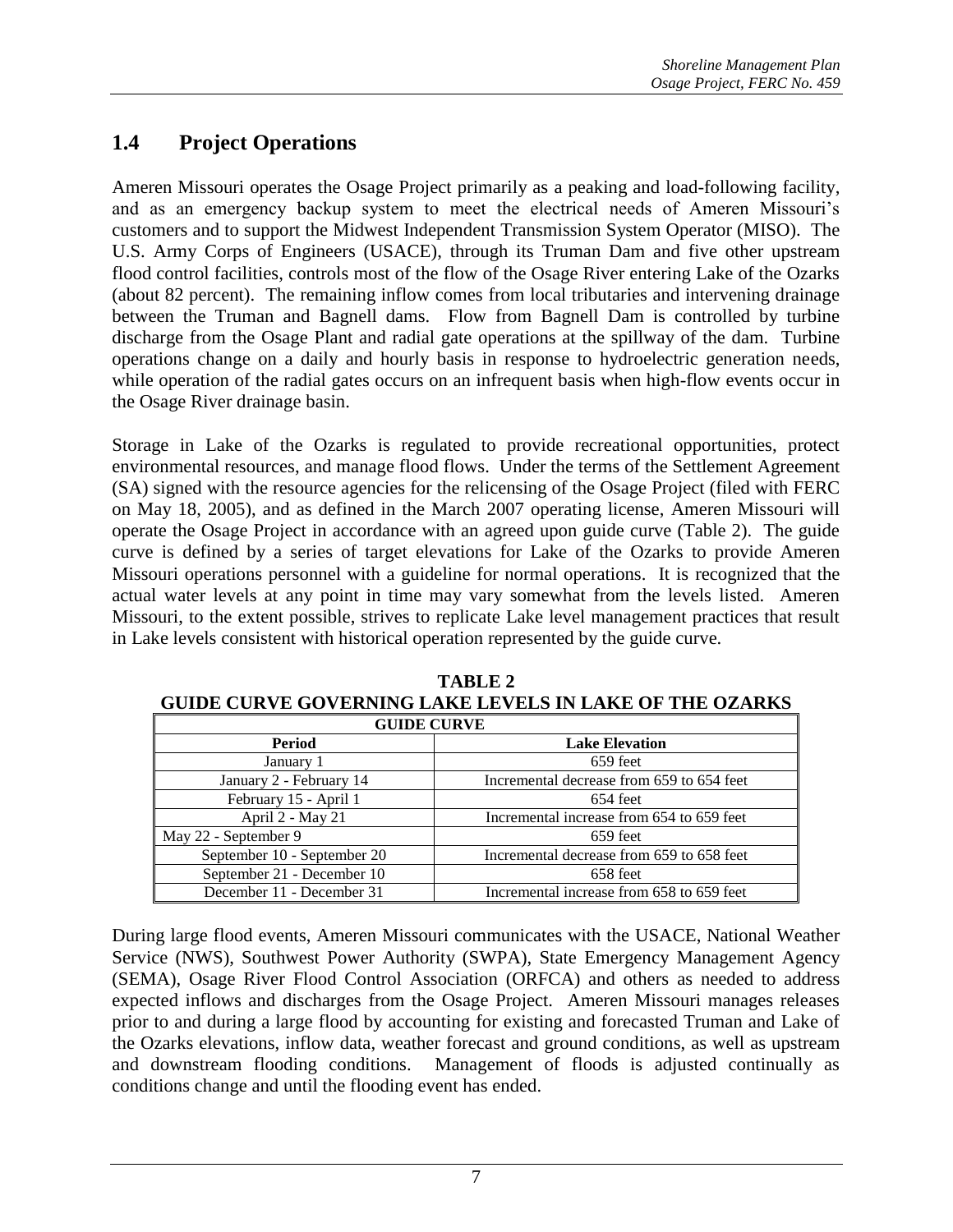# **1.5 History of Shoreline Management**

Shoreline management at the Lake of the Ozarks has been developing over time. From 1931 to 1982, most permits for development within the project boundary were issued and administered by the USACE. Union Electric began issuing permits for residential docks in 1983 and for commercial docks in 1987. Additional measures added to the management efforts over the years by Ameren Missouri have included:

- instituting a Lake and Shoreline Protection Hotline and Derelict Dock Removal Program in 1994;
- dock flotation requirements established in 1995;
- developed a Dredging Management Plan in 1996;
- first implemented permit application processing fees in 1997;
- held public workshops on shoreline management in 1998;
- developed new permitting guidelines and a fee schedule in 1999;
- added staff and moved the majority of the shoreline management function to an office at the Lake of the Ozarks in 2003;
- held task force meetings and implemented new dock length guidelines in 2004;
- developed the initial SMP in consultation with stakeholders and the Commission in 2001-2012;
- revised the project boundary in 2012 in response to Orders issued by the Commission;
- registered 215 non-conforming decks, patios, gazebos, and similar structures located within the project boundary in June 2013;
- systematically inventoried, permitted, and filed a report to FERC on all non-conforming structures in 2016;
- drafted SMP Rev 2 to reflect revisions to Guidelines in Appendix B and including revised permitting requirements for island development, decks, patios, and walkways; and
- developed this SMP Rev 2 update in consultation with stakeholders and the Commission in 2016-2017.

Ameren Missouri has taken a number of steps to ensure the accuracy and efficiency of its permitting program. The first was to develop an electronic permitting system that allows for easier tracking of permit information. In addition, Ameren Missouri can search and query permit information, which allows for ease of enforcement and permit verification. As part of the electronic permit process, Ameren Missouri has instituted a state-of-the-art geographic information system (GIS) that contains information about the entire shoreline around the Lake of the Ozarks; permit information, including any conditions that must be met; and county land ownership information.

Ameren Missouri conducted an "as-is assessment" of the entire shoreline of the Lake of the Ozarks in late summer and early fall of 2002. Inspectors traversed the shoreline of the lake and collected information about all of the structures around the lake and shoreline condition for all 1,150 miles of shoreline. This information has been overlaid onto Ameren Missouri's existing GIS. Since 2002 Ameren Missouri shoreline staff have expanded shoreline conditions, compliance, and permitting information within their GIS and automated permitting system. In 2009, a fully automated GIS and permitting database system was launched to capture and track all complaints, violations, permits, and shoreline management tasks. Beginning in 2013, annual lake-wide inspections have occurred each year associated with required non-conforming structure and encroachment inventories included in Ameren Missouri's GIS and automated permitting system.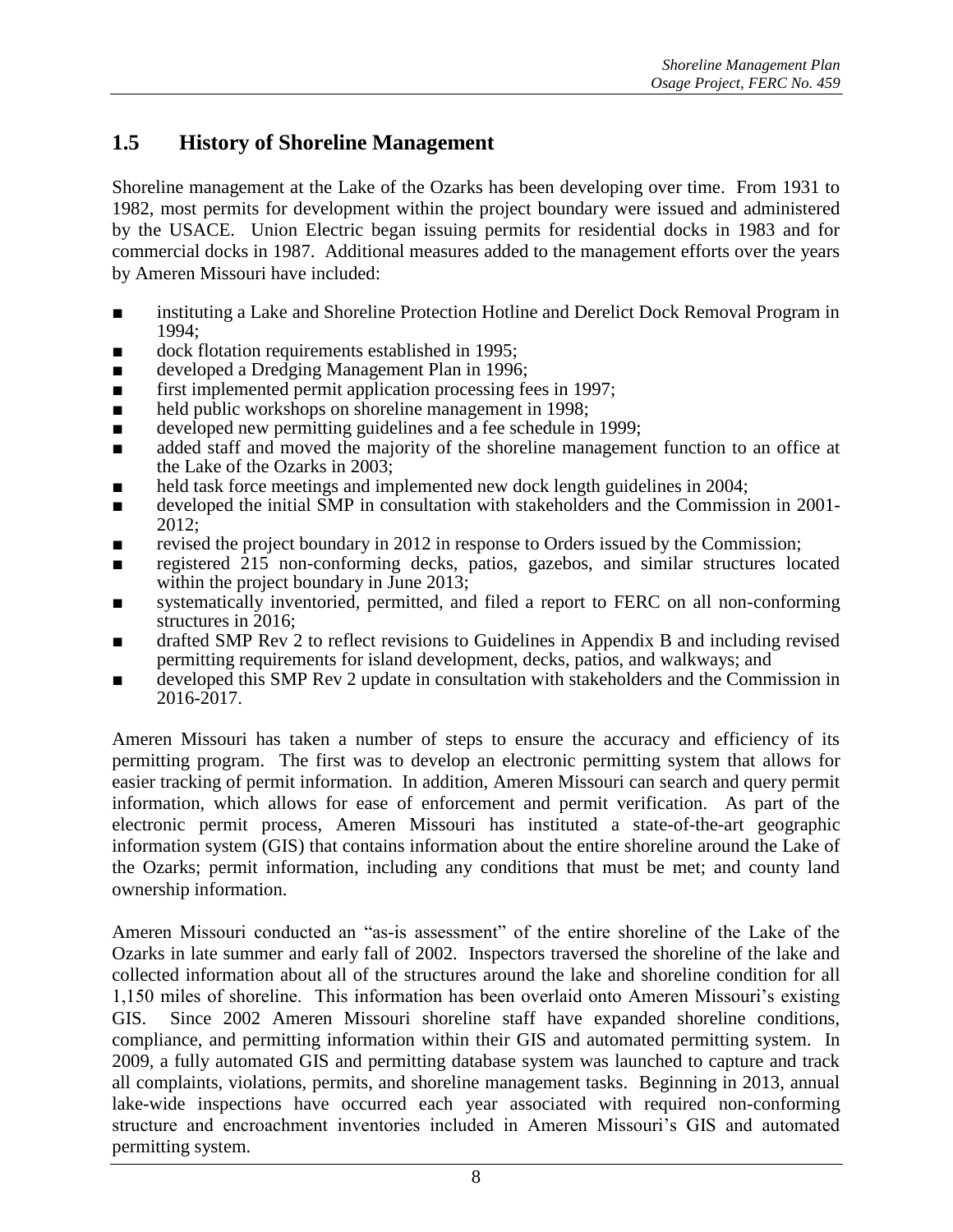# **1.6 Property Ownership and Interests**

Ameren Missouri has various property interests to lands within the project, including fee title ownership and easements over lands owned by others. Ameren Missouri recognizes that other parties (e.g., state of Missouri, private individuals) also possess property interests on lands that lie within the Osage project boundary. Ameren Missouri recognizes and respects all property interests and believes this SMP accommodates all property interests in project lands. The SMP establishes the basis on which Ameren Missouri will approve permits for use of project lands and waters. So long as the use is consistent with project purposes and does not adversely impact protected resources, permits will be issued.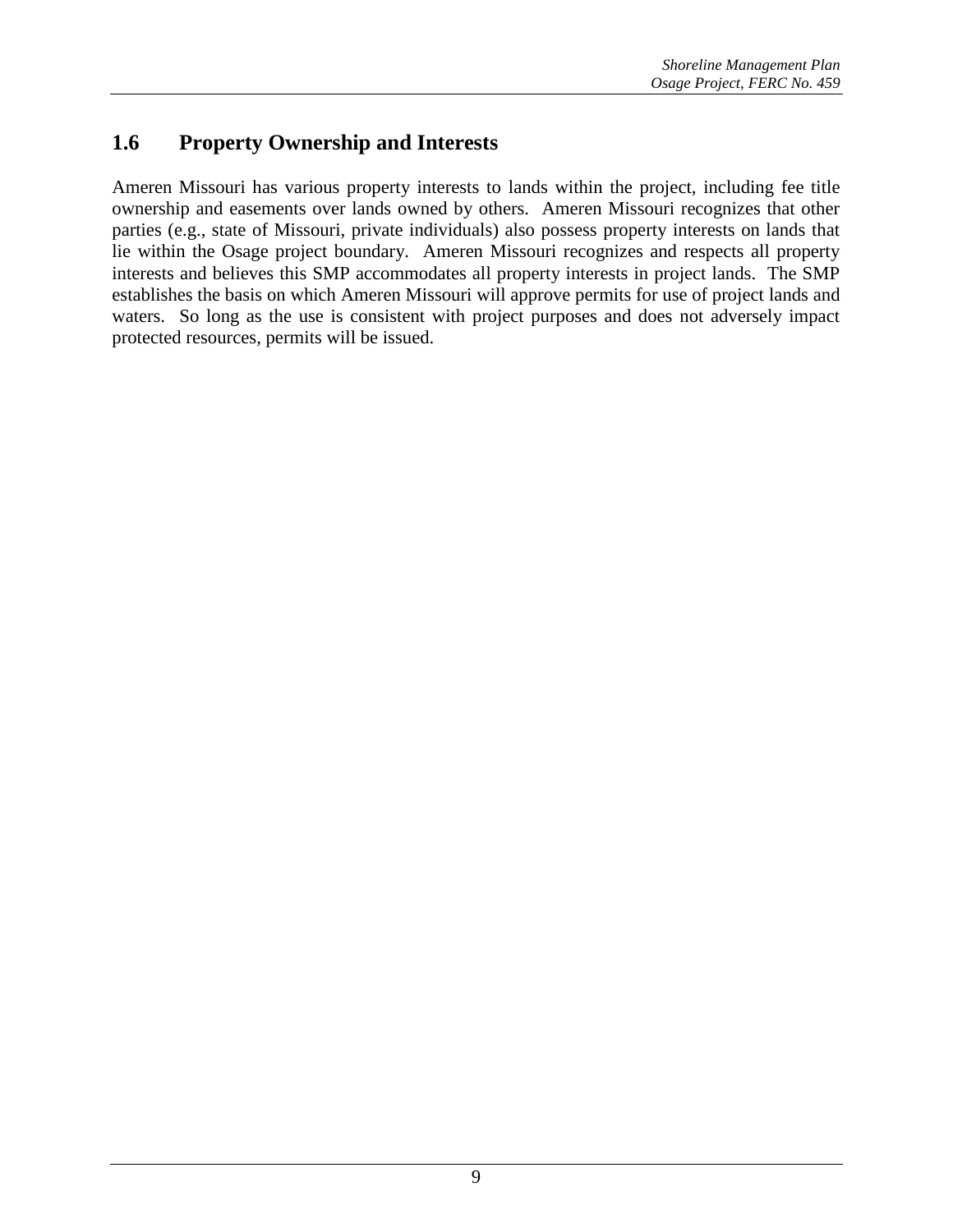# **2.0 SHORELINE CONDITIONS AND DEVELOPMENT REQUIREMENTS**

This section presents the following components of the Osage Project SMP: (1) an inventory of shoreline uses; (2) resource conditions the plan is designed to protect; and (3) the requirements Ameren Missouri has in place to protect shoreline resources. Ameren Missouri will use the information in this section to assess requests for non-project use of project lands and other alterations to the shoreline.

Shoreline use classification maps were created to inventory the current shoreline resources uses and classify those uses as a shoreline management tool. These shoreline use classification maps were developed through the use of digital ortho-rectified aerial photography that was collected in 1999, with updated photography in 2004, 2008, 2011, 2014, and 2016. Shoreline use classification maps for the Osage Project (see Appendix A) show two types of information about the Osage Project shoreline: (1) existing shoreline use classifications; and (2) the location and type of wetland resources based on the U.S. Fish and Wildlife Service (USFWS) National Wetlands Inventory (NWI) discussed in detail in Section 2.5, *Terrestrial Resources*. The existing shoreline is classified into six existing use categories. The six existing use classifications are:

- Commercial (e.g., marinas)
- Multi-Family Residential (e.g., condo/homeowners)
- Public Recreation (i.e., state-owned access areas)
- Single-Family Residential
- State protected
- Undeveloped

Additionally, there are locations within undeveloped areas that require additional protection due to sensitive resources, which include wetlands, historic properties, heads of coves, and areas of woody debris (discussed in detail in Section 3.2, and *Resource Protection Guidelines* in Appendix B). Requests for projects in these areas potentially affecting wetlands, heads of coves, islands, or land disturbance **may be subject to regulation and/or review** (**emphasis added**) by the USACE, MDC, MDNR, and possibly FERC as per the requirements of FERC for licensee's management of shoreline resources.

The remainder of this section is organized by resource area. Each subsection presents a summary of conditions within the Osage Project boundary, the resources to be protected, and the mechanisms designed to protect these resources.

# **2.1 Mapping Revision Process**

Ameren Missouri realizes there are minor inaccuracies associated with any mapping exercise and that the resources of Lake of the Ozarks may change over time. Agencies, individuals, businesses, organizations and others that believe that the classification along the shoreline is inaccurate as depicted in Appendix A can bring the issue to the attention of Ameren Missouri at any time. Once a shoreline segment has been challenged, Ameren Missouri will evaluate the shoreline with a site visit if necessary and make a determination as outlined in Appendix F, *Procedures for Addressing Challenges to Shoreline Management Plan Mapping Accuracy*. If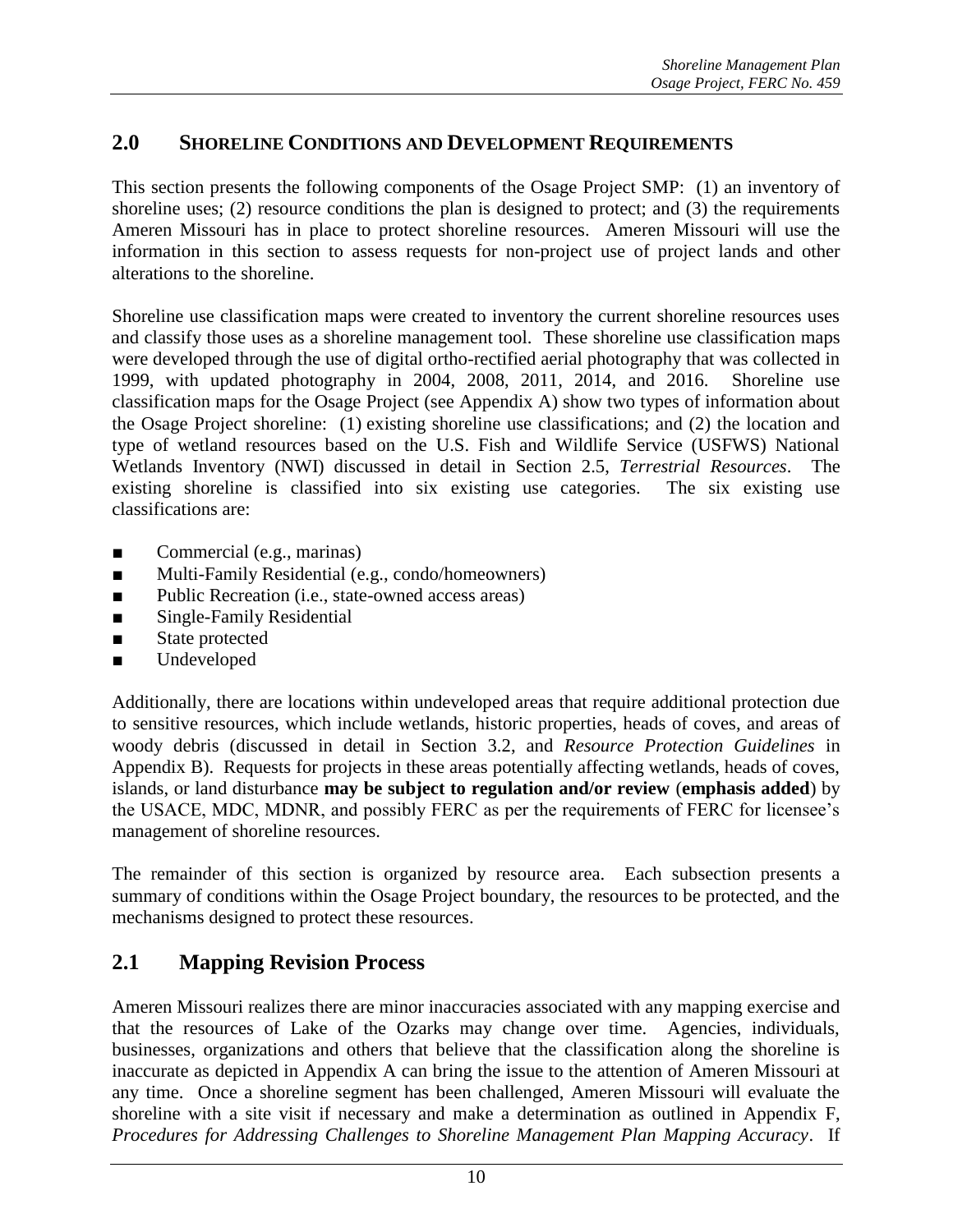Ameren Missouri determines there are no inaccuracies based on the parameters outlined in this document, the classification will stand. If Ameren Missouri determines there is a discrepancy in the classification involving existing conditions, Ameren Missouri will make the appropriate revisions to the maps. Ameren Missouri, through its own field observations will continually update the maps, as appropriate. These updates to the maps will be an ongoing process and will be addressed as they are brought to Ameren Missouri's attention.

# **2.2 Geology and Soils**

Ameren Missouri reports that there are 24 soil types occurring within the project boundary (AmerenUE 2002*e*). The Natural Resource Conservation Service (NRCS) has identified the Niangua-Bardley association as the predominant soil composition surrounding the Lake of the Ozarks. Minor non-hydric soil series within the project boundary include the Cedargap, Jamesfin, Jemerson, Kaintuck, Racket, Sturkie, and Winnipeg series, all deep, moderately to well drained soils. The NRCS describes the Niangua-Bardley association as "deep and moderately deep, well drained, moderately sloping to very steep, very cherty, silty soils; on uplands." The slope, the shrink-swell potential, the erosion hazard, and the depth to bedrock are management concerns evoking the NRCS position. More specifically seepage is a management concern in areas of the Bardley soils, and permeability is a management concern in areas of the Niangua soils.

The MDC has made general comments to the soil types and erosion rates within the East Osage River basin aside from the NRCS. Across all soil types, the majority of the basin has annual erosion rates between 0 and 100 tons of sediment/mi<sup>2</sup>, while higher erosion rates (100 to 300) tons/year/mi<sup>2</sup> ) may occur along the southeastern and western borders of the basin (MDC 2003*b*). Land use practices may contribute to higher localized erosion rates. New housing developments, road construction, and overgrazing by livestock may denude land causing increased erosion and sediment pollution (MDC 2003*b*).

The SA between Ameren Missouri and the resource agencies (filed with the Commission on May 18, 2005 and incorporated into the 2007 license issued by the Commission for the Osage Project) included a requirement that Ameren Missouri complete an erosion assessment of the shoreline of the State Park lands. The specific language from the SA, which is referenced in the 2007 license in Article 417 (the Shoreline Management Plan article) follows:

*8.3 Future Studies. No earlier than the fifteenth year of the license term, the Licensee, in consultation with the MDNR, shall perform a recreational assessment, including water safety. The Licensee shall also perform a shoreline erosion assessment for the Missouri State Park lands near the licensed project. The Licensee shall submit the results of the foregoing planning efforts and recommended proposals to the Commission within 60 days of completion, for proposed implementation during the second half of the New License.*

Ameren Missouri's plan to meet the requirements of the SA and 2007 license for this assessment is provided below.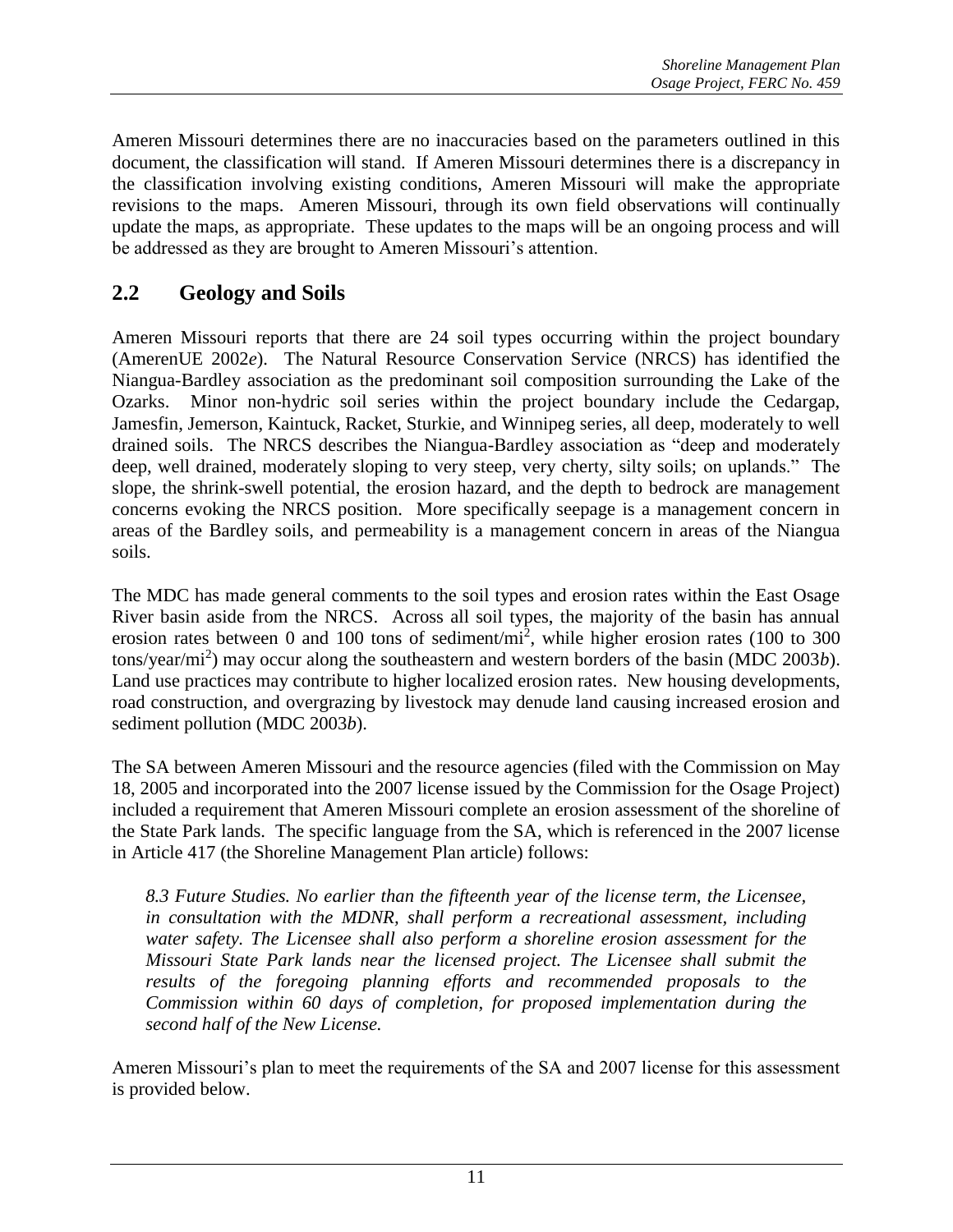#### *Geology and Soils Conditions and Requirements*

- Soils are important components of wetland areas as they support and provide a substrate for vegetation to anchor to. Soils are especially important in areas with palustrine and riverine wetland communities (see Appendix A for locations within the Osage Project boundary). No land disturbance is allowed in these areas without Ameren Missouri's approval; Ameren Missouri's consultation with resource agencies; and the permittee obtaining all necessary state and federal permits, as appropriate.
- Existing shoreline erosion may be stabilized following *Vegetative Cover Policy* in Section 3.17 and details in Ameren Missouri's *Lake of the Ozarks Permit Requirements* (see Appendix B).
- As per section 8.3 of the SA, Ameren Missouri will complete an assessment of the erosion on the Missouri State Park lands that border the Lake of the Ozarks during year 16 (2022) of the 2007 license term, in accordance with section 8.3 of the SA. The study for this erosion assessment will be completed from June through September 2022. A draft study report will be filed with the MDNR and consultation with the agency will take place during the fall of 2022. A final report will be prepared, addressing any comments from the MDNR and filed with the Commission on or before December 31, 2022.

# **2.3 Water Resources**

The Osage Project obtained a 401 Water Quality Certification on June 3, 2005, from the MDNR. The certification includes a compliance schedule that must be met. The Historical Water Quality Report for the Lake of the Ozarks is a comprehensive collection of water quality data compiled by Ameren Missouri. The report describes the water quality classifications within the Lake of the Ozarks, the 303(d)-listed water bodies, water uses, water discharges, historical water quality (physical, biological/waste water, and contaminants), dissolved oxygen (DO), temperature, and the relationship between the compiled data and Missouri use standards. The sampling record dates back to the late 1960s with significant amounts of water quality information for the period 1986 to 1997 (AmerenUE 2002*c*).

The designated uses for Lake of the Ozarks dictate the parameters covered in Ameren Missouri's water quality studies. The designated uses for Lake of the Ozarks includes Whole Body Contact Recreation (WBC-A), Secondary Contact Recreation (SCR), Aquatic Life and Human Health (AQL), Irrigation (IRR), and Livestock and Wildlife Protection (LWP). The water quality parameters with state standards assigned to these uses are found in 10 CSR 20-7.031 and include DO, temperature, pH, fecal coliform, certain metals, and other contaminants (State of Missouri 2016).

Spring Branch, which discharges into the Gravois Arm of Lake of the Ozarks, is designated as a cold water fishery. Approximately 1 mile of the lower portion of the stream is located within the project boundary. Any project activity in this area would require attention to effects on water temperature and compliance with cold water fisheries criteria. Missouri's water designated for Cold Water Habitat can be found at 10 CSR 20-7.031 Table C, with associated criteria at 10 CSR 20-7.031 Table A. Coakley Hollow, located at the Lake of the Ozarks State Park, is an Outstanding State Resource Water (OSR). There shall be no lowered water quality in OSR waters as designated in 10 CSR 20-7.031 Table E.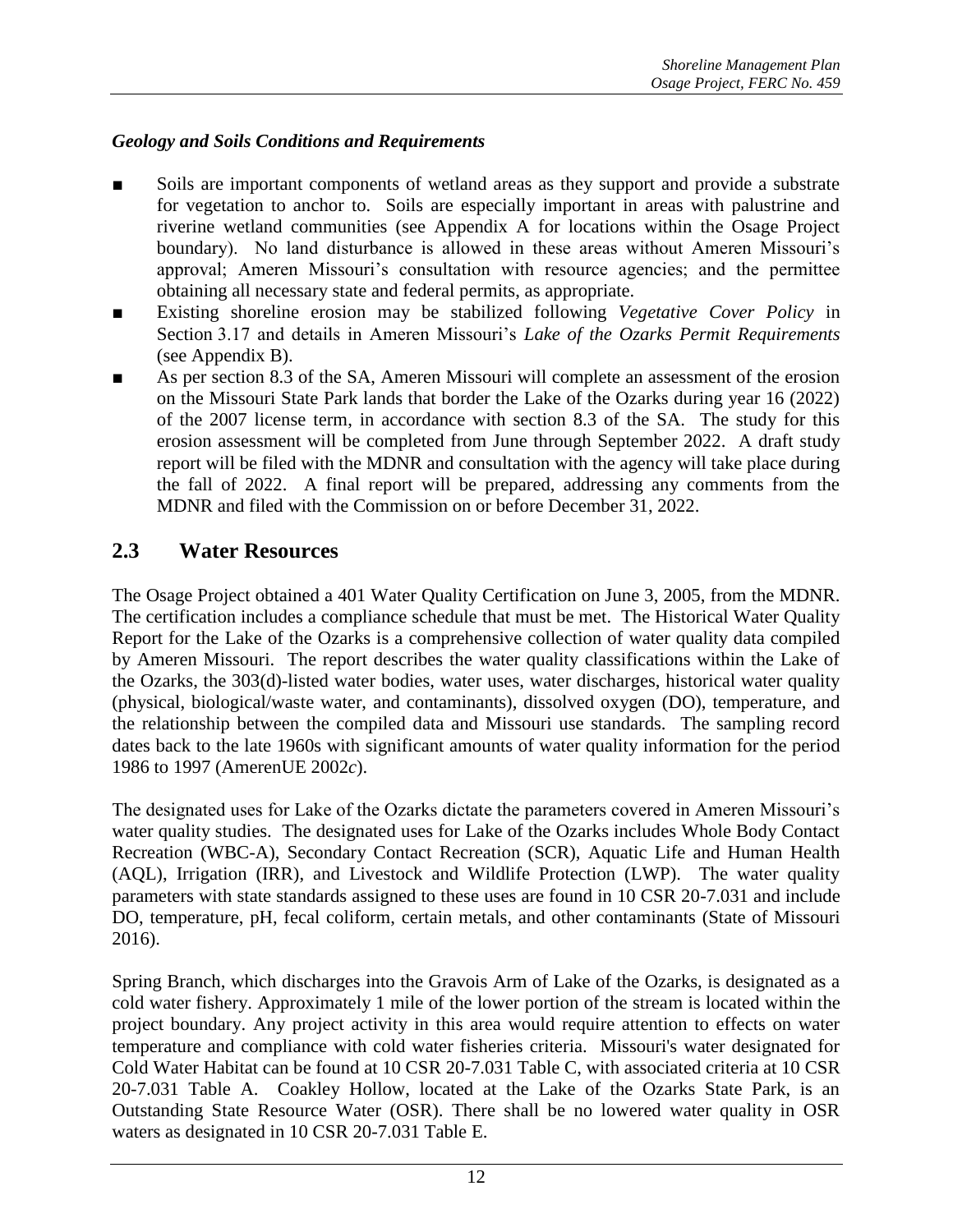Statistical analysis of 18 years of limnological data for the Lake of the Ozarks (1980-1998) describes a longitudinal gradient in water quality along the main channel of the Lake of the Ozarks (AmerenUE 2002*c*; Kaiser and Jones 1999). Ameren Missouri reported a decrease of about 90 percent in inorganic suspended solids, a decrease of about 30 percent in total phosphorus and 30 percent in total nitrogen, and an increase of more than four times in Secchi disk measurements from the upper lake to the dam (Kaiser and Jones 1999). This pattern can be attributed to the reduced velocity of the river afforded by the lake environment and the corresponding settling of solids and nutrient uptake during primary production.

Water quality concerns specific to shoreline management include the relationship between watershed development and increases in pollutant loading to the lake. MDNR (1996) reported that the most significant water quality concern for the Lake of the Ozarks continues to be excessive nutrient and wastewater loading due to development occurring in the drainage basin, especially in the lower part of the Lake of the Ozarks. In 1998, the MDNR performed studies to determine the effects of increased activity in the watershed and specifically on Anderson Hollow Cove. Results revealed that, although the increase in boat traffic had an effect on water quality and shoreline erosion, it had not caused impairment in water quality because of the high rate of turnover of water in the Lake of the Ozarks (AmerenUE  $2002c$ ). Studies monitoring nutrients and fecal coliform levels within coves have found elevated concentrations near areas with high use or point source discharges; overall, the water quality standards are being met (AmerenUE 2002*c*). Historical evidence provided by Ameren Missouri indicates no long-term pattern to suggest nutrient concentrations have changed over time except for an increase in total nitrogen concentrations in the Gravois Arm of the Lake (Kaiser and Jones 1999).

The MDNR conducted additional water quality monitoring focused within lake coves during the recreation season from 2007 to 2011 (MDNR 2012). A total of 118 coves and 451 sites were monitored during the survey, which determined that while some fecal coliform levels were elevated following heavy periods of precipitation or runoff, the geometric means of the sample data met state standards. The USGS conducted a water quality study within and around the Grand Glaize Beach and Public Beach 1 at Lake of the Ozarks State Park, following several years of beach closures due to high bacteria levels. The study determined that a combination of bird activity, leaking septic systems, and sand and pea gravel beaches at these locations caused the high bacteria levels typically following rain events and during high beach usage that disturbed shoreline sediments containing bird feces (Wilson et al. 2014).

Ameren Missouri recognizes the importance of shoreline vegetation for protecting water quality. A shoreline buffer of vegetation acts as a filter for pesticides and insecticides (Meyer 1995). A vegetative buffer also helps reduce erosion that increases the turbidity of the water and aids in nutrient uptake that prevents excess nitrogen and phosphorus from entering the lake. Ameren Missouri has developed a *Vegetative Cover Policy* (see Section 3.17) to protect the resources, including water quality, of the Osage Project.

#### *Water Resources Conditions and Requirements*

USACE General Permit 38 (Lake of the Ozarks Shoreline Development Activities) was issued to Ameren Missouri by USACE on July 1, 2006, and re-issued in 2011 and July 5, 2016, with general and special conditions under the authority of Section 10 of the Rivers and Harbors Act and Section 404 of the Clean Water Act. General Permit 38 authorizes Ameren Missouri to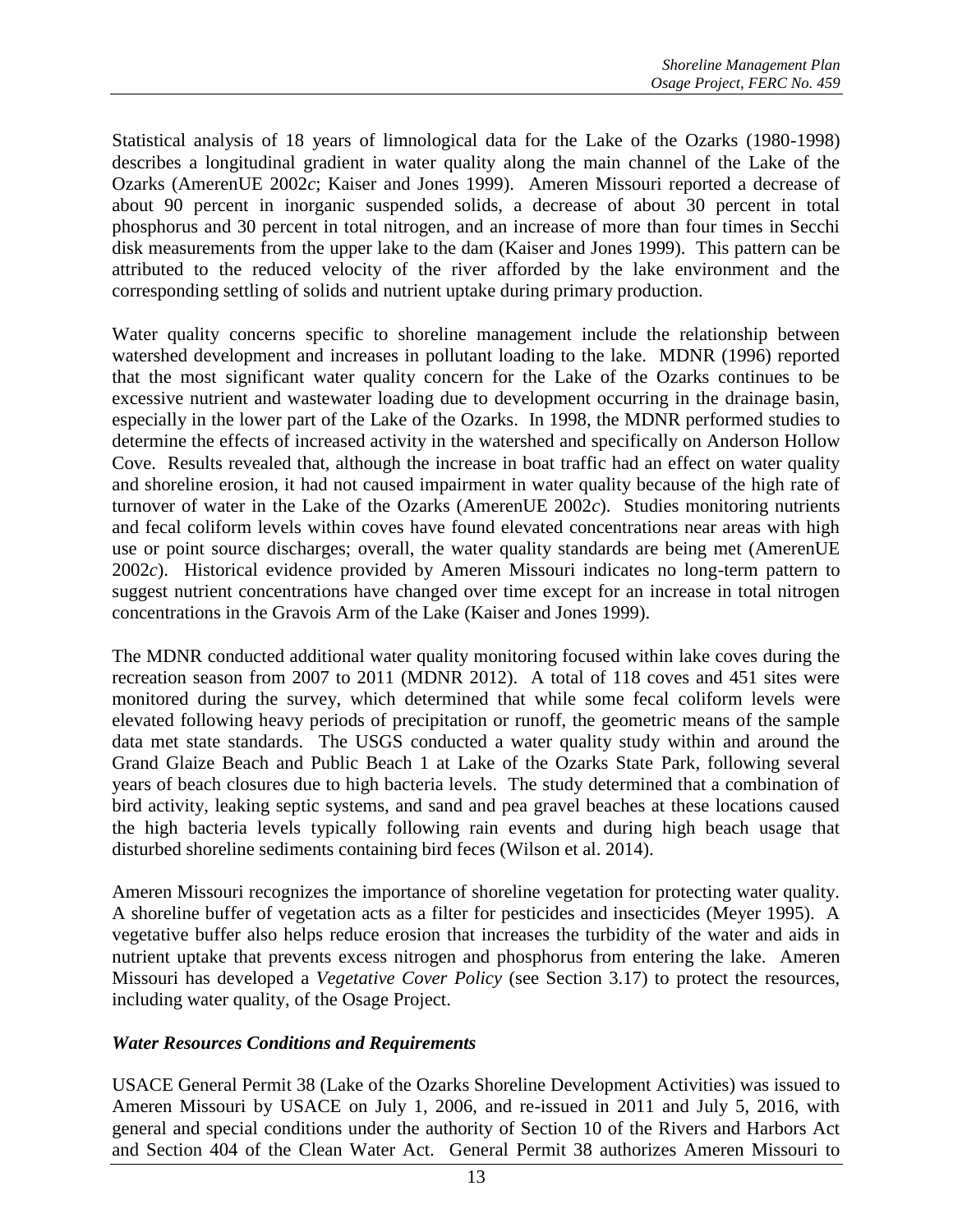permit various shoreline development activities including common excavation, dredging, fill activities, and other work lakeward of the ordinary high water mark (658.5 feet UED). This partnership in permitting with the USACE includes a standard operating procedure (SOP) outlining the fieldwork and verifications to be conducted by Ameren Missouri to evaluate projects occurring below the OHWM. If the projects meet the requirements in GP38, a combined permit from Ameren Missouri and USACE is issued for the project and construction can begin.

- The corresponding 401 Water Quality Certification with conditions was issued by MDNR on May 15, 2006, and reissued on June 3, 2011 and on June 21, 2016.
- Ameren Missouri has established vegetative cover and leaf disposal policies to preserve shoreline vegetation and water quality. See *Vegetative Cover Policy* in Section 3.17 and *Yard Waste Disposal Policy* in Section 3.18 for information related to shoreline vegetation and water resource protection.
- Requirements for lake-water pump withdrawal are contained in Ameren Missouri's *Lake of the Ozarks Permit Requirements* (see Appendix B).

# **2.4 Aquatic Resources**

Ameren Missouri published fishery data for Lake of the Ozarks in the *Lake of the Ozarks Historical Fishery Data Summary* released in May 2003. This report describes the fish community with a particular focus on the status, health, and value of the Lake of the Ozarks' sport fishery (AmerenUE 2002*a*). This report identifies habitat, fish stocking trends, speciesspecific information, management and protection plans, and the effects of project operations on the fishery. This report lists habitat and water quality as some of the most important factors for maintaining a healthy fishery. Consistently high productivity of the fishery is closely tied to the right amount of nutrients, resulting in high primary productivity (plankton) and large populations of gizzard shad, the primary food source of sport fish except paddlefish (AmerenUE 2002*a*). The state of Missouri stocks paddlefish, walleye, hybrid striped bass, and striped bass to enhance fishing for these species (Personal Communication with G. Stoner, Missouri Department of Conservation, on December 5, 2016).

As one of the largest reservoirs in the country, between 700,000 to 1,000,000 fishing trips occur at the Lake of the Ozarks each year representing 14 percent of the entire fishing effort in the state of Missouri (Stoner 2000). Primary sport fish in the Lake of the Ozarks include largemouth bass, white crappie, white bass, blue and channel catfish, paddlefish, and walleye. In recent years, as many as 529 bass fishing tournaments have been held in a year at the Lake of the Ozarks.

Ameren Missouri will continue its support of the preservation, protection and enhancement of the fishery resources in the lake and downstream in the lower Osage River. A barrier net has been installed in front of the intakes to the Osage Plant. Ameren Missouri worked in consultation with the MDNR, MDC, and USFWS on this fish protection measure, which has been very successful in preventing fish mortality. The barrier has functioned successfully as designed since its installation (Ameren Missouri 2017). Ameren Missouri continues to monitor the operation of the fish barrier net.

Ameren Missouri supports the MDC's fish propagation and stocking program by providing funding that will be used to increase the fish hatchery program run by the MDC for stocking fish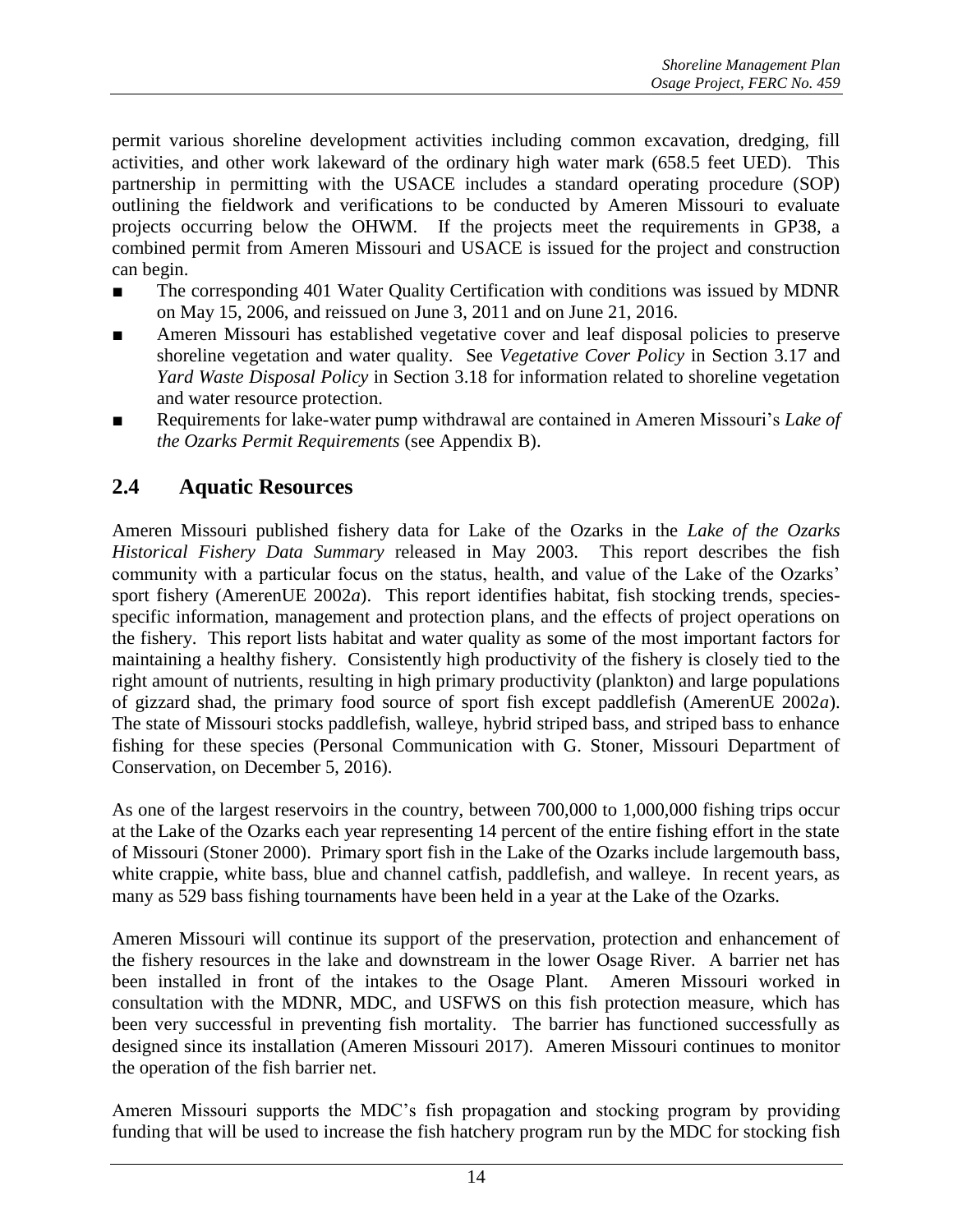in the lake and downstream in the lower Osage River. Funding is also being provided to the USFWS for use in helping that agency and the MDC improve aquatic habitat in the lower Osage River to benefit fishery resources as well as endangered species of mussels.

#### *Aquatic Resources Conditions and Requirements*

- Wetlands are important habitat for fish in the Lake of the Ozarks. Lacustrine, palustrine, and riverine systems are all important fish habitat for myriad reasons. Aquatic species use these wetland areas for feeding, spawning, and protection (see Appendix A for locations within the Osage Project boundary). No land disturbance is allowed in these areas without Ameren Missouri's approval; Ameren Missouri's consultation with resource agencies; and the permittee obtaining all necessary state and federal permits, as appropriate.
- Woody debris provides quality fish habitat, thereby improving the recreational resource within Lake of the Ozarks. Unauthorized removal of woody debris from the reservoir shoreline could compromise the aquatic resources and as such is regulated through Ameren Missouri's *Lake of the Ozarks Permit Requirements* (see Appendix B).

# **2.5 Terrestrial Resources**

Terrestrial resources within the project boundary include wetlands and shoreline vegetation; wildlife; including rare, threatened, and endangered species.

### 2.5.1 Wetlands

Wetlands were once a significant component of Missouri's natural heritage, accounting for 11 percent of surface area. Historical wetland losses in Missouri have been significant, approaching 90 percent. Federal and state agencies have been directed to implement a policy of "no net loss of wetlands" in permitting and certification work. Therefore, wetland impacts should be avoided or minimized if possible or, if not, appropriate mitigation should occur. Information on wetland resources within the project boundary is based on the field-verified USFWS NWI mapping and included on the Appendix A maps for easy reference. A discussion about the use of the NWI maps is included later in this section.

The NWI classifications include 11 wetland classes. The following is a brief description of each of the wetland classes displayed on the maps, including common features, locations, and functions. This information is paraphrased from the USFWS publication *Classification of Wetlands and Deepwater Habitats of the United States* (Cowardin et al. 1979).

- **Lacustrine Limnetic** The lacustrine system includes permanently flooded lakes and reservoirs. Typically, there are extensive areas of deep water, and there is considerable wave action. These areas are lacking trees, shrubs, persistent emergents, and emergent mosses or lichens with greater than 30 percent areal coverage. The limnetic subsystem is all deepwater habitats.
- Lacustrine Littoral All wetland habitats in the lacustrine system. Extends from the shoreward boundary of the system to a depth of 2 meters (6.6 feet) below low water or to the maximum extent of non-persistent emergents, if these grow at depths greater than 2 meters.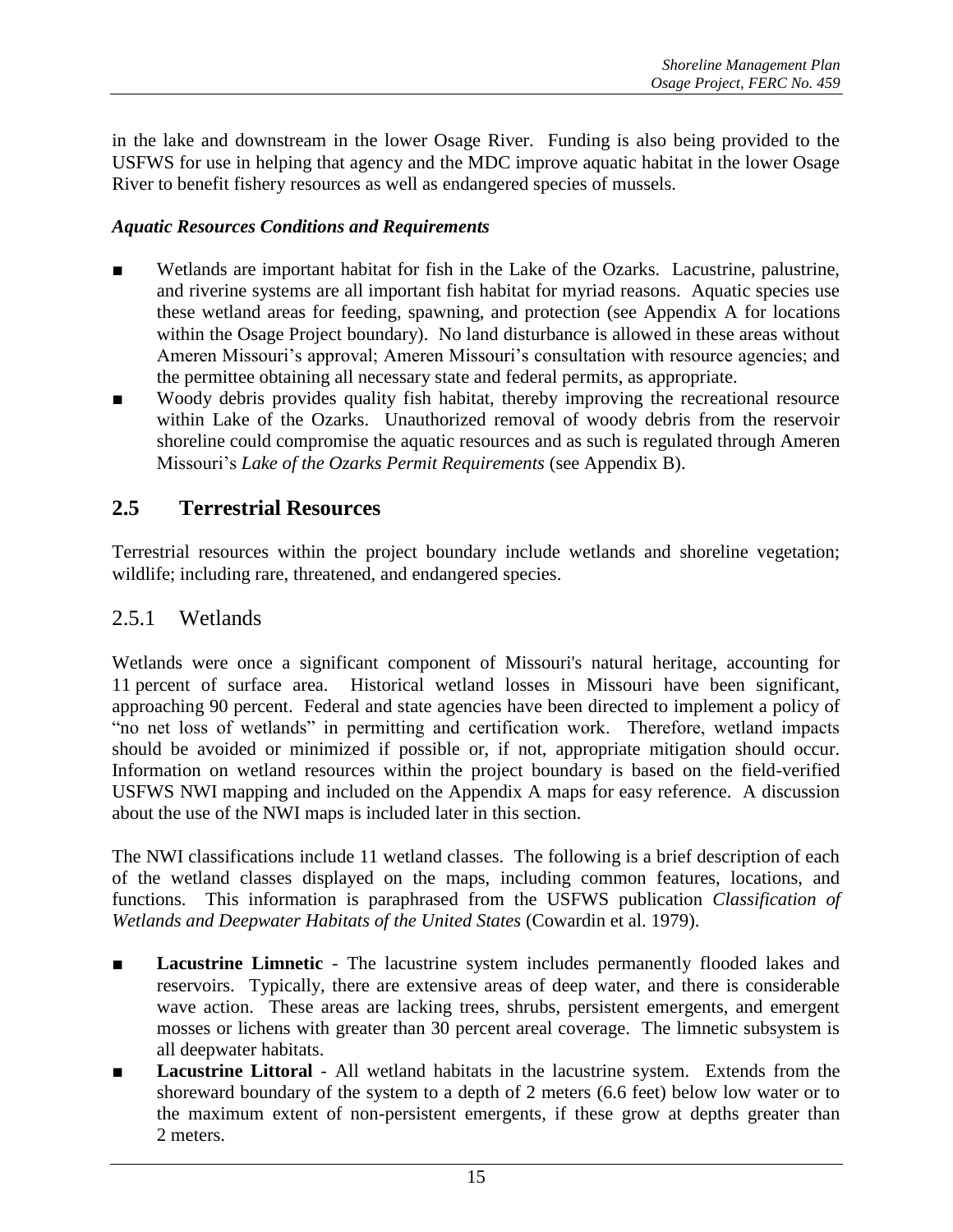- **Palustrine Aquatic Bed** Wetlands and deepwater habitats dominated by plants that grow principally on or below the surface of the water for most of the growing season in most years. Aquatic beds represent a diverse group of plant communities that require surface water for optimum growth and reproduction. They are best developed in relatively permanent water or under conditions of repeated flooding. The plants are either attached to the substrate or float freely in the water above the bottom on the surface.
- **Palustrine Emergent** Characterized by erect, rooted, herbaceous hydrophytes, excluding mosses and lichens. This vegetation is present for most of the growing season in most years. Perennial plants usually dominate these wetlands. Emergent wetlands are known by many names, including marsh, fen, prairie pothole, and slough.
- **Palustrine Scrub-Shrub** Areas dominated by woody vegetation less than 6 meters (20 feet) tall. The species include true shrubs, young trees, and trees or shrubs that are small or stunted because of environmental conditions.
- **Palustrine Forested** Areas characterized by woody vegetation that is 6 meters (20 feet) tall or taller.
- **Palustrine Unconsolidated Bottom** All wetland and deepwater habitats with at least 25 percent cover of particles smaller than stones, and a vegetative cover less than 30 percent. Water regimes are restricted to permanently flooded, intermittently exposed, and semi-permanently flooded. Characterized by the lack of large stable surfaces for plant and animal attachment.
- **Palustrine Unconsolidated Shore** All wetland habitats having three characteristics: (1) unconsolidated substrates with less than 75 percent areal cover of stones, boulders, or bedrock; (2) less than 30 percent areal cover of vegetation other than pioneering plants; and (3) any of the following water regimes: irregularly exposed, regularly flooded, irregularly flooded, seasonally flooded, temporarily flooded, intermittently flooded, saturated, or artificially flooded.
- **Riverine Lower Perennial** The gradient is low, water velocity is slow, and some water flows throughout the year. The substrate consists mainly of sand and mud. The fauna is composed mostly of species that reach their maximum abundance in still water, and true planktonic organisms are common. The gradient is lower than that of the upper perennial subsystem and the floodplain is well developed.
- **Riverine Upper Perennial** The gradient is high, velocity of the water fast, and some water flows throughout the year. The substrate consists of rock, cobbles, or gravel with occasional patches of sand. The natural DO concentration is normally near saturation. The fauna is characteristic of running water, and there are few or no planktonic forms. The gradient is high compared with that of the lower perennial subsystem, and there is very little floodplain development.
- **Riverine Intermittent** The channel contains flowing water for only part of the year. When the water is not flowing, it may remain in isolated pools or surface water may be absent.

The USACE, in 1987, published the *Corps of Engineers Wetland Delineation Manual* (1987 Corps Manual), which is a technical manual that provides guidance to Federal agencies about how to use wetland field indicators to identify and delineate wetland boundaries (USACE 1987). In January of 1989, the U.S. Environmental Protection Agency (USEPA), USACE, Soil Conservation Service (SCS), and USFWS adopted a single manual for delineating wetlands under the Section 404 and Swampbuster programs—*The Federal Manual for Identifying and Delineating Jurisdictional Wetlands* (which is commonly referred to as the "1989 Manual").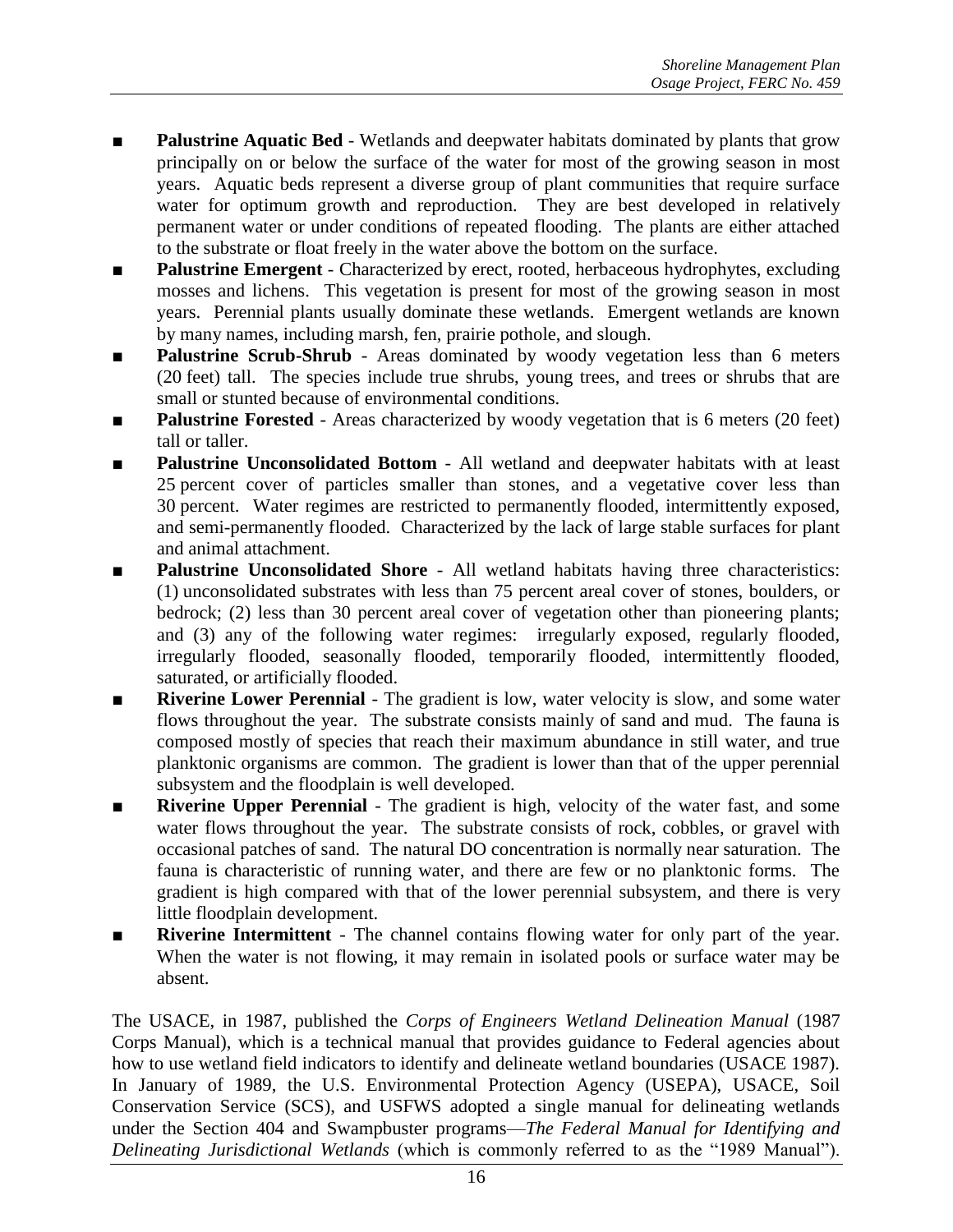The "1989 Manual" established a national standard for identifying and delineating wetlands by specifying the technical interrelated criteria used to determine the presence of the three wetland characteristics: wetland hydrology, water-dependent vegetation, and soils that have developed under anaerobic conditions (USGS 2002).

In 1991, the President's Council on Competitiveness proposed changes to the 1989 Manual because of some concern that nonwetland areas were regularly being classified as wetlands. The proposed 1991 Manual was characterized by many wetland scientists as politically based rather than scientifically based. In September of 1992, Congress authorized the National Academy of Science to conduct a study of the methods used to identify and delineate wetlands. On August 25, 1993, the Clinton administration's wetland policy, proclaimed that, "Federal wetlands policy should be based upon the best science available" and the 1987 Corps Manual is the sole delineation manual for the Federal Government until the National Academy of Sciences completes its study (USGS 2002).

As described in this section of the SMP, wetland resources described in the project area were based on the use of USFWS NWI maps and were field verified by professional wetland scientists. NWI maps are routinely used as a preliminary tool for determining jurisdictional wetlands for regulation under Section 404 of the Clean Water Act. USFWS NWI maps provide information on the characteristics, locations and extent of wetlands and deepwater habitat on a nationwide basis, including the project area. According to the USFWS (2016*b*) "Landowners, developers, real estate agents, and environmental consultants review NWI data as a first step in assessing the potential restrictions of land for residential, commercial, and industrial development. The [USACE] uses NWI data during its permit review process."

NWI classification is a system for mapping wetlands in the United States developed by the USFWS and is different than the classification of wetlands identified by the USACE. The USACE uses more stringent criteria to identify wetlands than those used by the NWI. The USACE requires that, to be considered a wetland, the following three elements must be present: (1) hydric soils; (2) hydrophytic vegetation; and (3) hydrology (USACE 1987). Because the USFWS requires that only one of the preceding elements be present to be considered a wetland, NWI-listed wetlands may not be directly considered jurisdictional wetlands by the USACE if one or two elements are absent.

The use of NWI maps allows only an estimation of the presence of wetlands along the Lake of the Ozarks shoreline. However, Ameren Missouri, through its terrestrial resources consultant using professional wetland scientists, identified 16 transects for field verification of the NWIidentified wetlands and confirmed the presence of USACE-defined wetlands 93 percent of the time. Thus, the use of the field verified USFWS NWI maps proved to be a reliable method for identifying the locations and extent of wetlands and deepwater habitat within the project area without performing a more comprehensive wetland identification approach as described in the 1987 Corps Manual.

Types of wetlands observed included riverine, forested, scrub-shrub, emergent, aquatic bed, and unconsolidated bottom (AmerenUE 2002*e*). (See Appendix A for NWI-identified areas in the vicinity of the Lake of the Ozarks.)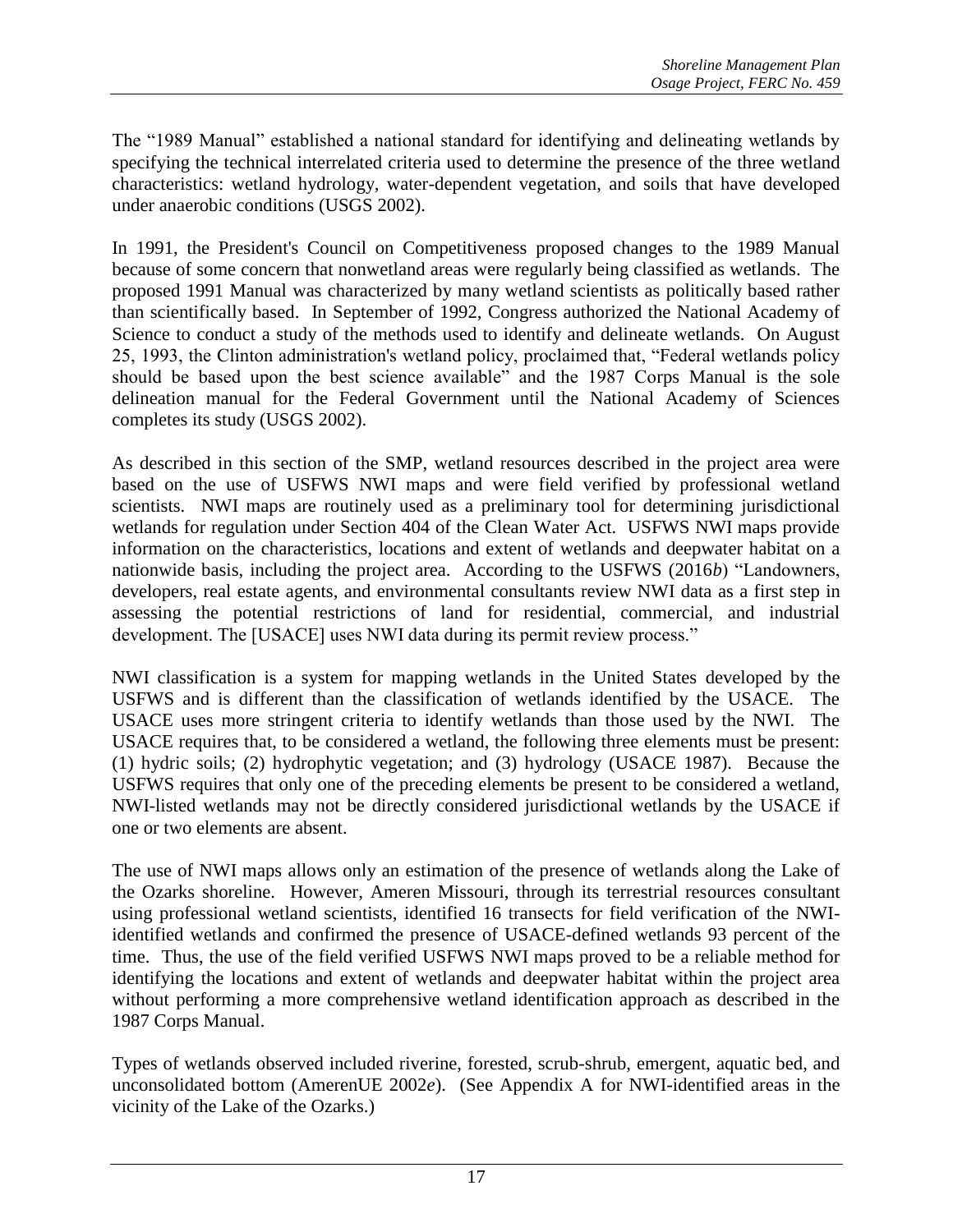#### *Wetland and Shoreline Vegetation Conditions and Requirements*

- Ameren Missouri works with USACE to identify and avoid disturbance in jurisdictional wetlands.
- Ameren Missouri has addressed permit requirements for wetland resources in its *Lake of the Ozarks Permit Requirements* (see Appendix B).
- Ameren Missouri has established a vegetative cover policy to preserve shoreline vegetation. See *Vegetative Cover Policy* in Section 3.17 for information related to shoreline vegetation.

# 2.5.2 Wildlife

The wildlife resources included in this inventory include the presence and location of aquatic mammal colonies and shoreline habitat usage, migratory bird feeding and staging areas, and waterfowl breeding habitats. MDC staff reports that aquatic mammals known to occur within the project boundary include beaver, river otter, muskrats, and mink.

Ameren Missouri (AmerenUE 2002*e*) compiled migratory bird feeding and staging area study results for the Lake of the Ozarks. Report summaries refined the categories of migratory birds into shorebirds and waterfowl (ducks and geese). The MDC annually conducts a mid-winter waterfowl aerial survey over various regions of Missouri. For the years in which data were available, these surveys show that mallards (*Anas platyrhynchos*) are the predominant duck species throughout most of the study area during the mid-winter surveys (AmerenUE 2002*e*). Other duck species noted in these surveys include common mergansers (*Mergus merganser*), green-winged teal (*Anas crecca*), hooded mergansers (*Lophodytes cucullatus*), wood ducks (*Aix sponsa*), buffleheads (*Bucephala albeola*), gadwalls (*Anas strepera*), and goldeneyes (*Bucephala clangula*) (AmerenUE 2002*e*). Canada geese (*Branta canadensis*) constituted the largest number of waterfowl during the survey years of 1999 and 2001 (AmerenUE 2002*e*). Other species potentially over-wintering on the Lake include blue-winged teal. MDC staff reported that the Lake of the Ozarks does not have localized, high-density breeding grounds utilized by waterfowl species (AmerenUE 2002*e*). Consultations during relicensing also indicated that the primary species to use the Lake for breeding habitat are wood ducks. Field results of the summer shorebird study were limited to sightings below Bagnell Dam outside the project boundary.

The MDC reports that nearly 70 species of wild mammals live in Missouri (MDC 2003*a*). The most common large mammal in the region is the white-tailed deer (AmerenUE 2002*e*). Other species of mammals in the area include beaver, muskrat, mink, raccoon, opossum, skunk, red and gray fox, gray squirrel, and cottontail rabbit (AmerenUE 2002*e*). Armadillos have expanded their distribution into Missouri and have recently been observed in the area (Greg Stoner, personal communication, and https://nature.mdc.mo.gov/discover-nature/field-guide/ninebanded-armadillo). Another five species no longer occur naturally in the Lake of the Ozarks area of Missouri, including gray and red wolves, bison, white-tailed jackrabbit, and elk (MDC 2003*a*).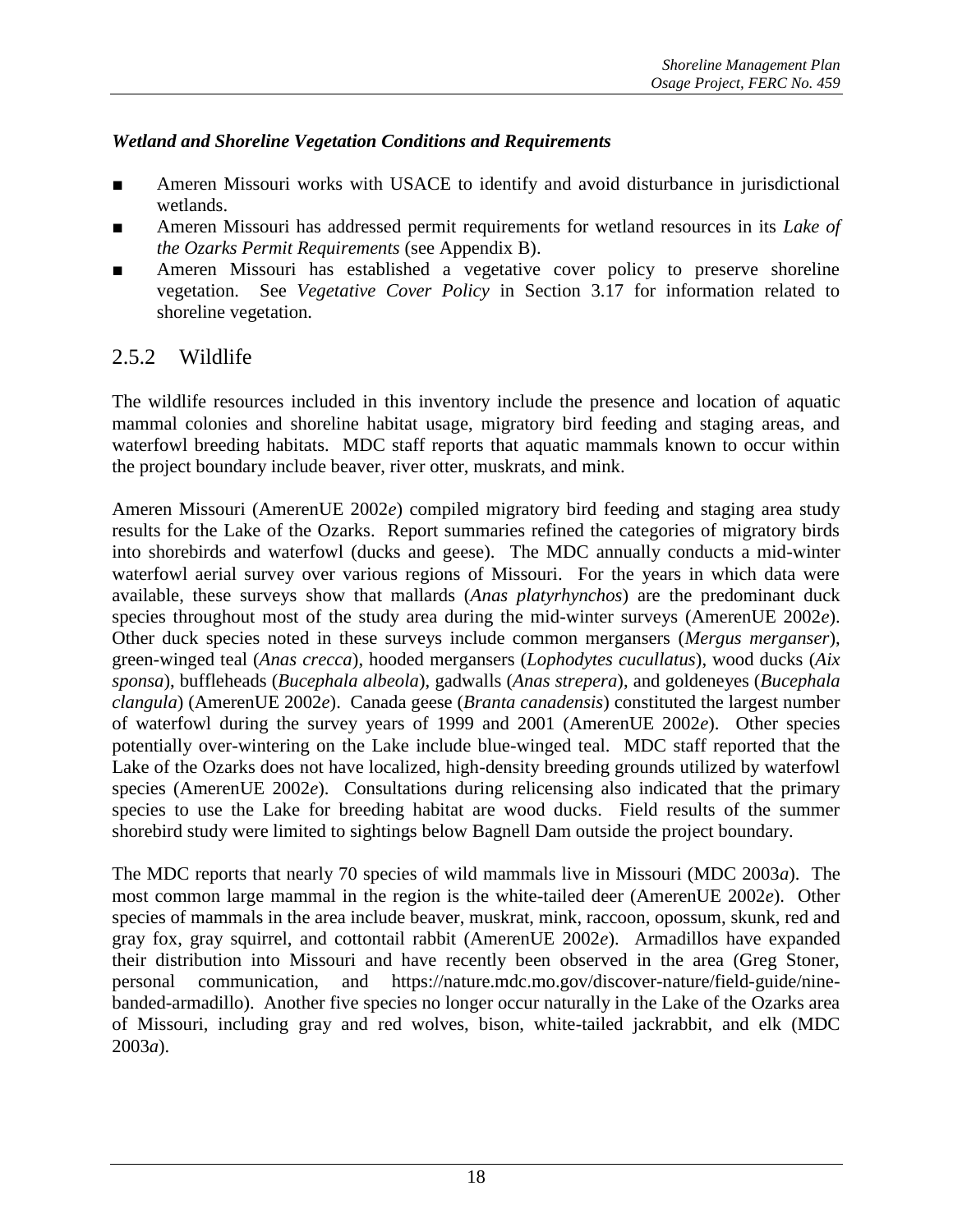#### *Wildlife Conditions and Requirements*

- Palustrine wetlands are important habitat for wildlife using the shoreline of the Lake of the Ozarks. Wildlife species use these wetland areas for feeding, breeding, and protection (see Appendix A for locations within the Osage Project boundary). No land disturbance is allowed in these areas without Ameren Missouri's approval; Ameren Missouri's consultation with resource agencies; and the permittee obtaining all necessary state and federal permits, as appropriate.
- Ameren Missouri has established a vegetative cover policy to preserve shoreline vegetation. See *Vegetative Cover Policy* in Section 3.17 for information related to shoreline vegetation.

# 2.5.3 Rare, Threatened, and Endangered Species

The Nature Conservancy, MDNR, and MDC created the Missouri Natural Heritage Database (MNHD) in 1981 to identify species and natural communities of special concern within the state and to help establish protection priorities. The MDC currently maintains MNHD with more than 11,000 records of occurrences of more than 800 sensitive species and natural communities in Missouri (MDC 2003*b*). The species cataloged on the MDC's list represent 18 percent of the native vascular plants, 14 percent of the nonvascular plants, and 28 percent of the vertebrate animals in Missouri (MDC 2003*b*). These lists are important for assessing populations of sensitive species and potential effects resulting from development that may infringe or degrade the habitat or population of a listed species.

As part of the terrestrial resource study, the list of rare, threatened, and endangered (RTE) species historically found in the counties within the project area has been refined to reflect those species that could potentially occur within the project area. This list was taken in the field, and Table 3 lists the observed results of which species of concern are thought to occur within the project boundary (AmerenUE 2002*e*), as updated with 2016 species status information. The state ranking system is used to convey the degree of the level of concern granted each species.

| WITHIN THE OGAUE I ROJECT AREA      |                                  |                       |                         |  |  |
|-------------------------------------|----------------------------------|-----------------------|-------------------------|--|--|
| <b>Species of Concern</b>           |                                  |                       |                         |  |  |
| <b>Common Name</b>                  | <b>Scientific Name</b>           | <b>Federal Status</b> | State Rank <sup>1</sup> |  |  |
| Observed in the study area          |                                  |                       |                         |  |  |
| Gray Bat                            | Myotis grisescens                | Endangered            | S <sub>3</sub>          |  |  |
| Bald Eagle <sup>2</sup>             | Haliaeetus leucocephalus         |                       | S <sub>3</sub>          |  |  |
| Northern Harrier                    | Circus cyaneus                   |                       | S <sub>2</sub>          |  |  |
| Osprey                              | <b>Pandion haliaetus</b>         |                       | S <sub>2</sub>          |  |  |
| Cerulean Warbler                    | Dendroica cerulea                |                       | S2/S3                   |  |  |
| Trumpeter Swan                      | Cygnus buccinator                |                       | S <sub>1</sub>          |  |  |
| Potentially occurring, not observed |                                  |                       |                         |  |  |
| Indiana Bat                         | Myotis sodalist                  | Endangered            | S <sub>1</sub>          |  |  |
| Northern Long-Eared Bat             | Myotis septentrionalis           | Threatened            | S <sub>3</sub>          |  |  |
| Bachman's Sparrow                   | Aimophila aestivalis illinoensis |                       | S1                      |  |  |
| Peregrine Falcon                    | Falco peregrinus tundrius        |                       | S1                      |  |  |

**TABLE 3 RARE, THREATENED, AND ENDANGERED SPECIES WITHIN THE OSAGE PROJECT AREA**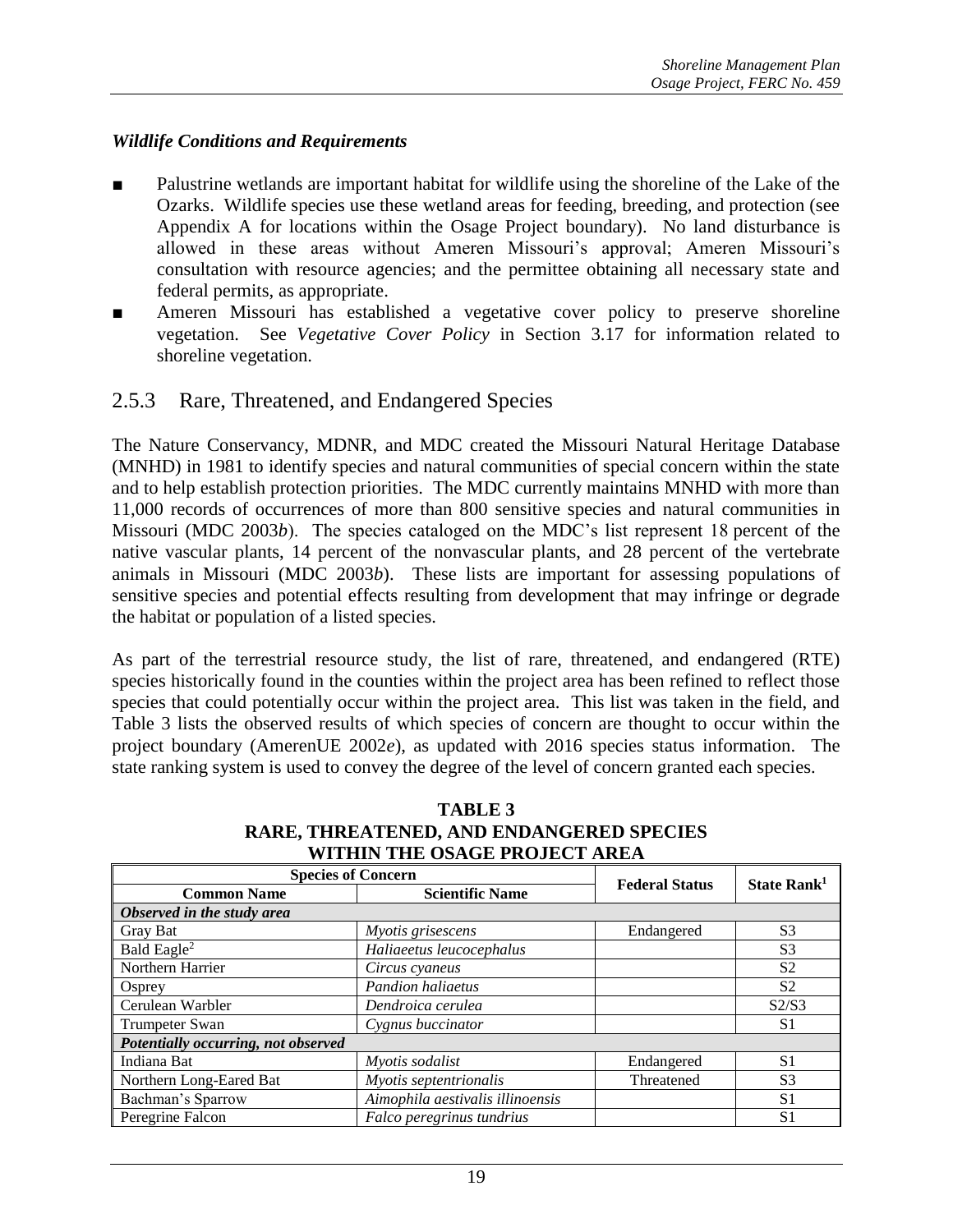| <b>Species of Concern</b>                 |                          | <b>Federal Status</b> | State Rank <sup>1</sup> |
|-------------------------------------------|--------------------------|-----------------------|-------------------------|
| <b>Common Name</b>                        | <b>Scientific Name</b>   |                       |                         |
| <b>Historically located in study area</b> |                          |                       |                         |
| Scarlet Snake                             | Cemophora coccinea copei |                       | S2/S3                   |
| <b>Brown Bog Sedge</b>                    | Carex buxbaumii          |                       | S <sub>2</sub>          |
| Salem Cave Crayfish                       | Cambarus hubrichti       |                       |                         |
| $\alpha$ , 1 $\alpha$ , 1 $\alpha$        | 11.3500001               |                       |                         |

State rank of threatened and endangered species as reported by MDC 2016.

MDC assigns a numeric rank between S1 through S5 to represent a level of endangerment of a particular species based upon the number of occurrences of that species within Missouri. Other factors considered when assigning a rank include: abundance, population trends, distribution, number of protected sites, degree of threat, suitable habitat trends, level of survey effort, and life history information. Assigned ranks are defined as follows:

**S1** - Critically imperiled in the state because of extreme rarity or because of some factor(s) making it especially vulnerable to extirpation from the state (typically 5 or fewer occurrences or very few remaining individuals).

**S2** - Imperiled in the state because of rarity or because of some factor(s) making it very vulnerable to extirpation from the state (6 to 20 occurrences or few remaining individuals or acres).

**S3** - Rare and uncommon in the state (21 to 100 occurrences).

**S4** - Widespread, abundant, and apparently secure in state, with many occurrences, but the species is of longterm concern (usually more than 100 occurrences).

**S5** - Demonstrably widespread, abundant, and secure in the state; essentially ineradicable under present conditions.

**SX** - Extirpated: element is believed to be extirpated from the state.

<sup>2</sup> USFWS 2016*a*.

Ameren Missouri performed a biological assessment for rare, threatened, and endangered species. The assessment concluded that "operation of the Osage Project should not adversely impact bald eagle, Indiana bat, or gray bat populations in the project area" (AmerenUE 2003).

#### *Rare, Threatened, and Endangered Species Conditions and Requirements*

In the event that activities are proposed in the vicinity of known locations of RTE species, Ameren Missouri will develop protective measures in consultation with resource agencies, as appropriate.

#### **2.6 Historic Properties**

Ameren Missouri published Phase I historic property investigations for the Lake of the Ozarks in November 2002. The objectives of the study were to identify historic properties located within the project area and provide an assessment of their eligibility for listing on the National Register of Historic Places (NRHP) in consultation with the SHPO within MDNR (AmerenUE 2002*b*).

Under section 106 of the National Historic Preservation Act (NHPA) and its implementing regulations, federal agencies must take into account the effect of any proposed undertaking on properties listed or eligible for listing in the National Register (defined as historic properties) and afford the Advisory Council on Historic Preservation (Advisory Council) a reasonable opportunity to comment on the undertaking. This generally requires the Commission to consult with the Missouri SHPO and other parties with an interest in the effects of the undertaking on historic properties to determine whether and how a proposed action may affect historic properties, and to seek ways to avoid or minimize any adverse effects. To satisfy these responsibilities, the Commission executed a PA, on November 13, 2006, with the Advisory Council and the SHPO. The PA required the licensee to prepare and implement a Historic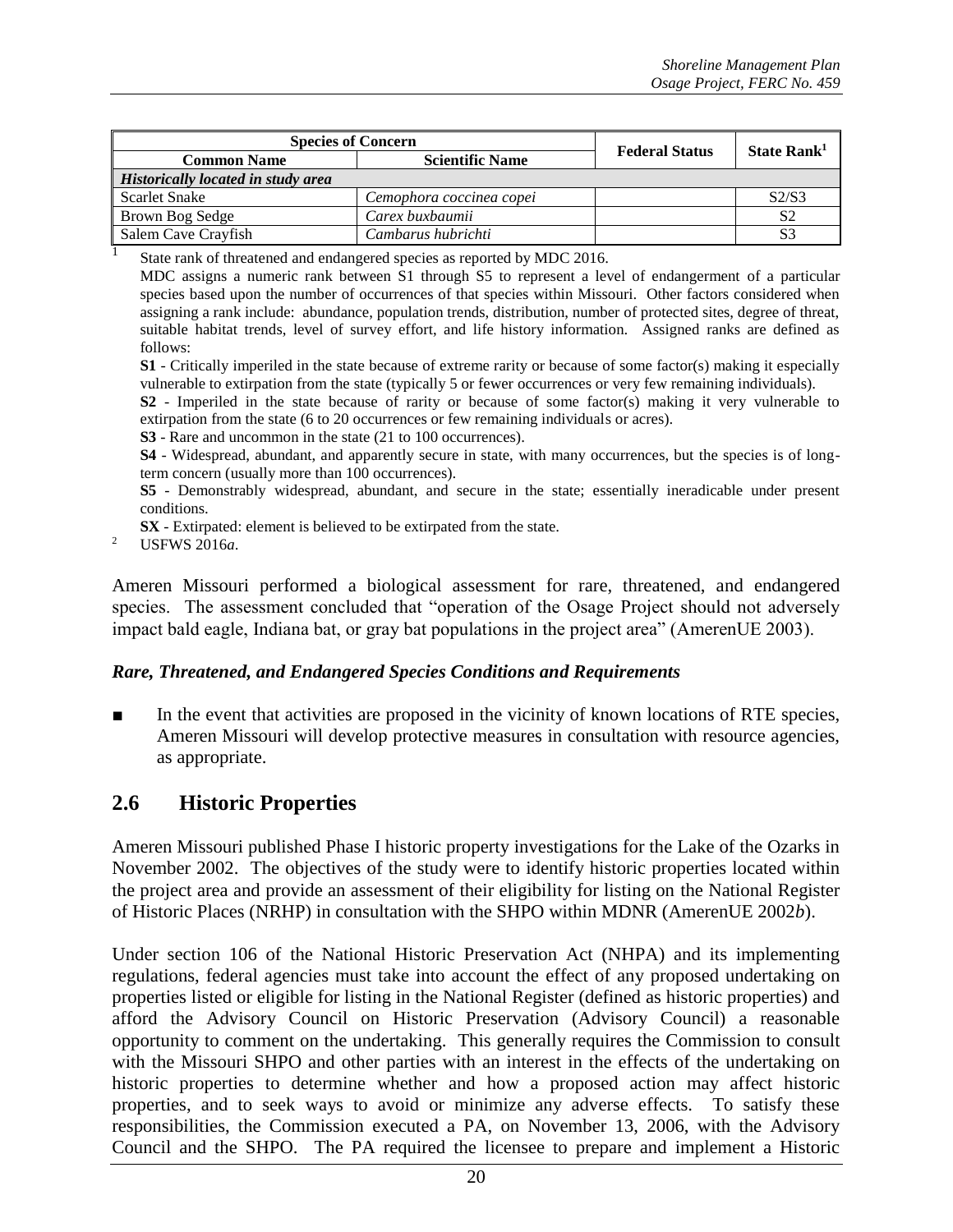Properties Management Plan (HPMP) for the term of the new license issued for the Osage Project. Execution and subsequent implementation of the PA demonstrates the Commission's compliance with section 106 of the NHPA. Article 418 of the 2007 license required Ameren Missouri to implement the PA and to file its HPMP with the Commission within one year of license issuance.

#### *Historic Properties Conditions and Requirements*

- Ameren Missouri, in consultation with the SHPO, Osage Nation of Oklahoma, Otoe-Missouri Tribe of Indians of Oklahoma, Iowa Tribe of Oklahoma, Kaw Nation of Oklahoma, and owners of properties that are eligible for listing in the NRHP prepared an HPMP and filed it with the Commission on March 28, 2008. The filing was supplemented on April 28 and June 12, 2008, and February 17 and April 16, 2009. The Commission approved the HPMP by order issued June 12, 2009.
- The new license also required that the HPMP be developed in conjunction with the SMP as well as the Recreation Enhancement Plan (REP) specified in Article 416.
- The HPMP requires that archeological site monitoring be conducted at the Osage Project in 2017, 2021, and on a 5-year cycle following the 2021 survey.
- An annual report of activities conducted under the HPMP is filed with FERC and the Section 106 consulting parties within 30 days of the anniversary of the license issuance date.

Ameren Missouri addresses permit requirements for historic properties in Section 3.2 of this SMP, the *Lake of the Ozarks Permit Requirements* (see Appendix B). Appendix E contains a narrative description of the Duncan's Point Resort site, which has been determined to be eligible for listing as a Traditional Cultural Property.

#### **2.7 Recreation Resources**

Ameren Missouri developed and filed the Osage Project Recreation Enhancement Plan (REP) on April 28, 2008, as required by Article 416 of the new license, and FERC approved the REP on May 14, 2009. On March 31, 2015, Ameren filed the Recreation Enhancement Plan 2014 Monitoring Report as required by Article 416. FERC approved the report on May 20, 2015. The REP documented the location of existing public recreational facilities and any proposed public recreational facilities and presents provisions for monitoring recreational use in the project area to ensure that existing facilities are meeting public recreation needs. Ameren Missouri was also required to establish and maintain a scenic viewing area at Willmore Point, as well as continue support and maintenance of several recreational facilities. Ameren Missouri provided financial support, in the amount of \$2.1 million, to the MDNR to improve facilities and environmental resources at Lake of the Ozarks State Park. These improvements have included new restrooms, campsite renovations, and wastewater and utility construction. Under the REP, Ameren Missouri will perform a recreation assessment for the project no sooner than 15 years into the new license term (after 2022).

This discussion of recreation resources includes information based on data collected during relicensing and for the 2014 Monitoring Report (Ameren Missouri 2015) about facilities and use, carrying capacity, navigation, and public safety.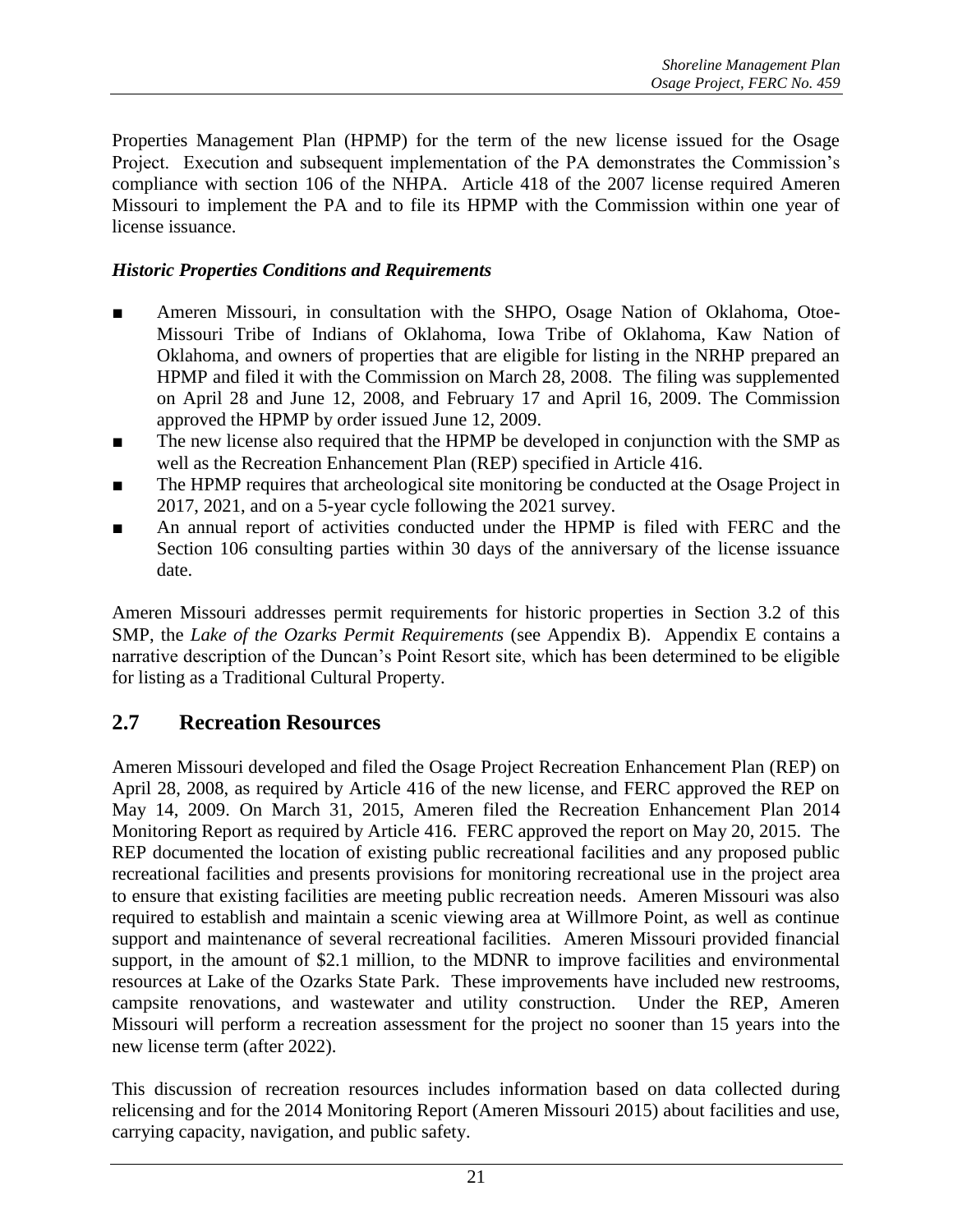# 2.7.1 Facilities and Use

Ameren Missouri catalogued the quantity, location, and ownership of Lake of the Ozarks facilities in its recreation study for the Lake of the Ozarks conducted from May 2001 through June 2002 (AmerenUE 2002*d*). The overall estimated recreation visits to 12 of the public access areas on the Lake of the Ozarks during the primary recreation season (June through October 2001) were 207,419. Visitors to public access areas participated in a variety of recreational activities, and the most frequent primary activity was motor boating (20.7 percent). The second most popular primary activity was picnicking (16.4 percent). The other activities with 10 percent or more participating, were bank/pier fishing (11.5 percent), sightseeing (10.9 percent), boat fishing (10.8 percent), swimming/sunbathing (10 percent). Fourteen public access sites are well utilized, however the results of the 2001 to 2002 study showed that during weekdays, the average use is 7 to 20 percent of capacity; weekends averaged 16 to 51 percent of capacity, with the exception of Brown Bend, which reached 91 percent of capacity; and holiday weekends averaged between 23 to 81 percent of capacity, with the exception of Pa He Tsi, which reached 110 percent of capacity. With the exception of Brown Bend on weekends, and holidays, most sites rarely reach 50 percent of their total parking capacity, and will be able to absorb additional use if demand continues to grow.

The 2014 REP Monitoring Report (Ameren Missouri 2015) concluded that public recreation facilities at the Osage Project are providing adequate capacity for current demand, with the exception of some MDC fishing access sites that may experience demand above capacity when fishing conditions are favorable, which occurs seasonally and attracts anglers to the sites. Outside of these peak fishing events, MDC sites operated below capacity. MDNR State Park facilities that experience heavy use may be influenced by statewide campaigns to encourage use. Ameren Missouri will report on use of public recreation facilities again in 2020.

Private resorts and marinas provide boat rentals, boat launching, and boat housing facilities for a great number of individuals. In 2007, there were approximately 73 marinas in operation on Lake of the Ozarks and 200 total lodging and resort establishments at the Lake of the Ozarks, 63 of which were lakefront. In 2001 and 2002, marinas averaged close to nine boats launched per day on weekends, and lakefront resorts averaged approximately eight boats launched on weekend days (The Louis Berger Group, Inc. [Berger] 2004). There are more than 25,000 individual private docks on the Lake of the Ozarks, which indicates that private homeowner use of the lake is a large part of the recreation use.

#### *Facilities and Use Conditions and Requirements*

- The public has access to the entire shoreline within the project boundary for activities such as fishing, walking, wildlife viewing, etc.
- Appendix B, *Lake of the Ozarks Permit Requirements*, outlines requirements for boat dock placement and boat dock specifications, bank stabilization guidelines, pier guidelines, excavation/fill guidelines, lake fluctuation policy, application processes, and fee guidelines. Ameren Missouri established these requirements to ensure protection of the Osage Project shoreline for recreational access.
- Ameren Missouri included a map in the REP showing the location of all existing and any proposed public recreational facilities in the project area that border the project boundary.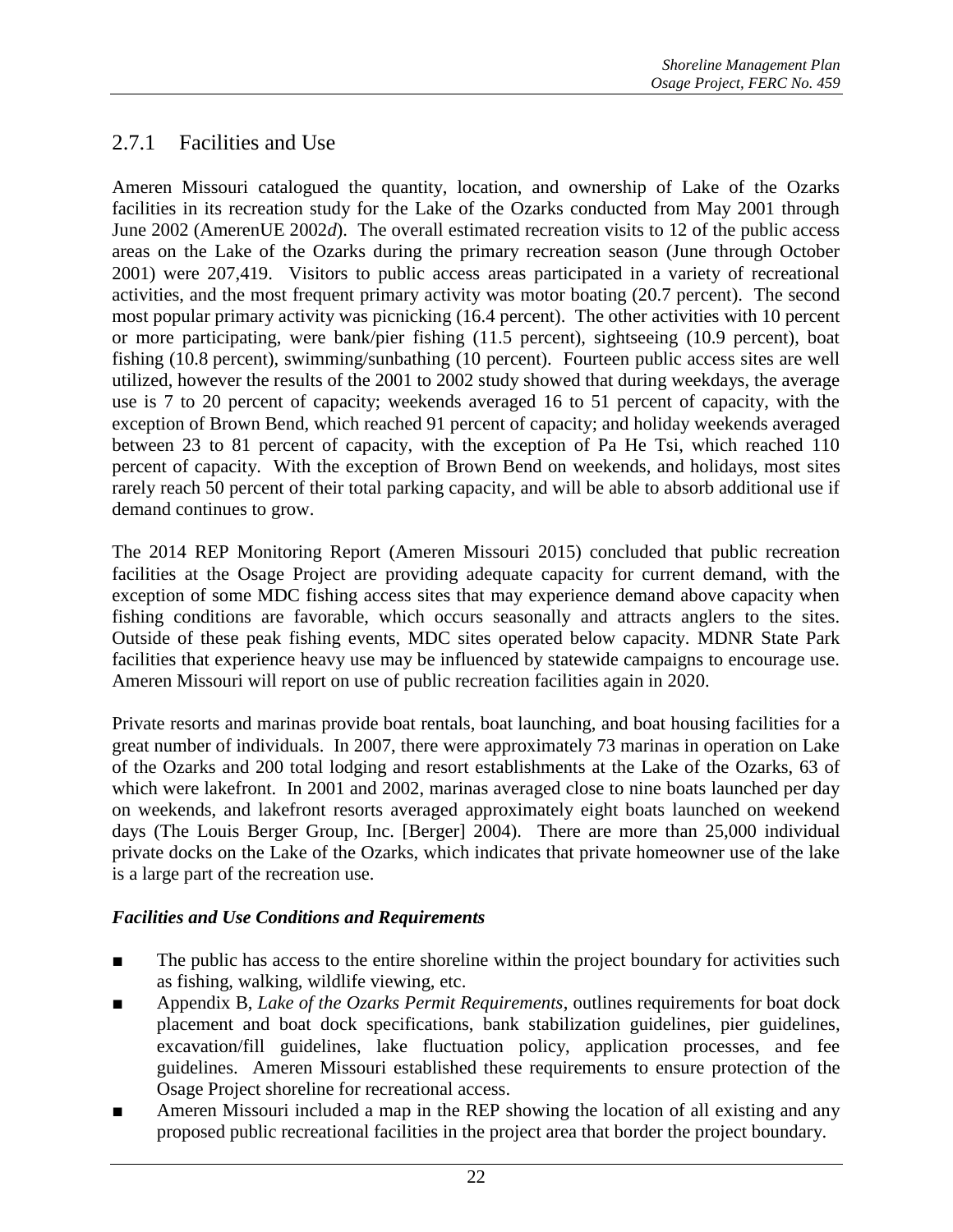- Ameren Missouri included a program for monitoring or obtaining recreational use information for the public recreation facilities in accordance with Article 416 of the new license, which will be included in a monitoring report that will be filed with the Commission every six years for the license term in conjunction with the scheduled filing of the FERC Form 80, after consultation with the MDC and MDNR.
- Ameren Missouri will conduct a recreational assessment study in accordance with the SA agreed to with the resource agencies no earlier than the fifteenth year of the new license. The study will be similar in scope to the study that was conducted for the relicensing program in 2001 - 2002. The assessment will include reporting on the available public recreational facilities, as well as monitoring their use.

# 2.7.2 Carrying Capacity, Navigation, and Public Safety

Ameren Missouri developed watercraft carrying capacity density maps from a peak season (Memorial Day through Labor Day 2001) recreation use study examining the level of watercraft use on the Lake of the Ozarks. Study methods utilized a combination of physical (aerial photographs) and social (visitor use surveys) information to estimate the carrying capacity and corresponding visitor perceptions of crowding and safety on these water bodies. These maps are useful for understanding spatial and temporal trends in watercraft use and resultant public safety.

Areas with the heaviest use over all types of days were Horseshoe Bend and Shawnee Bend (AmerenUE 2002*d*). The Grand Glaize Arm experienced the highest use on weekends and holidays. The Gravois Arm and Niangua Arm received relatively low levels of use as compared with the rest of the lake. Incorporation of MSWP boat accident information into the maps indicated that the average density for areas with accidents was higher than the average densities of areas where no accidents occurred. Ameren Missouri found that, on average, areas with accidents had boat densities that were approximately double the areas without accidents.

Public access users' and landowners' perceptions of crowding and safety were identical for weekday use but differed for weekend and holidays (Berger 2004). Mean perceptions of crowding on weekdays for both groups indicate that they do not feel that the lake is crowded. In addition, the mean observation of safety on weekdays for both groups indicates that there is a perception that the lake is "safe" during weekdays. The mean perception of crowding of public access users indicates that individuals felt the lake was not crowded on weekend/holidays. Conversely, the mean perception for landowners indicates the lake is "moderately" to "very crowded" during the same times with the exception of the "Uplake" area. Perceptions of safety followed a similar pattern as crowding.

The 2000 MSWP Activities and Statistics Annual Report contain statistics on accidents, violations, regattas, dive team activity, and budget-related items of the department. Information pertaining to the Lake of the Ozarks is included in the report within MSWP Districts 1 and 2. Boating accidents recorded by district indicate the type and number of accidents, injuries, fatalities, estimated cost of damage, and any involvement of alcohol. The MSWP recorded 178 accidents on the Lake of the Ozarks in 2000, of which two were fatal, and its statistics indicate that 20 percent (445) of all violations resulted from operating a watercraft while under the influence of alcohol.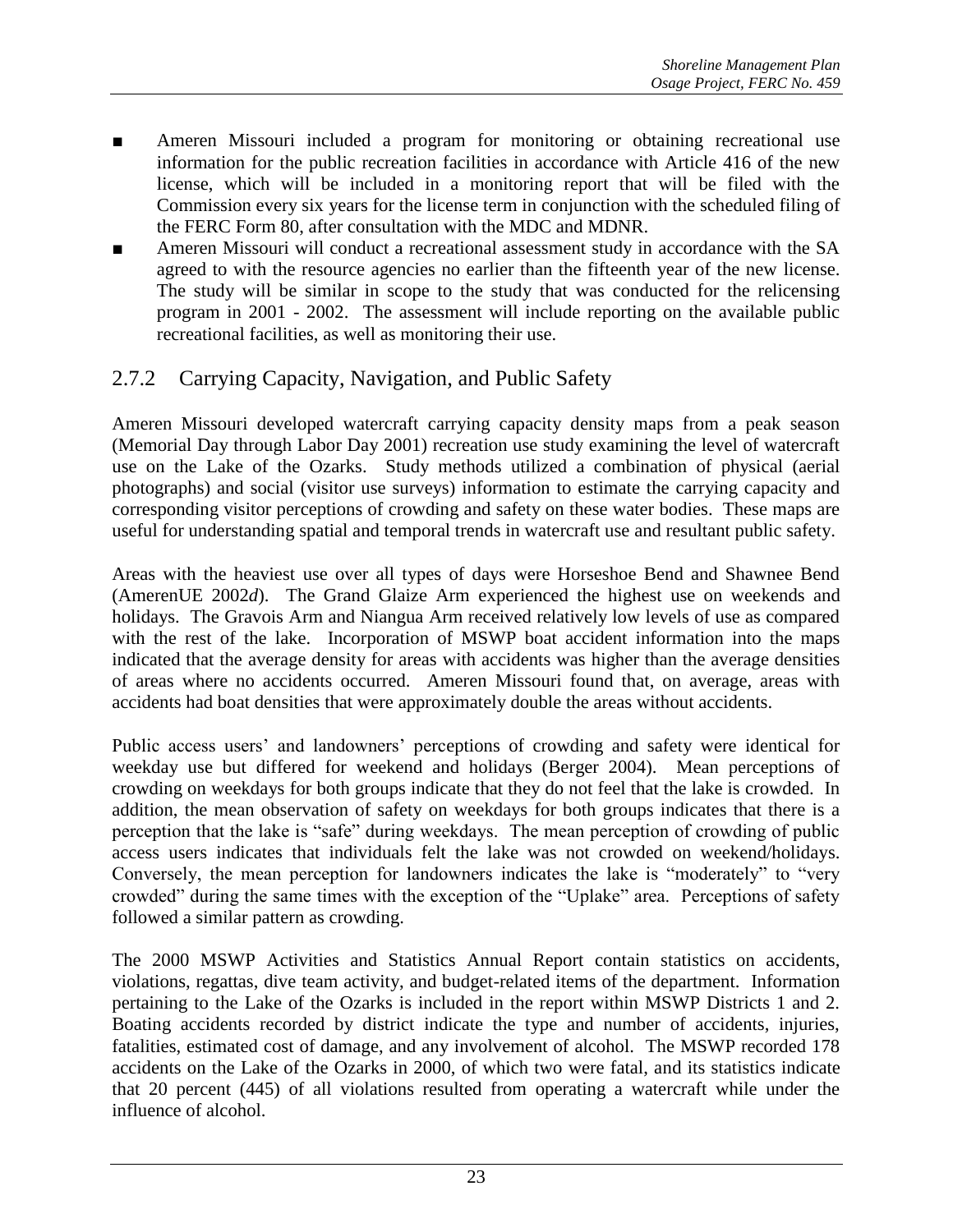Aside from the number of accidents and violations, public safety also can be measured from visitor perceptions. Non-resident perception surveys reveal that visitors do not perceive that the lake is crowded (AmerenUE 2002*d*). However, residents perceive the lake as crowded more often than non-residents do on both holiday/weekend days and midweek days (AmerenUE 2002*d*).

Ameren Missouri reports fatal and serious water-related incidents that occur at the Osage Project to FERC on a quarterly basis. Incident reports for the period 2010-2014 were compiled for the REP 2014 Monitoring Report (Ameren Missouri 2015) to report on public safety conditions at the Project. For the 2010–2014 period, annual fatalities ranged from six in 2012 to 11 in 2014. Of the 11 fatalities in 2014, two victims were wearing personal flotation devices. Incidents and serious injuries have been documented starting in 2013. There were 36 incidents and 35 serious injuries in 2013 and 45 incidents and 43 serious injuries in 2014.

The Water Patrol Division of the Missouri State Highway Patrol (WPD), successor to MSWP, has the state-mandated authority to enforce watercraft speed laws and no-wake areas. The water patrol helps increase safety on the Lake of the Ozarks, and the speed limits and no-wake regulations reduce watercraft-induced waves which helps protect the shoreline from erosion.

The MSWP implemented a number of programs on the Lake of the Ozarks. During the summer of 2002, the MSWP implemented a no-wake zone in the vicinity of the Grand Glaize Bridge based upon safety and congestion concerns in the area; it will continue to monitor the effectiveness and necessity of the no-wake zone. Beginning January 1, 2005, Missouri law mandates that operators of vessels on the lakes of the state born after January 1, 1984, must take a boating safety education course that is approved by the National Association of State Boating Law Administrators. It further will require boaters of any age convicted of certain offenses such as boating while intoxicated, reckless, and negligent operation to take a course and not operate a vessel until the course is passed and recorded with the WPD. Operators that fall under the requirements will have to carry onboard a card issued by the WPD proving they have met the requirements of the law.

The U.S. Coast Guard Auxiliary (USCGA) flotilla at the Lake of the Ozarks conducts several additional public information and boating safety programs. The USCGA regularly conducts free safety inspections and provides feedback to boat owners on proper safety equipment and operation. Boating safety courses held each year in the Lake of the Ozarks area, as well as a comprehensive lake mile marker signage project, complement the inspection program. Ameren Missouri has worked closely with the USCGA and the more than 30 member Adopt-the-Shoreline (ATS) Advisory Board in compiling proper boating safety and procedures for more than 800 ATS volunteers. Ameren Missouri also partnered with the USCGA in financially supporting the comprehensive mile marker project.

As noted above, Article 416 in the new license for the Osage Project requires that Ameren Missouri implement various recreational measures to enhance public use of project waters and to monitor the use over the course of the new license. The REP includes, among other items the following: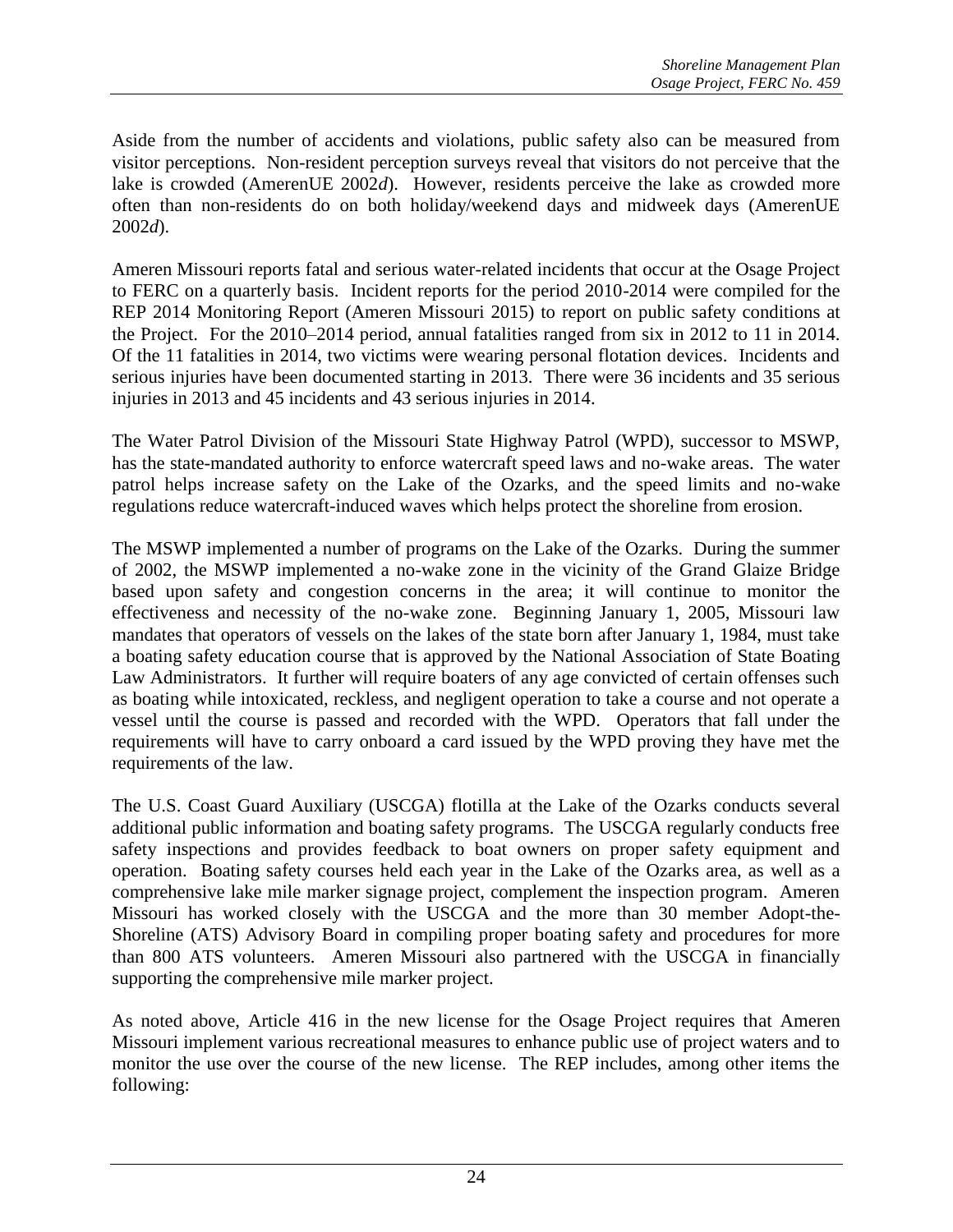- a monitoring plan to ensure that existing facilities are meeting public recreation needs;
- an assessment of water safety issues, including any measures that may be implemented to address any identified problem; and
- provisions for monitoring recreation use in the project area to ensure that (a) existing facilities are meeting public recreation needs, and (b) project lands and waters remain safe.

As noted above, Ameren Missouri will conduct a recreational assessment study in accordance with the SA agreed to with the resource agencies no earlier than the fifteenth year of the license term. The study, envisioned to be similar in scope to the study conducted during relicensing, will be developed in consultation with MDNR, and will include an assessment of the capacity of the recreational facilities versus their monitored use, an assessment of the boating carrying capacity on the lake and a review of the reported accidents versus location on the Lake of the Ozarks.

#### *Carrying Capacity and Navigation and Public Safety Conditions and Requirements*

- By state law, the WPD implements safety measures on the Lake of the Ozarks, including establishing no-wake zones, installing buoys, setting speed limits, patrolling the lake, and educating the public about safe boating (see http://www.mshp.dps.missouri.gov/MSHPWeb/WaterPatrol/ for more details on the WPD's activities).
- As part of the implementation of the REP, Ameren Missouri will acquire accident data from the WPD on an annual basis and update its GIS with the most recent accident data. Ameren Missouri will continue to share these maps with the WPD.
- As part of the implementation of the REP, Ameren Missouri will meet with WPD on an annual basis to review safety and navigation issues on the Lake of the Ozarks.
- As part of the implementation of the REP, Ameren Missouri will continue to meet annually with the USCGA in its effort to promote safety with its ATS volunteer effort. Ameren Missouri also will continue to support the community-wide efforts of the USCGA in promoting public boating safety at the Lake of the Ozarks.
- Ameren Missouri's monitoring reports to be filed every six years will include a discussion on the adequacy of the recreational facilities to meet recreation demand, the potential need for any new facilities and an assessment, in conjunction with the WPD, of water safety at the project.
- Ameren Missouri will complete a recreational assessment study no earlier than the fifteenth year of the new license term similar to the recreational assessment study conducted for the relicensing program in 2001 - 2002 to be developed in consultation with MDNR. The study will assess facility capacity, boating capacity, and water safety among other items.

# **2.8 Land Use**

The Osage River Basin and the Lake of the Ozarks area have undergone major changes in land use within the last 300 years (AmerenUE 2002*b*). From the early European settlers' displacement of the Osage tribe of Native Americans to the construction of Bagnell Dam on the Osage River, the river basin has experienced dramatic shifts in land use. The creation of Lake of the Ozarks has been a primary factor changing land use from rural agriculture to vacation and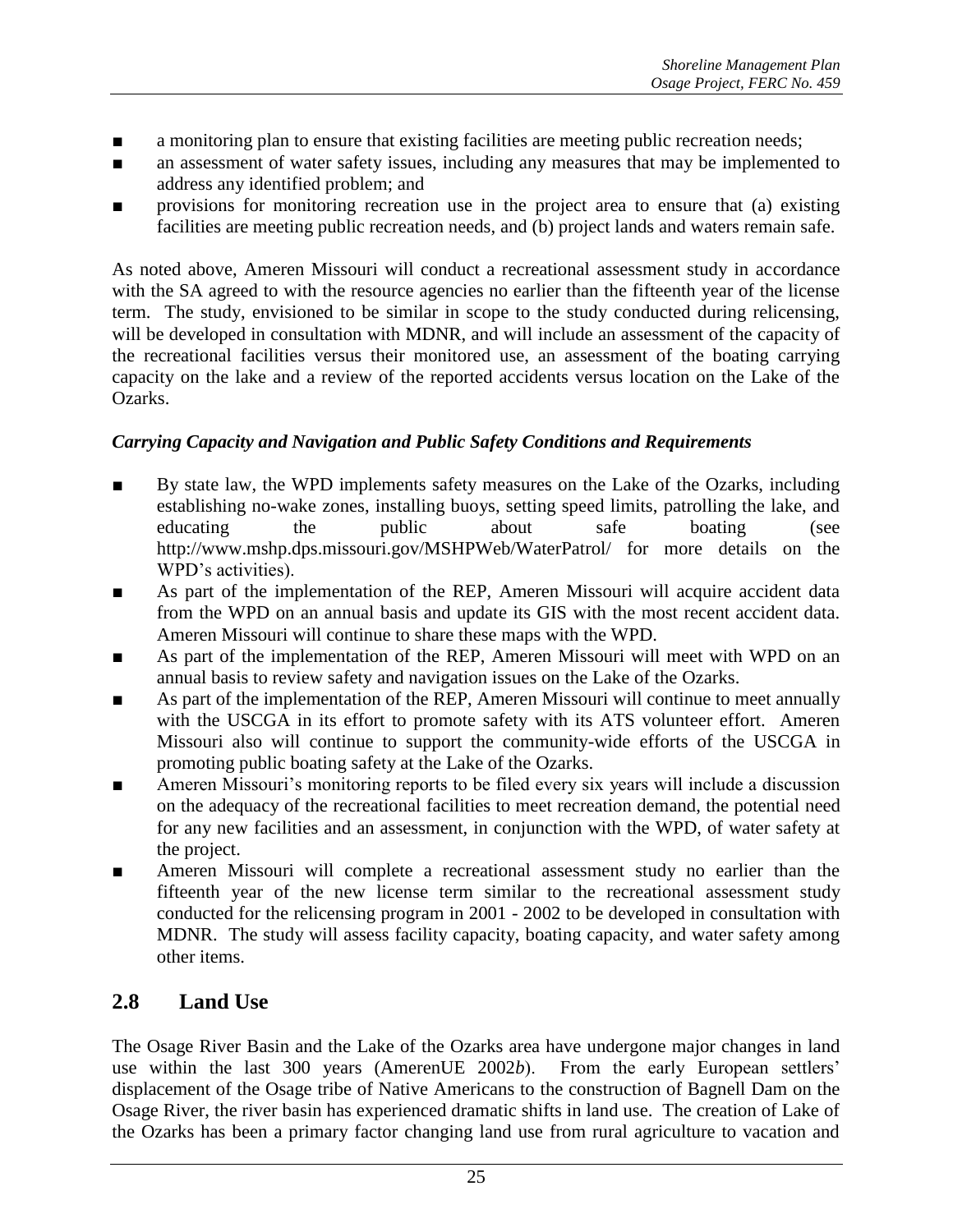recreation development. The shoreline surrounding the project area contains industry catering to the recreation and tourism trades as well as an agricultural industry; however, agriculture is generally not located close to the Lake of the Ozarks or the Osage Project boundary.

The majority of the lands immediately adjacent to the Lake of the Ozarks shoreline are privately owned, and Ameren Missouri has no direct control of development outside the project boundary. Direction over these lands is contained within Chapter 64 of the Missouri Revised Statutes, which provides for the establishment of planning and zoning districts bordering the lake. The County Commission of any county that borders the Lake of the Ozarks can create a planning and zoning district, and towns have adopted their own planning and zoning regulations. Those towns located along the Lake of the Ozarks shoreline that have adopted zoning regulations include Warsaw, the city of Osage Beach, city of Lake Ozark, and village of Four Seasons. Camden County has formed the Camden County Shoreline District Planning and Zoning Commission.

#### *Land Use Conditions and Requirements*

Ameren Missouri as licensee has control over activities, uses, and construction within the project boundary along the shoreline, but not on the private land that lies outside the shoreline area, as noted above. The activities and construction that are permitted within the project boundary influence adjacent land uses. Ameren Missouri's *Lake of the Ozarks Permit Requirements* (see Appendix B) specify the activities that are allowed on the Ameren Missouri owned or controlled lands within the Osage Project boundary.

#### **2.9 Aesthetic/Visual Resources**

The Lake of the Ozarks shoreline offers a diverse range of aesthetic/visual resources from steep 60-foot cliffs to state park forested lands to areas of residential and commercial docks and waterscapes. Ameren Missouri has undertaken various efforts to protect and maintain the aesthetic resources within the project boundary. A major source of impacts on the aesthetic resources of the Lake of the Ozarks stems from the degradation of dock materials, specifically flotation materials. Ameren Missouri attempts to minimize these impacts through permit building materials guidelines and four programs (see Section 3.0 for descriptions of these programs):

- the Certified Dock Builders Program;
- the Derelict Dock Removal Program;
- the Adopt-the-Shoreline Program; and
- the Ameren Missouri Shoreline Protection Hotline.

In addition, Ameren Missouri conducts lake-wide compliance inspections in implementing its permitting program. This effort not only ensures compliance with issued permits, but also ensures that derelict docks and other compliance issues are identified and addressed. Beginning in 2007, Ameren Missouri staff began an annual visual inspection of the lake's shoreline. Originally started to document compliance with the ban on non-encapsulated flotation, this assessment expanded to include documentation of all lakeside accessory structures within the project boundary. These inspections include documentation and notification to property owners with derelict structures or structures in violation of permit conditions.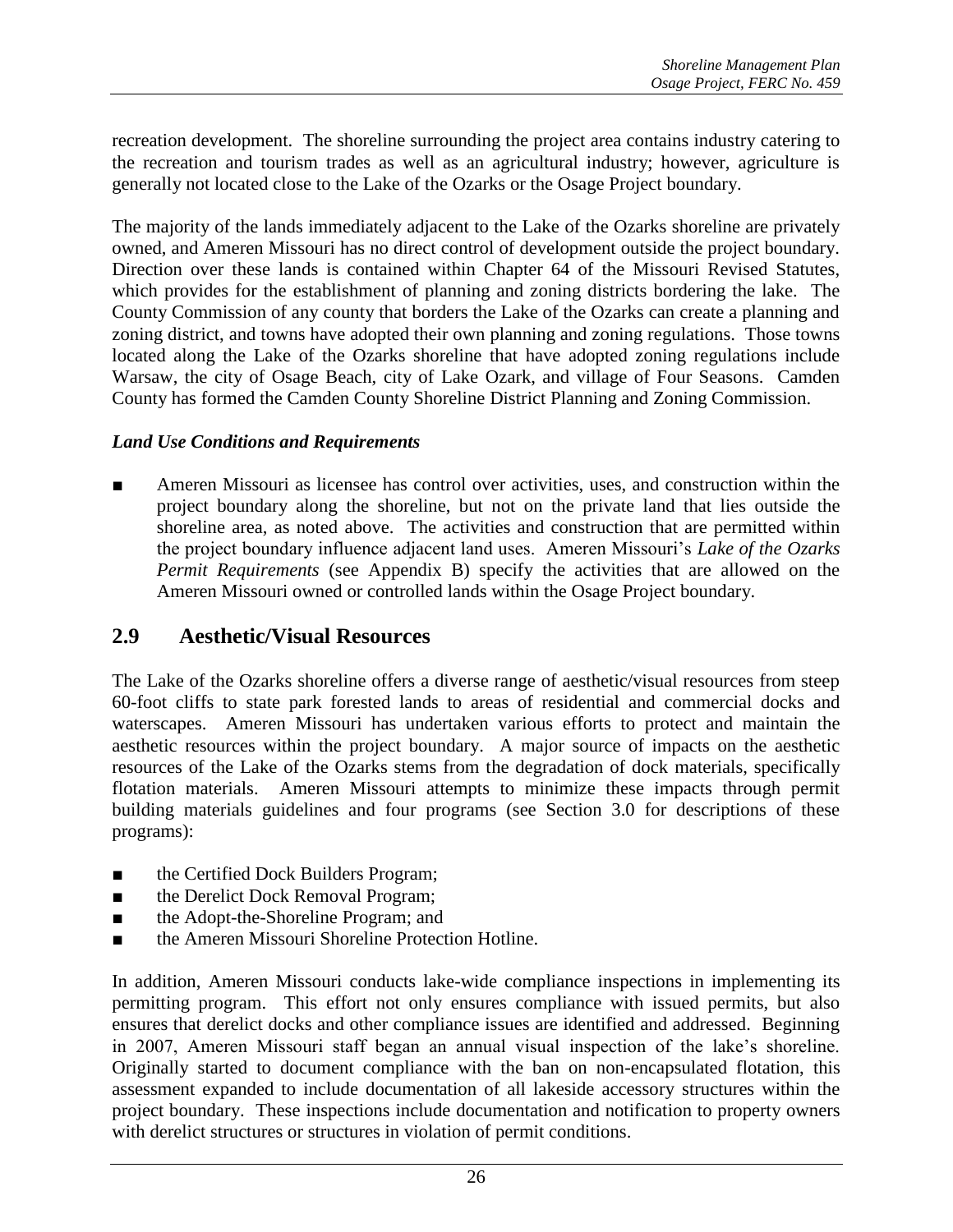#### *Aesthetic/Visual Resources Conditions and Requirements*

- The state of Missouri controls 85.3 shoreline miles around the Lake of the Ozarks. With the exception of facilities for recreational access, these shoreline areas are free of development and protected by the state.
- Development on Ameren Missouri-owned project lands with high aesthetic values not protected by the state are covered by the permit/review process as contained in Ameren Missouri's *Lake of the Ozarks Permit Requirements* (see Appendix B).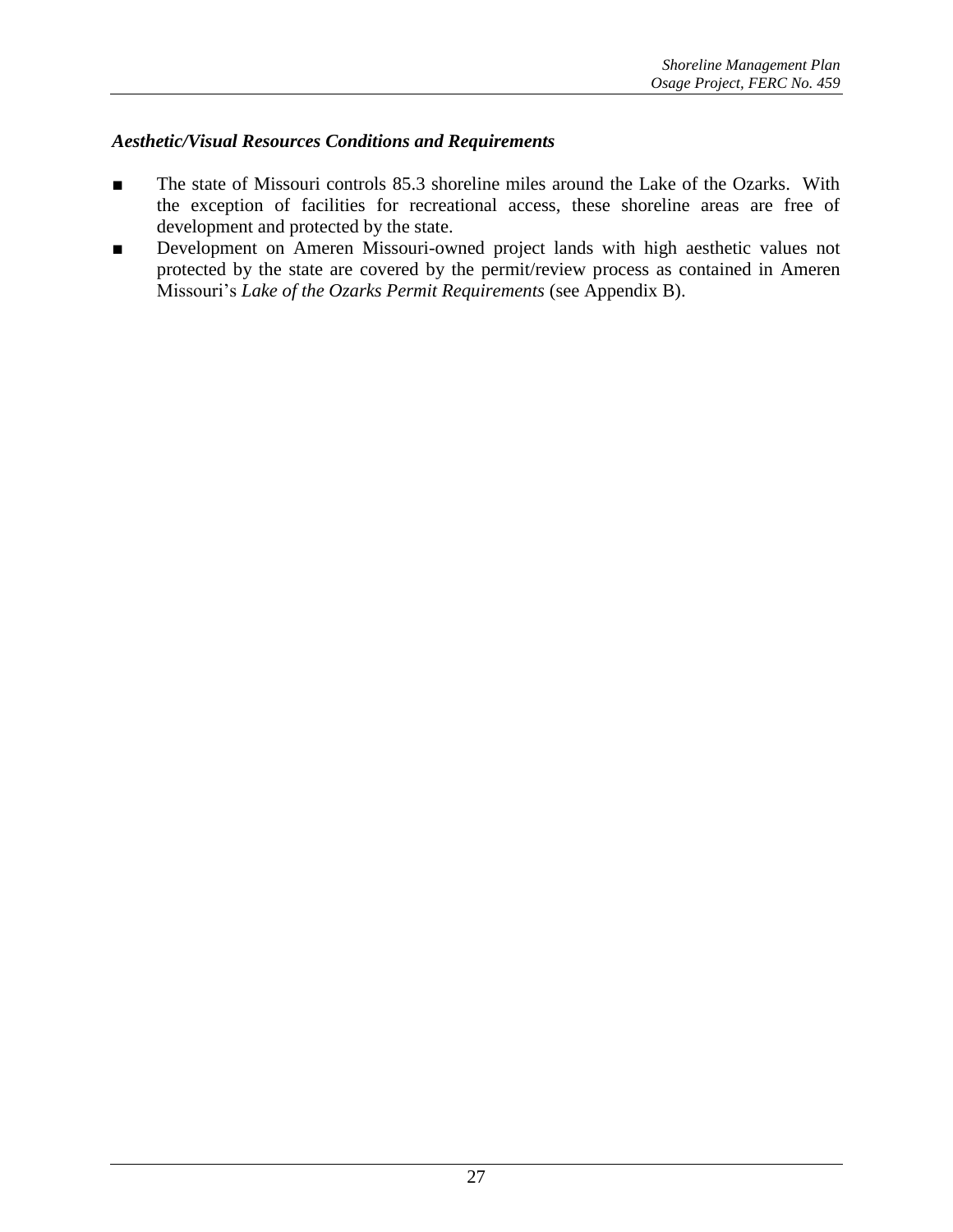#### **3.0 SHORELINE MANAGEMENT PROGRAMS AND GUIDELINES**

Throughout the history of shoreline management at the Lake of the Ozarks, Ameren Missouri has instituted a number of policies, programs, and actions that have enhanced its ability to protect the shoreline resources for project operations, the recreating public, and the environmental resources. This section describes Ameren Missouri's efforts.

#### **3.1 Shoreline Development Permit Program**

Ameren Missouri implemented shoreline management measures in 1983 with the start of its permit program. The program was established to monitor the construction of residential boat docks, seawalls, and other activities along the shoreline through a permit-review process. The program was developed in accordance with the FERC license to operate the Osage Project (Article 41 of the 1981 license). The permit program grew to require permits for activities such as the development of commercial docks, dredging/excavation, decks, patios, piers, walkways, and other activities within the project boundary. The Lake of the Ozarks Permit Requirements can be found in Appendix B and on the web at: www.amerenmissouri.com/lake

Ameren Missouri will continue to implement this permit program under this SMP. The Commission's "standard land use article" (Article 419 of the Osage License) and the shoreline use classifications presented in Section 3.2 will be used to determine the level of review and approval required for any proposed shoreline uses. Table 4 identifies the uses that are allowed in each shoreline use classification and the level of notification and approval required for each use. Some shoreline uses are allowed after Ameren Missouri approval, while others require resource agency notification or Commission approval. Appendix B presents detailed information on the permit review process.

Under this SMP, beginning on January 31, 2012, and every year thereafter, Ameren Missouri will file an annual report with the Commission that summarizes the extent and location (including latitude/longitude point data) of all large docks and commercial marinas, including fuel facilities, breakwaters, and dredging and excavation permitted within the project boundary permitted under this SMP without prior notice to or approval by the Commission.<sup>1</sup>

To facilitate the review of a permit application, Ameren Missouri developed a process for assessing future shoreline development (Figure 1). This process enables Ameren Missouri to assess submissions for shoreline development based on resource inventories of the Lake of the Ozarks shoreline and its shoreline requirements and programs.

In cases where development has occurred without proper permitting, Ameren Missouri has a review process to assess the shoreline development that may include removal of structures at the owner's expense and/or an enforcement fee. Figure 2 shows Ameren Missouri's review process for such after-the-fact permits.

 $\overline{a}$ <sup>1</sup> Per FERC Order July 26, 2012, Ordering Paragraphs C and D.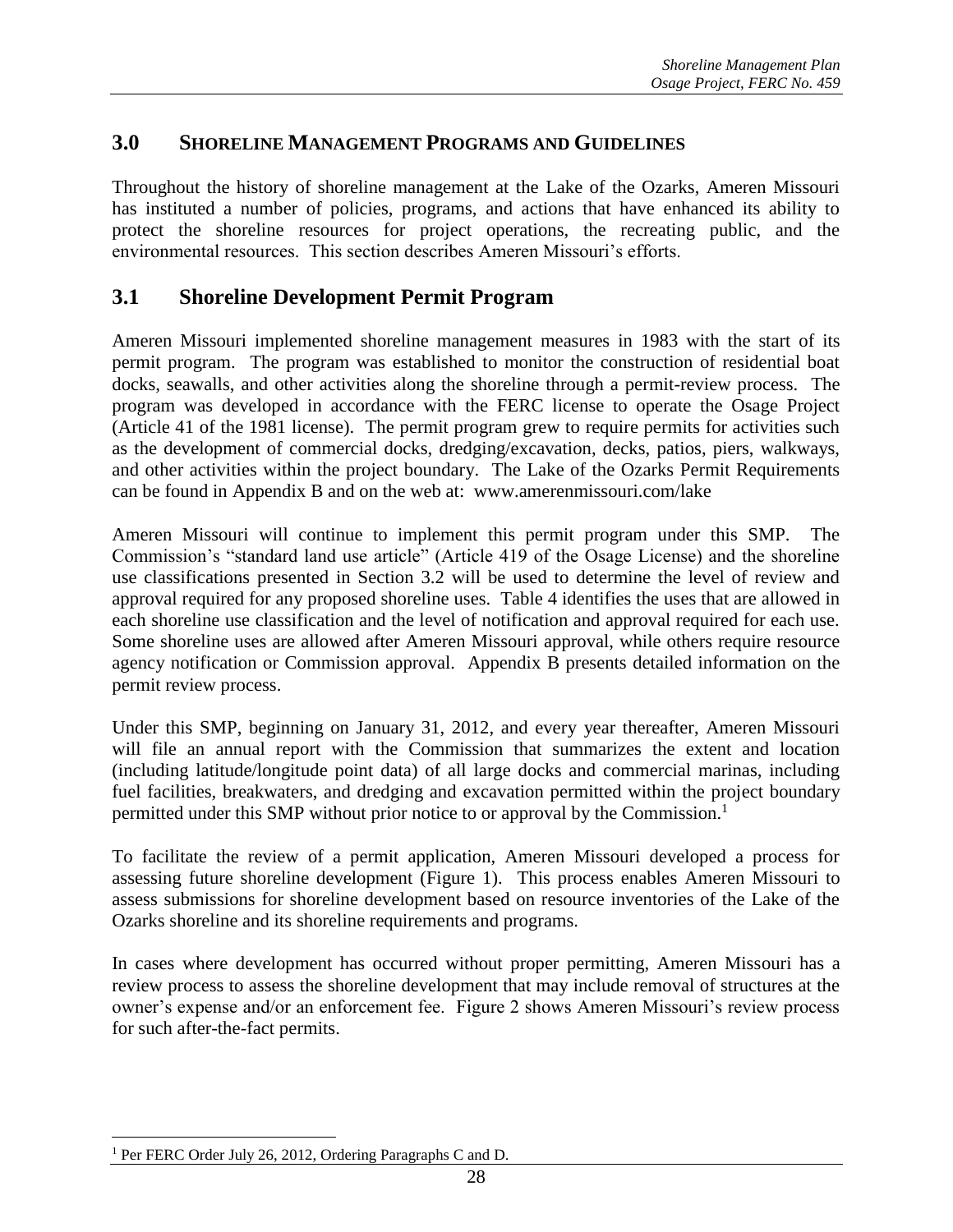#### **TABLE 4 PERMIT REVIEW PROCESS SUMMARIZED BY SHORELINE USE CLASSIFICATIONS, ALLOWABLE USES, AGENCY NOTIFICATION, AND FERC APPROVAL REQUIREMENTS**

|                                                                                               | <b>Shoreline Use Classification</b> |                                        |                                         |                                              |                        |               |                                      |                                                            |                                           |                                                  |
|-----------------------------------------------------------------------------------------------|-------------------------------------|----------------------------------------|-----------------------------------------|----------------------------------------------|------------------------|---------------|--------------------------------------|------------------------------------------------------------|-------------------------------------------|--------------------------------------------------|
| <b>Shoreline Use</b>                                                                          | <b>Commercial</b>                   | Multi-<br>Family<br><b>Residential</b> | Single-<br>Family<br><b>Residential</b> | <b>Public</b><br><b>Recreation Protected</b> | <b>State</b>           | <b>Island</b> | Undeveloped/ Undeveloped<br>Wetlands | <b>Undeveloped</b><br><b>Historic</b><br><b>Properties</b> | <b>Undeveloped</b><br><b>Head of Cove</b> | Undeveloped -<br>Areas of<br><b>Woody Debris</b> |
| Dock, up to 10 slips, decks,                                                                  | $AM*$                               | AM                                     | AM                                      | AM                                           | AM                     | AM            | N <sub>o</sub>                       | Agency <sup>1</sup>                                        | AM                                        | Agency                                           |
| patios, and walkways                                                                          |                                     |                                        |                                         |                                              |                        |               |                                      |                                                            |                                           |                                                  |
| Dock, $11-50$ slips                                                                           | Agency <sup>1</sup>                 | Agency                                 | Agency                                  | Agency                                       | Agency                 | Agency        | N <sub>o</sub>                       | Agency                                                     | N <sub>o</sub>                            | Agency                                           |
| Docks, 51 slips or more <sup>2</sup>                                                          | <b>FERC</b>                         | <b>FERC</b>                            | <b>FERC</b>                             | <b>FERC</b>                                  | <b>FERC</b>            | <b>FERC</b>   | No                                   | Agency                                                     | N <sub>o</sub>                            | Agency                                           |
| Marina <sup>2</sup>                                                                           | <b>FERC</b>                         | <b>FERC</b>                            | <b>FERC</b>                             | <b>FERC</b>                                  | <b>FERC</b>            | <b>FERC</b>   | N <sub>o</sub>                       | Agency                                                     | N <sub>o</sub>                            | Agency                                           |
| Dredging or excavation                                                                        | Agency                              | Agency                                 | Agency                                  | Agency                                       | Agency                 | Agency        | $\rm No$                             | Agency                                                     | Agency <sup>4</sup>                       | Agency                                           |
| Shoreline stabilization -<br>seawall                                                          | AM                                  | AM                                     | AM                                      | Agency                                       | Agency                 | AM            | No                                   | Agency                                                     | No                                        | Agency                                           |
| Shoreline stabilization -<br>vegetation                                                       | AM                                  | AM                                     | $\mathbf{A}\mathbf{M}$                  | $\mathbf{A}\mathbf{M}$                       | $\mathbf{A}\mathbf{M}$ | AM            | AM                                   | Agency                                                     | AM                                        | Agency                                           |
| Shoreline stabilization - riprap                                                              | AM                                  | AM                                     | AM                                      | AM                                           | AM                     | AM            | Agency                               | Agency                                                     | AM                                        | Agency                                           |
| Breakwater                                                                                    | AM                                  | AM                                     | AM                                      | AM                                           | AM                     | AM            | N <sub>o</sub>                       | Agency                                                     | N <sub>o</sub>                            | Agency                                           |
| Vegetation removal $3$                                                                        | AM                                  | AM                                     | AM                                      | AM                                           | AM                     | AM            | N <sub>o</sub>                       | Agency                                                     | N <sub>o</sub>                            | AM                                               |
| Boat ramps, landings                                                                          | AM                                  | AM                                     | AM                                      | AM                                           | AM                     | AM            | No                                   | Agency                                                     | No                                        | Agency                                           |
| <b>Boat</b> fueling                                                                           | Agency                              | Agency                                 | Agency                                  | Agency                                       | Agency                 | Agency        | No                                   | Agency                                                     | N <sub>o</sub>                            | Agency                                           |
| Landscape plantings                                                                           | AM                                  | AM                                     | AM                                      | $\mathbf{A}\mathbf{M}$                       | AM                     | AM            | Agency                               | Agency                                                     | Agency                                    | Agency                                           |
| Walkways and piers                                                                            | AM                                  | AM                                     | AM                                      | AM                                           | AM                     | AM            | Agency                               | Agency                                                     | Agency                                    | Agency                                           |
| Storm drains and water mains                                                                  | AM                                  | AM                                     | AM                                      | AM                                           | AM                     | AM            | Agency                               | Agency                                                     | Agency                                    | Agency                                           |
| Water intake or pumping<br>facilities withdrawing less<br>than 1 million gallons per day      | AM                                  | AM                                     | AM                                      | $\mathbf{A}\mathbf{M}$                       | AM                     | AM            | Agency                               | Agency                                                     | Agency                                    | Agency                                           |
| Water intake or pumping<br>facilities withdrawing 1<br>million or more gallons per<br>$day^2$ | <b>FERC</b>                         | <b>FERC</b>                            | <b>FERC</b>                             | <b>FERC</b>                                  | <b>FERC</b>            | <b>FERC</b>   | <b>FERC</b>                          | <b>FERC</b>                                                | <b>FERC</b>                               | <b>FERC</b>                                      |
| Food plots and other wildlife<br>enhancements                                                 | AM                                  | AM                                     | AM                                      | AM                                           | AM                     | AM            | AM                                   | Agency                                                     | AM                                        | AM                                               |
| Replacement, expansion,<br>realignment, or maintenance<br>of bridges or roads                 | Agency                              | Agency                                 | Agency                                  | Agency                                       | Agency                 | Agency        | Agency                               | Agency                                                     | Agency                                    | Agency                                           |
| Sewers that do not discharge<br>into project waters (including)<br>toilets and showers)       | Agency                              | Agency                                 | Agency                                  | Agency                                       | Agency                 | Agency        | N <sub>o</sub>                       | Agency                                                     | N <sub>o</sub>                            | Agency                                           |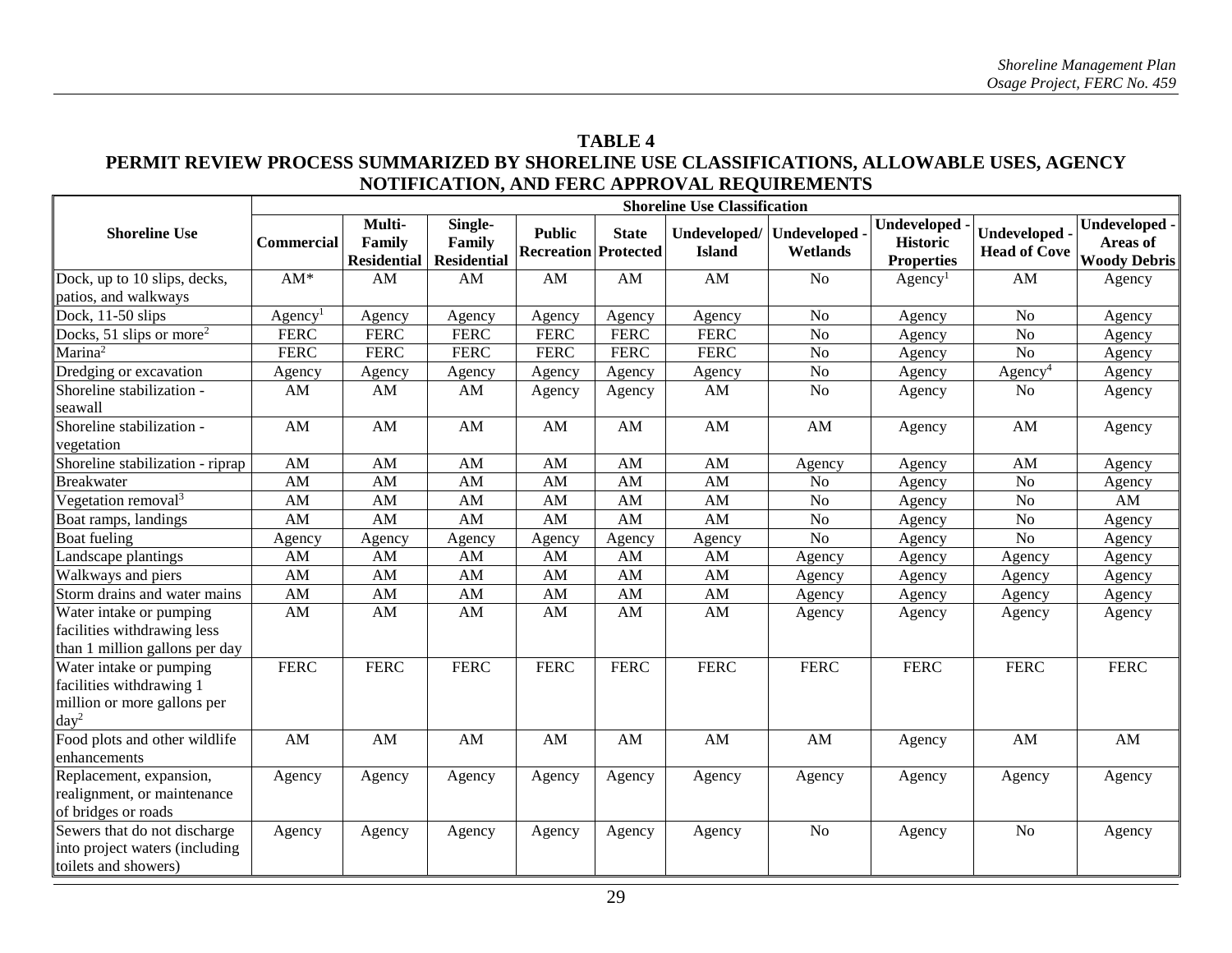|                                                                                                                                                | <b>Shoreline Use Classification</b> |                                        |                                         |                                              |              |                               |                           |                                                       |                                             |                                                  |
|------------------------------------------------------------------------------------------------------------------------------------------------|-------------------------------------|----------------------------------------|-----------------------------------------|----------------------------------------------|--------------|-------------------------------|---------------------------|-------------------------------------------------------|---------------------------------------------|--------------------------------------------------|
| <b>Shoreline Use</b>                                                                                                                           | <b>Commercial</b>                   | Multi-<br>Family<br><b>Residential</b> | Single-<br>Family<br><b>Residential</b> | <b>Public</b><br><b>Recreation Protected</b> | <b>State</b> | Undeveloped/<br><b>Island</b> | Undeveloped .<br>Wetlands | Undeveloped -<br><b>Historic</b><br><b>Properties</b> | <b>Undeveloped -</b><br><b>Head of Cove</b> | Undeveloped -<br>Areas of<br><b>Woody Debris</b> |
| Minor access roads                                                                                                                             | AM                                  | AM                                     | AM                                      | AM                                           | AM           | AM                            | Agency                    | Agency                                                | Agency                                      | Agency                                           |
| Telephone, gas, and electric<br>utility distribution lines                                                                                     | AM                                  | AM                                     | AM                                      | AM                                           | AM           | AM                            | Agency                    | Agency                                                | Agency                                      | Agency                                           |
| Submarine, overhead, or<br>underground major telephone<br>distribution cables or major<br>electric distribution lines (69-<br>kV or less)      | AM                                  | AM                                     | AM                                      | AM                                           | AM           | AM                            | Agency                    | Agency                                                | Agency                                      | Agency                                           |
| Construction of new bridges<br>or roads <sup>2</sup>                                                                                           | <b>FERC</b>                         | <b>FERC</b>                            | <b>FERC</b>                             | <b>FERC</b>                                  | <b>FERC</b>  | <b>FERC</b>                   | <b>FERC</b>               | <b>FERC</b>                                           | <b>FERC</b>                                 | <b>FERC</b>                                      |
| Sewer or effluent lines that<br>discharge into project waters <sup>2</sup>                                                                     | <b>FERC</b>                         | <b>FERC</b>                            | <b>FERC</b>                             | <b>FERC</b>                                  | <b>FERC</b>  | <b>FERC</b>                   | <b>FERC</b>               | <b>FERC</b>                                           | <b>FERC</b>                                 | <b>FERC</b>                                      |
| Pipelines that cross project<br>lands or waters but do not<br>discharge into project waters <sup>2</sup>                                       | <b>FERC</b>                         | <b>FERC</b>                            | <b>FERC</b>                             | <b>FERC</b>                                  | <b>FERC</b>  | <b>FERC</b>                   | <b>FERC</b>               | <b>FERC</b>                                           | <b>FERC</b>                                 | <b>FERC</b>                                      |
| Non-project overhead electric<br>transmission lines that require<br>erection of support structures<br>within the project boundary <sup>2</sup> | <b>FERC</b>                         | <b>FERC</b>                            | <b>FERC</b>                             | <b>FERC</b>                                  | <b>FERC</b>  | <b>FERC</b>                   | <b>FERC</b>               | <b>FERC</b>                                           | <b>FERC</b>                                 | <b>FERC</b>                                      |
|                                                                                                                                                | <b>FERC</b>                         | <b>FERC</b>                            | <b>FERC</b>                             | <b>FERC</b>                                  | <b>FERC</b>  | <b>FERC</b>                   | <b>FERC</b>               | <b>FERC</b>                                           | <b>FERC</b>                                 | <b>FERC</b>                                      |
| Other uses <sup>2</sup><br>$H_{\alpha}^{\alpha}$ (AM <sup>2)</sup> indicates that only Ameron Missouri review and approval is required         |                                     |                                        |                                         |                                              |              |                               |                           |                                                       |                                             |                                                  |

"AM" indicates that only Ameren Missouri review and approval is required.

<sup>1</sup> The use of the "Agency" throughout this table indicates that relevant agencies will be notified of the proposed shoreline use and their input will be requested before Ameren Missouri makes the permitting decision. "Agency" indicates that the MDNR (including the State Historic Preservation Office), the MDC, the USFWS, or other agencies may be notified. The agency notification listed in this table does not describe or replace discrete regulatory authorities that these same agencies have over some of these activities. These regulatory authorities are presented in more detail in Appendix B.

2 "FERC" indicates that Federal Energy Regulatory Commission approval will be required, in addition to agency notification.

<sup>3</sup> Removal of wetland vegetation or native trees greater than 1.5 inches in diameter within Ameren Missouri lands.

<sup>4</sup> Dredging/excavation will not be permitted in Undeveloped Head of Cove, except at existing permitted structures where dredging may be permitted as allowed in the Dredging-Excavation /Fill Guidelines in Appendix B. "Existing permitted structures" shall include any dock appropriately located and permitted prior to March 30, 2007.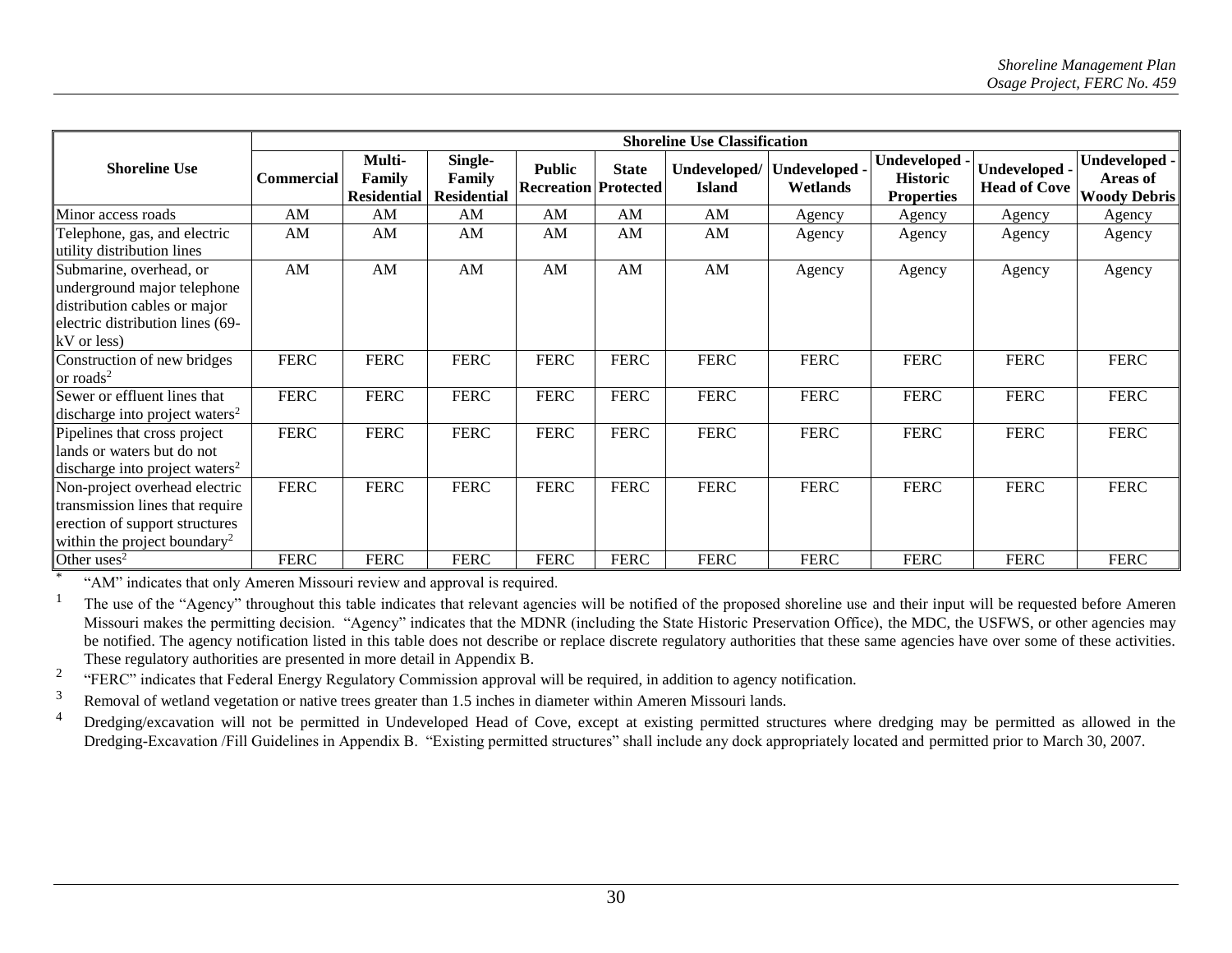

**FIGURE 1**

Note: If at any time in the process it is discovered that shoreline activities require permits from other agencies (i.e., land disturbance permitting) or violate the requirements of MDNR, MDC, or USACE, the agency contact will be notified and approval will be required by that agency before the project can be approved by Ameren Missouri.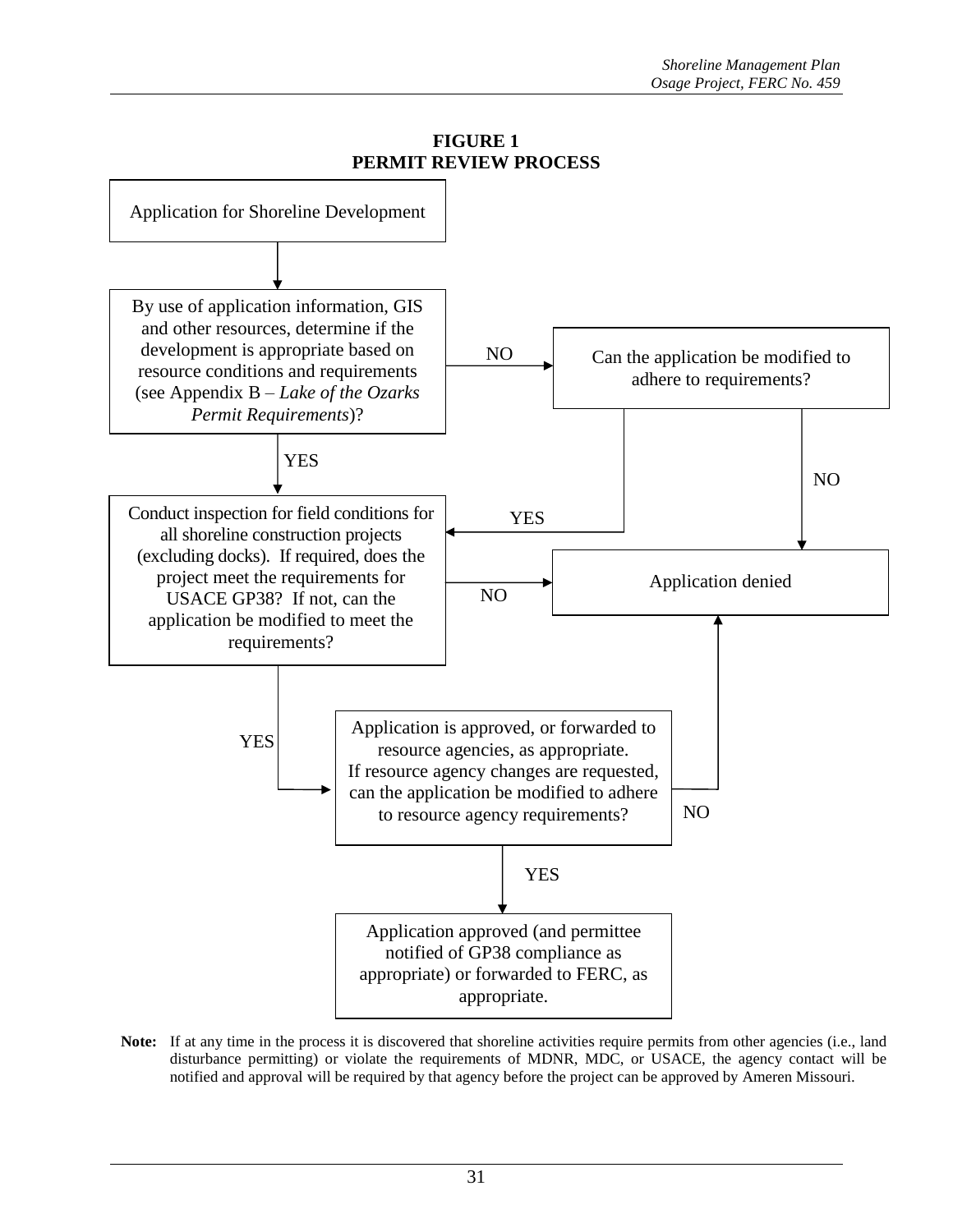

#### **FIGURE 2 REVIEW PROCESS FOR AFTER-THE-FACT NON-PERMITTED ACTIVITIES**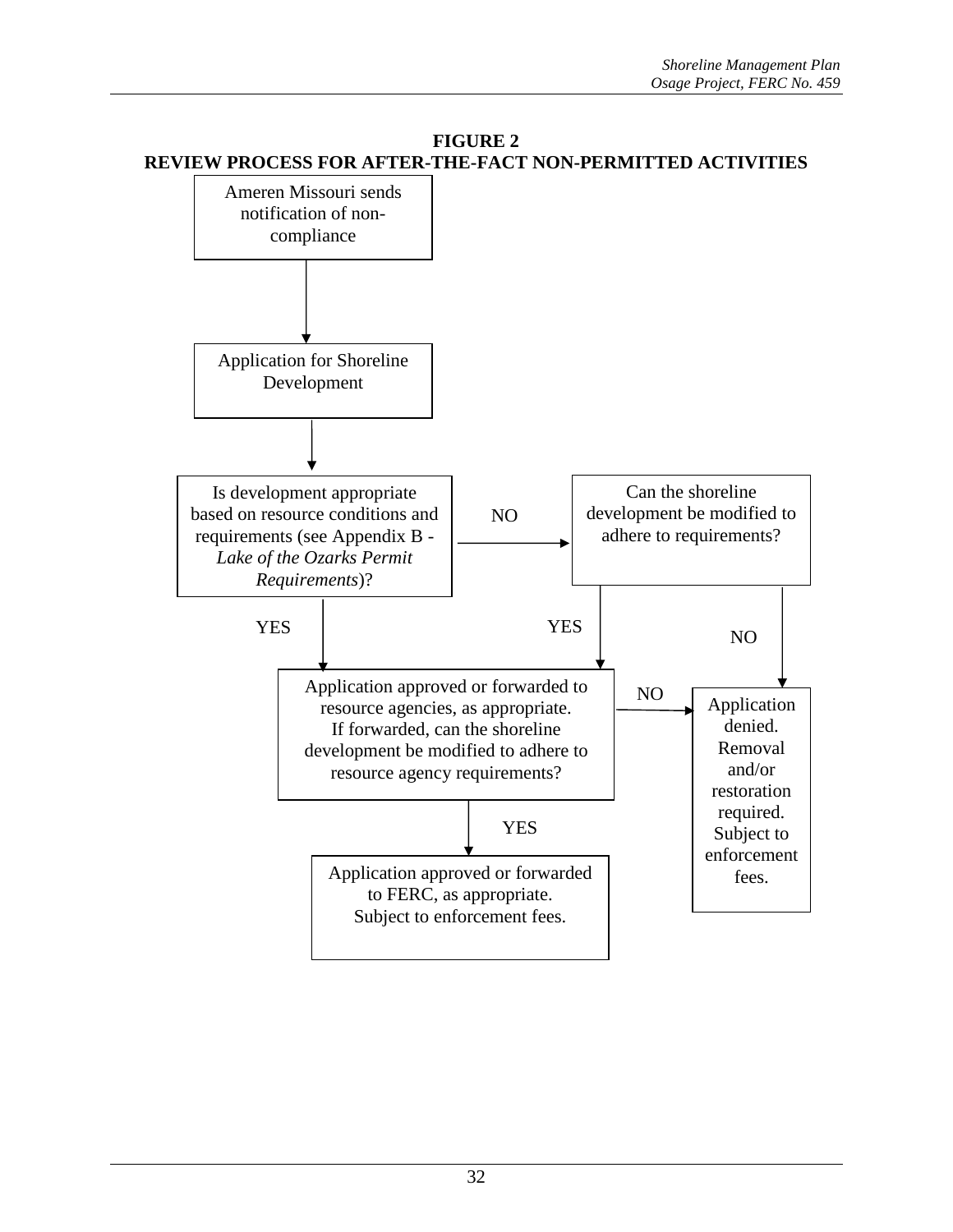### **3.2 Lake of the Ozarks Resource Protection Guidelines**

Certain areas along the shoreline are worthy of an additional level of protection that is not afforded to all of the lands covered by the Lake of the Ozarks Permit Requirements (see Appendix B). These areas are identified along undeveloped shoreline with the following resources present: wetlands, heads of coves, historic properties, and areas of woody debris. These areas are of special concern to resource agencies and Ameren Missouri. Within these areas, an increased level of assessment, consultation and/or protection will be required, as appropriate.

Development may occur in these areas but the resources must be afforded protection. Within the individual areas, there may be certain aquatic or terrestrial resources or habitat characteristics that need complete protection to avoid adverse impacts. Development within these areas will be carefully reviewed by Ameren Missouri and resource agencies, to ensure resource protection. Identification of these areas are derived from known and modeled resource areas and given a resource-specific buffer as appropriate.<sup>2</sup> The extent of the resource area or buffer will be field verified on a case-by-case basis by Ameren Missouri in consultation with resource agencies.

Any proposed disturbance in these areas must include a plan that contains measures to avoid, minimize, or mitigate impacts on important environmental features within the area. Approval of the proposed activities and the plan to avoid, minimize, or mitigate the impacts will be decided on a case-by-case basis.

In addition to the above guidelines, there are restrictions in areas of wetlands, historic properties, heads of coves, islands, and woody debris, as described in the following sections.

### 3.2.1 Wetlands

Wetlands were once a significant component of Missouri's natural heritage, accounting for 11 percent of surface area. Historical wetland losses in Missouri have been significant, approaching 90 percent. Federal and state agencies have been directed to implement a policy of "no net loss of wetlands" in permitting and certification work. Therefore, wetland impacts should be avoided or minimized if possible or, if not, appropriate mitigation based on the requirements developed in the State of Missouri Aquatic Resources Mitigation Guidelines (MDNR undated) and the State of Missouri Stream Mitigation Method (USACE 2013) should be implemented. The USACE strictly controls wetlands in accordance with the rules and regulations established in Section 404(B) of the Clean Water Act (CWA) of 1977. In addition to other local, county, state and federal permit certifications, any development that impacts wetland areas is subject to the terms of the CWA and requires a 404 permit approved by the USACE and 401 water quality certification as approved by the MDNR.

 $\overline{c}$ <sup>2</sup> Wetlands will be field verified to avoid inaccuracies inherent in the mapping process; undeveloped heads of cove areas will also be field verified and are defined as the portions of any cove, regardless of size, which lie landward of a perpendicular line drawn across the cove, this line being located at the point at which the natural stream channel bottom (flooded by the lake water) is at the 652-foot elevation (if no natural stream channel can be identified, the perpendicular line will be located at the point farthest in to the cove where a 652-foot elevation is found); historic properties are known locations and receive a 300-foot buffer; and field-verified areas of woody debris are defined by the area occupied by the debris as determined by Ameren Missouri in conjunction with the MDC.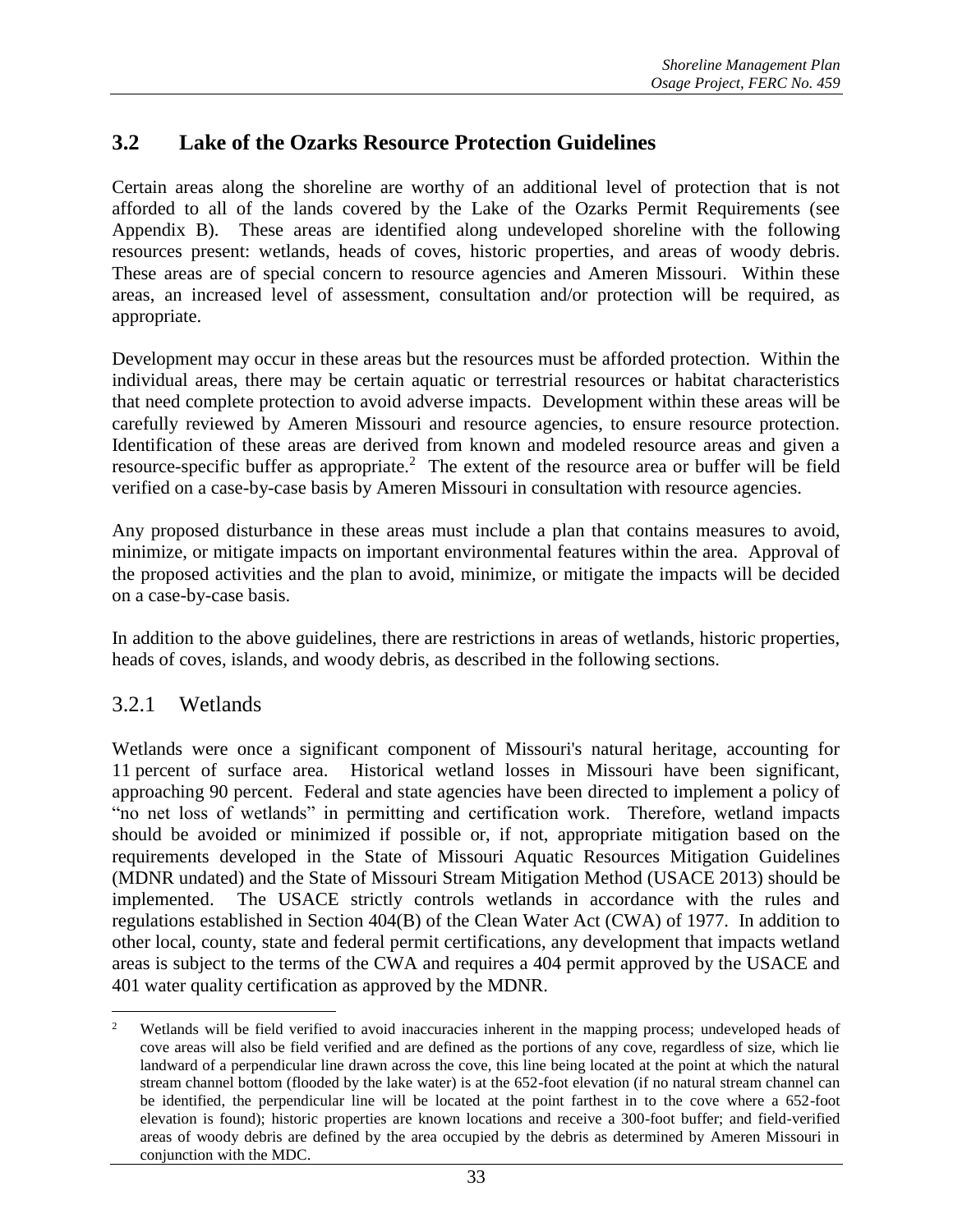All facilities must comply with all applicable local, state, and federal regulations. The applicant must obtain all necessary governmental permits or approvals and written authorization prior to beginning any activity/construction within the project boundary. All land disturbing and construction activities must not occur within these areas during the months of March, April, May, and June to protect aquatic and terrestrial resources related to fish spawning habitat. Disturbance of land upland of wetlands (above project boundary) have the potential to damage the wetlands and the public will be guided by applicable state and federal regulatory requirements. Additionally, all construction activities below the water surface are prohibited between the spawning season at the Lake of the Ozarks that runs from March 15 – June 15 annually, except for the placement of riprap that is allowed under Ameren Missouri's General Permit 38.

The following activities will not be permitted within a wetland area:

- Dredging.
- Seawalls (located lakeward of 659.5 elevation), (boat) ramps, and similar improvements requiring excavation. Erosion must be evident to inspectors for favorable consideration of stabilization landward of 659.5 elevation.
- Shoreline stabilization other than native plant species, riprap, or other habitat enhancing methods. Erosion must be evident to inspectors for favorable consideration of stabilization landward of 659.5 elevation.
- Removal of wetland vegetation and native trees exceeding 1.5 inches in diameter within Ameren Missouri owned land.
- Facilities with toilets, showers, or any other type of device that could cause any wastewater to be discharged into the lake.
- Boat fueling facilities.

The floating portions of boat docks are permitted within wetland areas provided that installation of the dock and access to the dock can be achieved without adversely impacting the wetland.

# 3.2.2 Historic Properties

Each application will be reviewed to determine if the proposed development is located within 300 feet of a historic property. If it is determined that the proposed development is located within 300 feet of a historic property, Ameren Missouri will notify the owner that the area has been designated as an historic property and that consultation and signoff from the SHPO will be required before a permit can be issued. Ameren Missouri will follow the documented recommendations from the SHPO. Further, if historic property remains, i.e., artifacts or human remains are encountered during construction of any permitted facility, all construction must cease. The owner should contact Ameren Missouri and the SHPO and notify them of any unanticipated finds or new discoveries related to Historic Properties. Also, the owner should immediately contact the local law enforcement agency and the SHPO in accordance with RSMO-Section 194.400-410 Missouri Revised Statutes should human remains be encountered. Ameren Missouri will consult with the SHPO and any tribes that might attach religious or cultural significance to the discovered materials, to determine what steps need to be taken to evaluate the discovery and, if found to be eligible for the National Register of Historic Places, to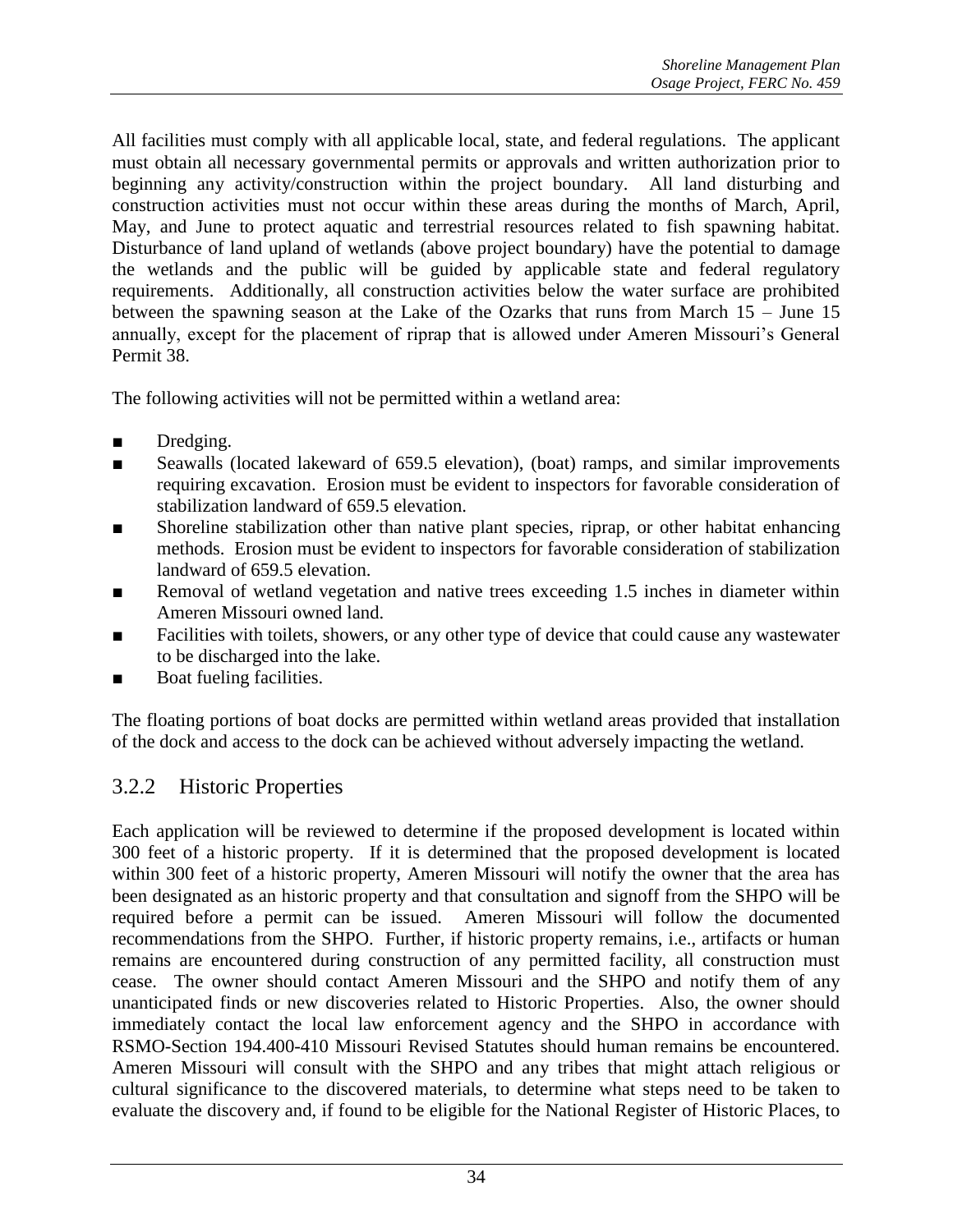mitigate any adverse effects. The permittee shall not resume work at the site until notified by Ameren Missouri.

#### 3.2.3 Heads of Coves

The quality of the recreational fishery, one of many facets upon which the tourism industry is dependent, is directly dependent on the survival of small young fish. Shallow water habitat and food resources are crucial for spawning, feeding, and avoiding predation. Shallow water habitats exist along much of the shoreline but are concentrated in the shallow end of the coves, referred to as the Head of Cove. Dredging eliminates shallow water habitat and extensive covering of this habitat type with structures can degrade it to levels which will negatively impact fisheries. Because of the importance of shallow water habitat to the recreational fisheries added protection is required.

The Head of Cove definition to be used for implementing habitat protection measures is:

*That portion of any cove, regardless of size, which lies landward of a perpendicular line drawn across the cove, this line being known as the Head of Cove boundary line. The Head of Cove boundary line is located at the point at which the natural stream channel bottom (flooded by the lake water) is at the 652-foot elevation. If no natural stream channel can be identified, the perpendicular line will be located at the point farthest in to the cove where a 652' elevation is found. See Figure 3 Head of Cove Illustration.*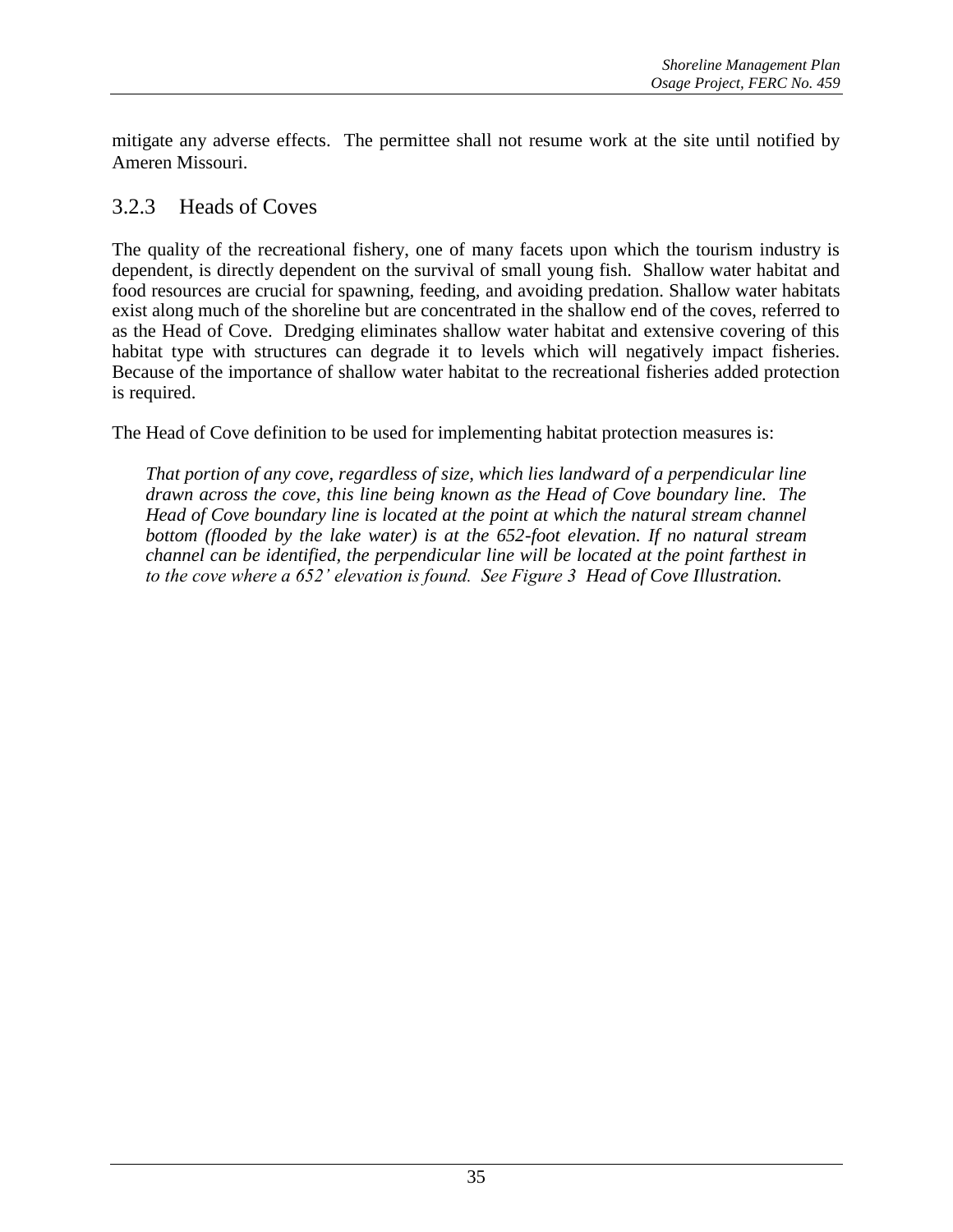

**FIGURE 3 DEPICTION OF HEAD OF COVE**

There may be instances in determining the head of cove where the cove is exceptionally shallow; resulting in the elevation-based designation of head of cove encompassing the majority or all of an individual cove. In these instances, Ameren Missouri will review permit requests on a caseby-case basis. Ameren Missouri may allow certain uses within these coves provided no prohibited uses (listed here) are proposed in the back 1/3 of the cove; determined as the area defined behind a perpendicular to a center line extending from the back of the cove 1/3 of the total distance of the length of the cove. If an exemption is allowed, dredging will be limited to the footprint of the structure. Access dredging will be limited to a lateral from the structure to the central channel of the cove.

Developed and undeveloped head of cove areas have been identified throughout the project and additional resource protection is required within these settings as provided below.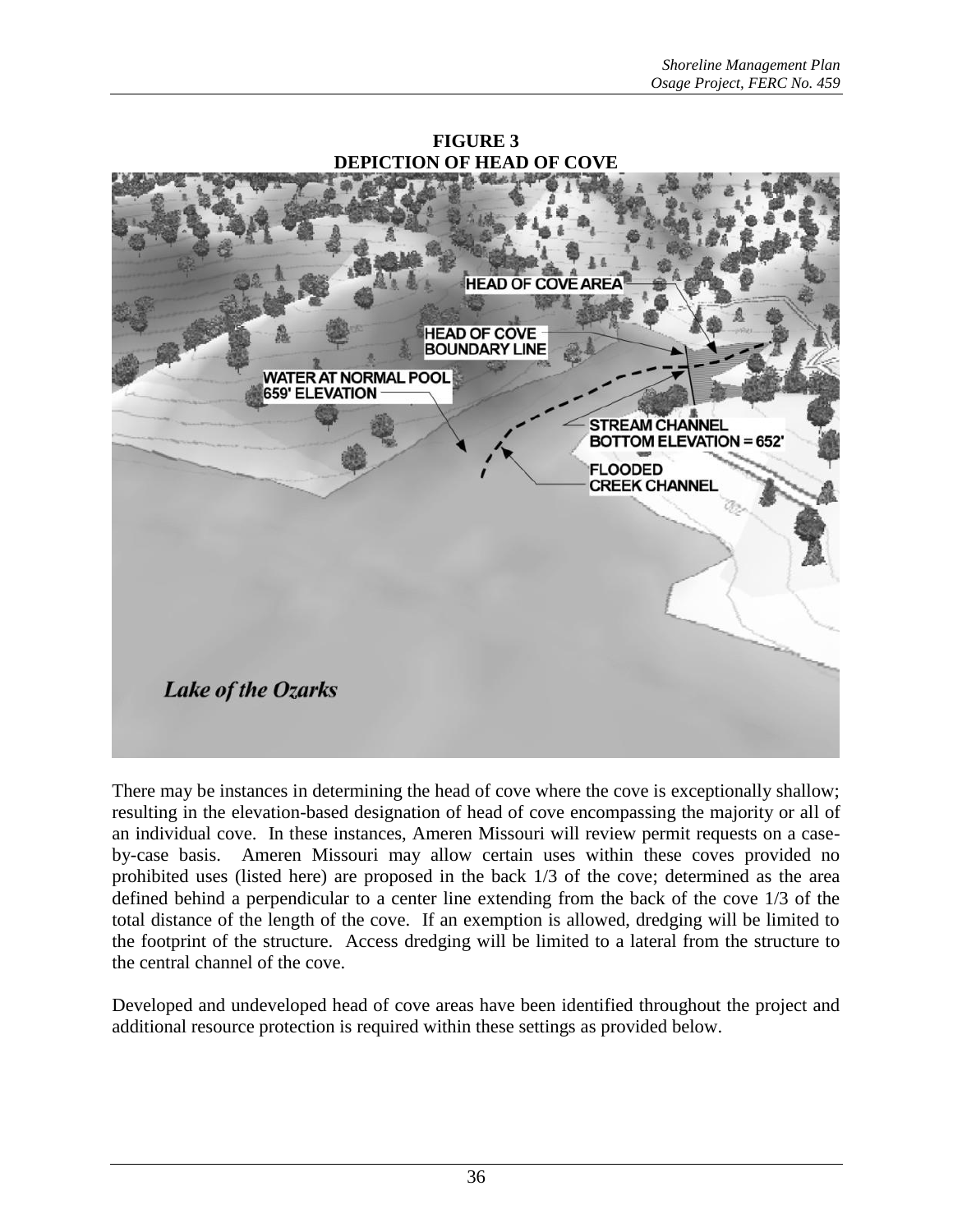The following activities will not be permitted within a **Head of Cove** regardless of development:

- Dredging, except at existing permitted structures where dredging may be permitted as allowed in the Dredging-Excavation /Fill Guidelines in Appendix B. "Existing permitted structures" shall include any dock appropriately located and permitted prior to March 30, 2007.
- Dredging will be limited to 900 square feet under docks properly located after March 30, 2007.

The following activities will not be permitted within an undeveloped Head of Cove area:

- Docks greater than 10 slips and Marinas.
- Dredging, except at existing permitted structures where dredging may be permitted as allowed in the Dredging-Excavation /Fill Guidelines in Appendix B. "Existing permitted structures" shall include any dock appropriately located and permitted prior to March 30, 2007.
- Seawalls (located lakeward of 659.5 elevation, (boat) ramps, and similar improvements requiring excavation. Erosion must be evident to inspectors for favorable consideration of bank stabilization landward of 659.5 elevation.
- Shoreline stabilization other than native plant species, riprap, or other habitat enhancing methods. Erosion must be evident to inspectors for favorable consideration of bank stabilization landward of 659.5 elevation.
- Removal of wetland vegetation and native trees exceeding 1.5 inches in diameter within Ameren Missouri owned land.
- Facilities with toilets, showers, or any other type of device that could cause any wastewater to be discharged into the lake are prohibited.
- Boat fueling facilities.

#### 3.2.4 Island Development

There are several islands throughout Lake of the Ozarks. These islands were formed when high points in the ridgeline were disconnected from the mainland as the lake filled. Many islands may be connected through an underwater saddle which provides unique aquatic habitat. Some islands may be periodically inundated and contain wetland habitat. Due to the isolated environment, island vegetation has been largely undisturbed for more than 80 years, which also creates aesthetic value for these islands.

Project lands on undeveloped islands shall be designed as **low intensity development**. Island development should be designed, configured, and developed to minimize damage to ecological functions even when the island is fully built out. Development on these areas should be designed to prevent cumulative impacts associated with storm water runoff, wastewater disposal systems, introduction of pollutants, and vegetation clearing. New island development should be designed to minimize vegetation removal to the greatest extent feasible.

The construction of causeways or bridges to access islands is prohibited. Docks servicing islands will be limited to 2,000 square feet, with at least 200 feet of shoreline between docks. Ameren Missouri may consider community docks in favor of individual docks where placement of a community dock results in significant areas of shoreline left undisturbed.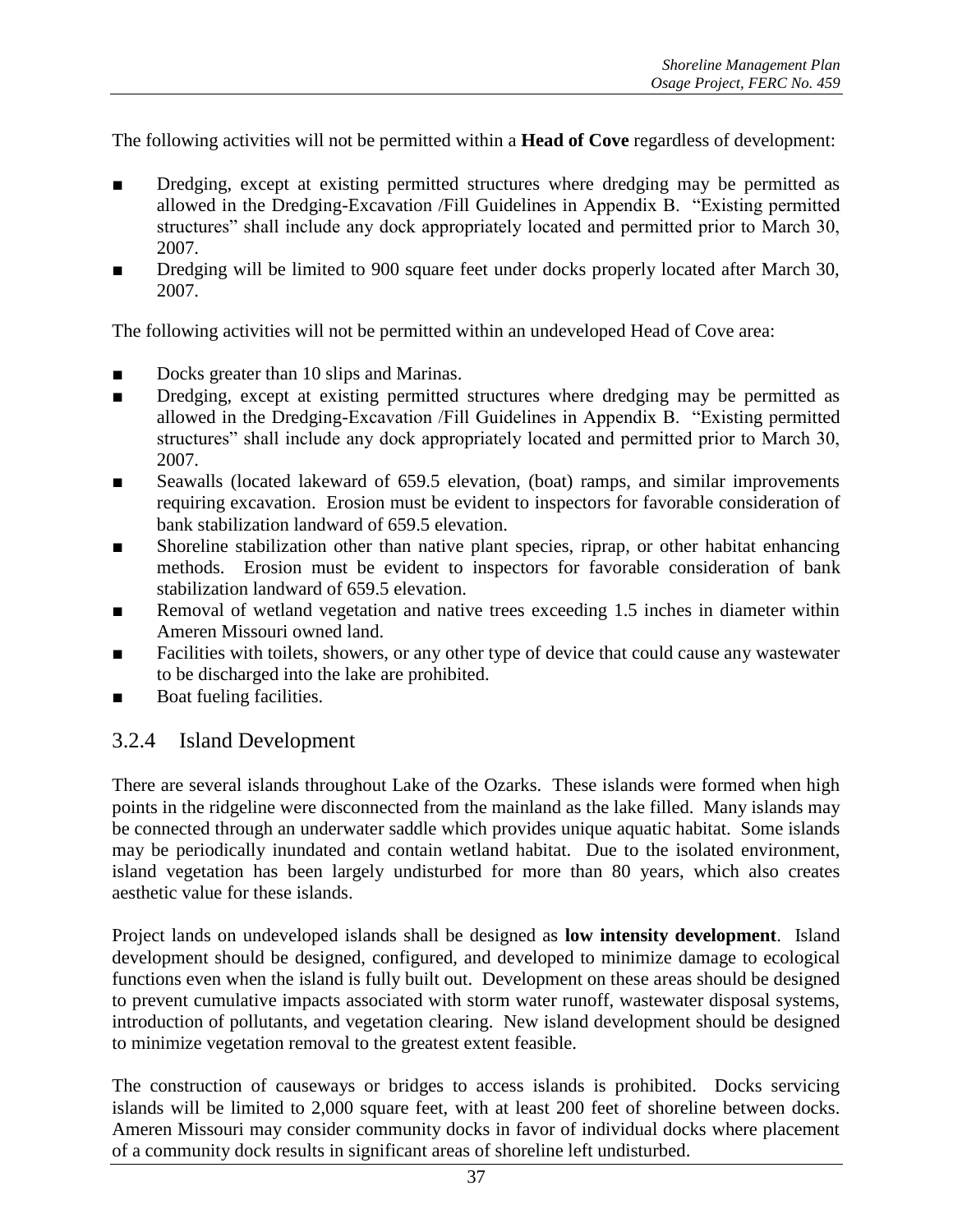# 3.2.5 Woody Debris

Ameren Missouri prohibits the removal of existing submerged woody debris from the lake, unless such debris constitutes a navigational or public safety hazard. Ameren Missouri must approve removal of such woody debris from the lake. Woody debris that falls into the lake as a result of storms or natural occurrence should be left in place unless such debris constitutes a navigational or public safety hazard. Woody debris that has broken loose from submerged trunks and is floating in such a manner that constitutes a navigational or safety hazard may be relocated to an undeveloped section of shoreline and securely fastened in place to waterlog and sink, or removed from the lake. In the placement and construction of new docks, these facilities should be placed to minimize removal of woody debris. Property owners may be required by Ameren Missouri and/or resource agencies to mitigate at a 2:1 ratio for removal of woody debris from the lake in nearby areas, depending upon the type and age of submerged woody debris. Such mitigation may include, but is not limited to, the design and construction of enhancement or mitigation measures for fish habitat.

# **3.3 Land Disturbance Education**

On June 3, 2005, the MDNR issued a water quality certification for the Osage Project that included nine conditions. One of those conditions required that Ameren Missouri prepare a Storm Water Pollution Prevention Plan (SWPPP) that could be used to aid in educating property owners and developers about the best management practices to control storm-water runoff and non-point source pollution. Ameren Missouri filed the SWPPP with the MDNR in December 2005 and with FERC on June 28, 2007. The Commission approved the SWPPP by Order dated June 16, 2009.

In conformance with the SWPPP, Ameren Missouri sponsors annual seminars in coordination with the MDNR to educate developers and builders as to the best management practices to control storm-water runoff from development and measures to prevent and control non-point source pollution from development around the Osage Project, such as maintaining vegetative buffers and properly disposing of yard waste. The materials for the seminars are developed with input from MDNR. Ameren Missouri is also an active member of the Lake of the Ozarks Watershed Alliance and routinely joins them in presenting water quality issues around the community.

# **3.4 Certified Dock Builders Program**

Ameren Missouri implemented a Certified Dock Builders Program in 2004 to encourage that all docks constructed for the Lake of the Ozarks meet a standard of craftsmanship that prevents substandard docks from appearing on the lake. The program's goal is to minimize poor construction techniques and use of sub-par materials that could fall apart, float away, and become hazards and nuisances on the lake negatively affecting the aesthetic and recreation resources as well as public safety. In conjunction with this program, Ameren Missouri implemented a plan for eliminating the use of all non-encapsulated foam in boat dock construction by December 31, 2008.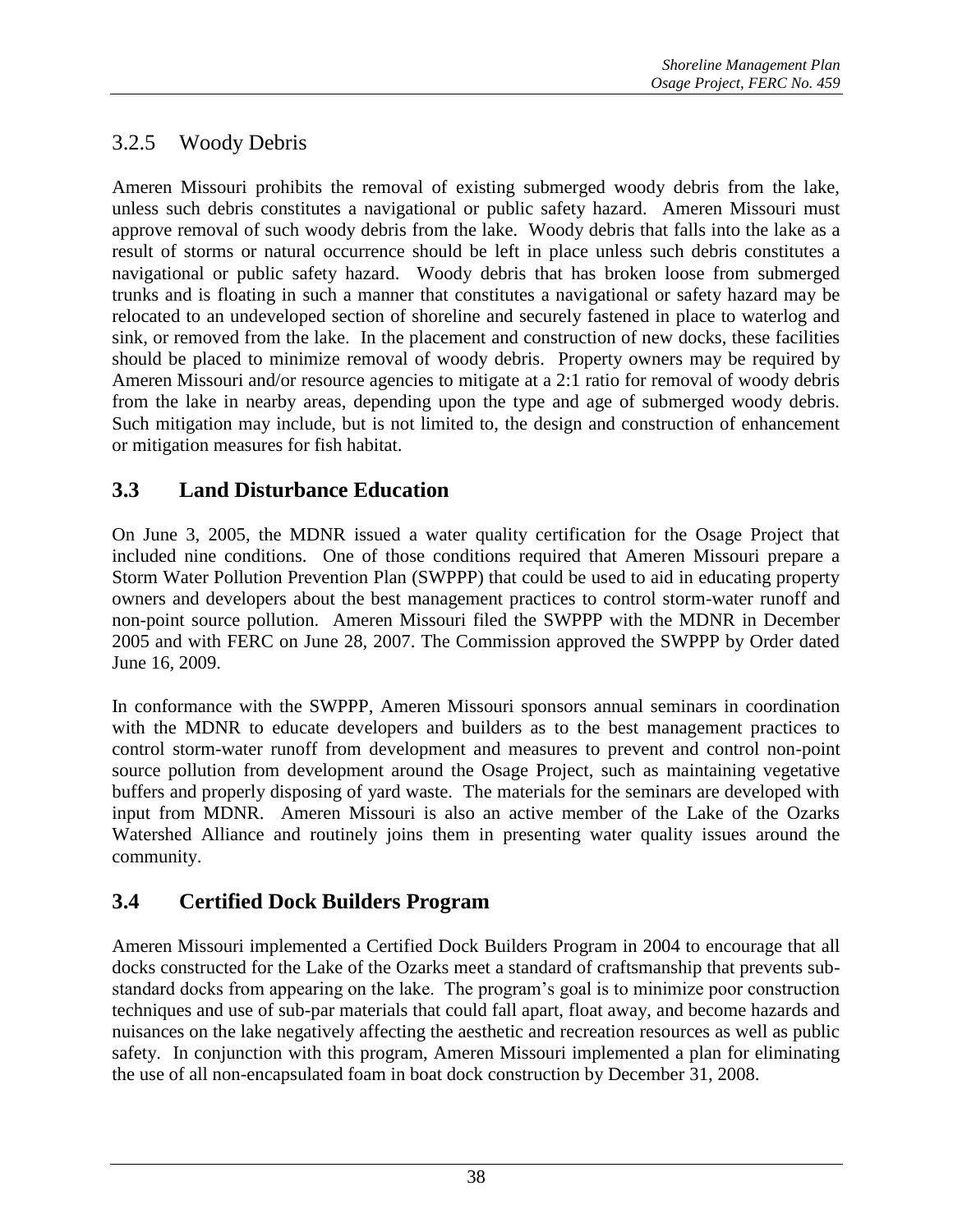# **3.5 Large Docks**

The popularity of the lake, coupled with increasing development pressures for lakefront property has led to the installation of many large docks along the shores of the lake. Large docks are defined as proposed docks, or the cumulative total of existing and proposed slips being 11 or more slips. Ameren Missouri recognizes the impact such docks can have on existing development and the natural environment. Proposals for large docks in which the cumulative total of existing and proposed slips is at least 11 and no more than 50 slips, are subject to review by the MDNR, MDC, WPD, and any other appropriate agency deemed necessary by Ameren Missouri and set forth in Appendix B, *Lake of the Ozarks Permit Requirements*, under the section titled *Large Docks and Marinas*, to ensure that such docks do not adversely affect the lake, navigation on the lake, public safety, public recreation, and the natural environment. Large dock proposals in which the cumulative total of existing and proposed slips is 51 or more must also be reviewed and approved by FERC before a permit will be issued. During review of Large Dock applications, consideration will be given to compatibility with Commission-approved management plans, project operations and purposes, applicable license requirements, and Ameren Missouri's Permit Requirements. Ameren Missouri, resource agencies, and FERC will consider the potential impacts to vegetation, shoreline stability, significant resources, existing land uses, and water quality.

# **3.6 Sewer Effluent Lines that Discharge into Project Waters**

Individual wastewater systems are not permitted within the Ameren Missouri project boundary unless specifically approved by Ameren Missouri after written recommendation from the County Health Department and/or the MDNR. Ameren Missouri will also seek FERC approval for any systems which are proposed to discharge into project waters. City/County Health Departments and the MDNR must approve all other marina effluent removal systems facilities within the project boundary. Unauthorized systems within the project boundary shall be removed at the offending party's expense.

# **3.7 Derelict Dock Removal Program**

Ameren Missouri created the Derelict Dock Removal Program in 1994 to conserve the aesthetic resources of the shoreline by removing docks in poor condition from the Lake of the Ozarks (see Appendix C). In an effort to promote responsible use and disposal of docks at the Lake of the Ozarks, Ameren Missouri worked with the WPD to pass legislation making it illegal to abandon a dock on the Lake of the Ozarks. Ameren Missouri makes every attempt to identify the owner of a derelict dock and enforce their responsibility to observe timely and proper disposal methods. In the event that it cannot locate the responsible party, Ameren Missouri may suspend or revoke permits and will ultimately order removal and disposal of the derelict dock and then seek reimbursement from the owner and/or responsible party.

# **3.8 Dock Electrical Safety Program**

Beginning in 2006, lake area Fire Protections Districts and other authorities having jurisdiction (AHJ) began establishing electrical standards for boat docks within their jurisdictional boundaries. These standards require inspection and approval by the Fire District or AHJ for all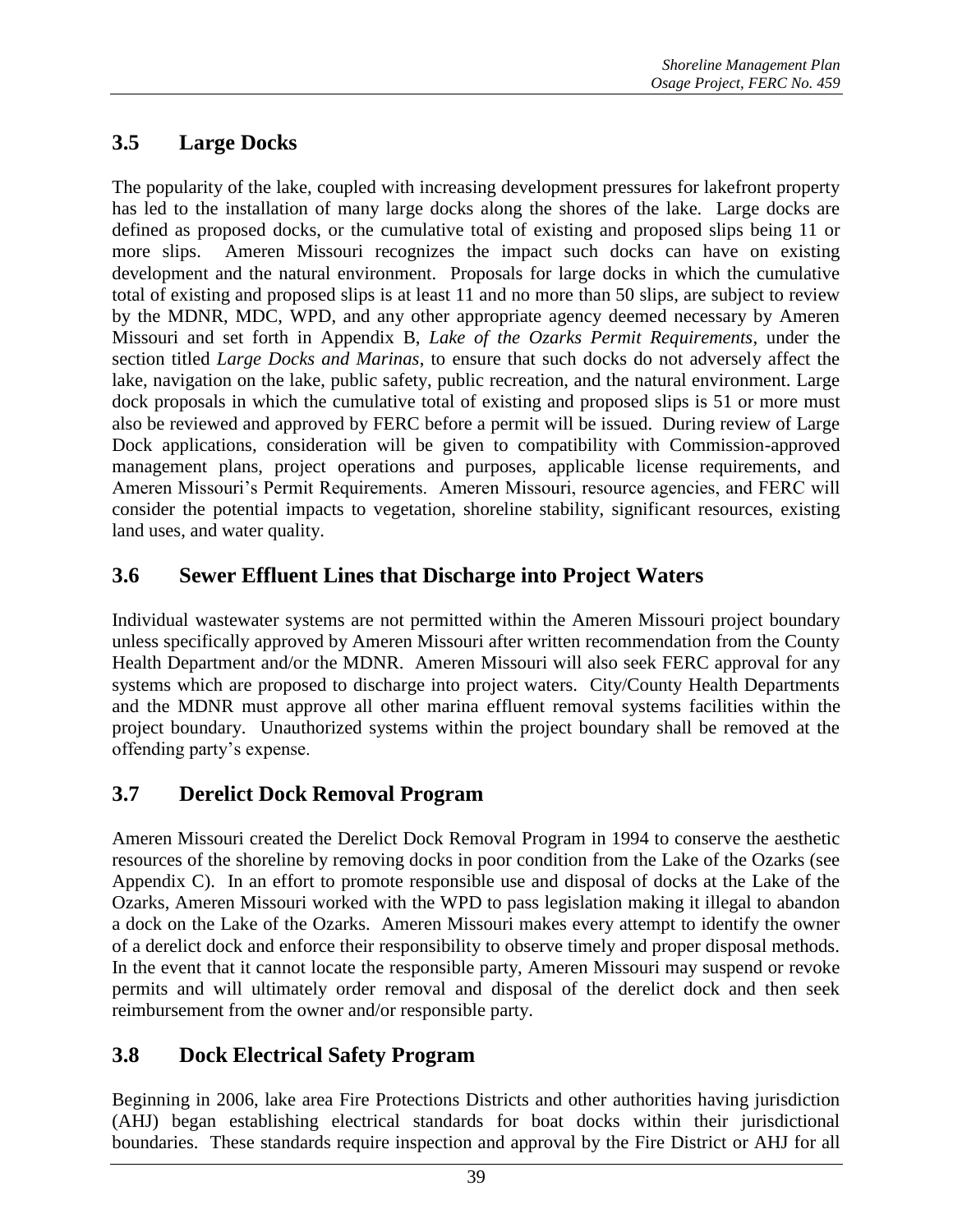electrical systems on new docks, existing docks being modified, or a dock being moved to a new location. These programs were supplemented in 2013, when some Fire Districts and AHJ's enacted ordinances requiring inspection of a dock's electrical system when a property changes ownership. Ameren Missouri supports these efforts by requiring documentation from all permit and permit transfer applicants showing compliance with the Fire District or AHJ's electrical requirements.

### **3.9 Adopt-the-Shoreline Program**

The ATS program (see Appendix D) was developed in 1994 and was modeled after the Adopt-a-Highway program. Today approximately 90 groups have adopted roughly 704 miles (about 50 percent) of the Lake of the Ozarks shoreline. The mission of the program reads: "…to assume a leadership role in creating and maintaining a shoreline clean of debris and litter, thus enhancing the quality of life at the Lake of the Ozarks and increasing public awareness of the importance of keeping the lake clean." Nearly 450 volunteers participate in the spring clean up, and another 75 volunteers participate in the fall clean up. Membership is derived from civic clubs, neighborhood groups, individuals, marinas, resorts, and businesses. The annual shoreline cleanup has evolved from the early years of the program when removing hundreds of tons of discarded dock flotation was the mainstay of the annual cleanup efforts. With the ban on nonencapsulated flotation in 2008, discarded dock flotation is no longer the emphasis of the cleanup effort. Today's volunteers remove between 25 to 30 tons of primarily recreational debris that accumulates annually.

### **3.10 Shoreline Protection Hotline**

Ameren Missouri established the Shoreline Protection Hotline to provide lake residents with a single, local telephone number (573-365-9203) for reporting any concerns or problems that affect the Lake of the Ozarks. This system helps lake-area residents focus on a single entity (Ameren Missouri) to ensure that their concerns are addressed by the agency that has jurisdiction over their issues. Ameren Missouri either addresses the matter brought up by the callers to the hotline, or routes callers to the appropriate entity(s) to address their concerns.

# **3.11 Flotation Program**

Ameren Missouri established a deadline date of December 31, 2008, for eliminating the use of all non-encapsulated foam in boat dock construction on the Lake of the Ozarks. The elimination of the non-encapsulated foam is intended to reduce the amount of dock foam that breaks free and deposits on the shoreline of the lake.

In 2007, Ameren Missouri began collecting information on compliance with the ban on nonencapsulated flotation through annual visual inspection of the Lake shoreline. These inspections have confirmed that all docks have been converted to encapsulated flotation.

### **3.12 Public Education**

Ameren Missouri uses a wide range of methods to educate the public about shoreline management and the importance of protecting the Lake of the Ozarks. Ameren Missouri hosts a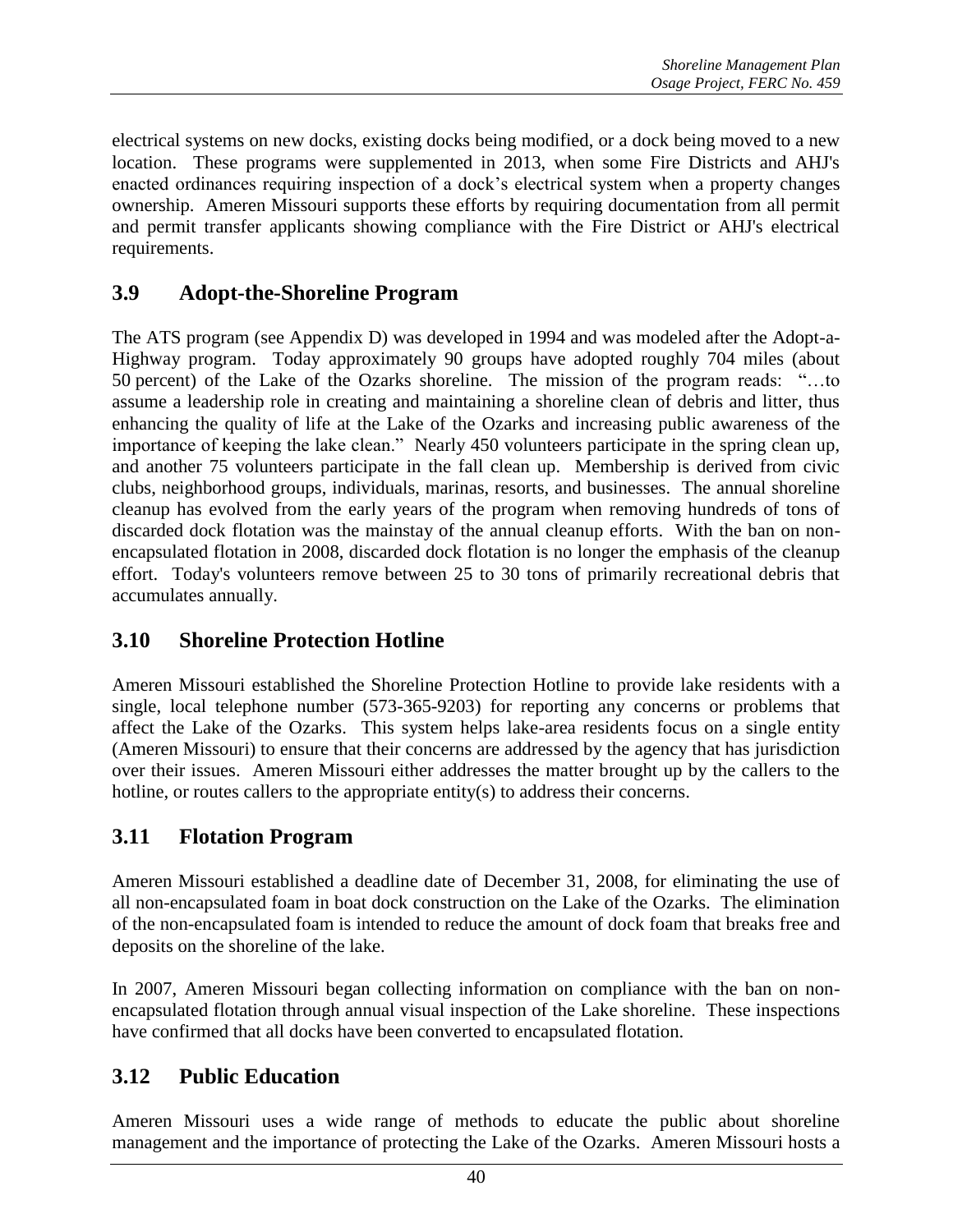website [\(www.amerenmissouri.com/lake\)](http://www.amerenmissouri.com/lake) where visitors and homeowners can find information about lake levels, shoreline management policies, guidelines, and information about the permit program for all shoreline development. This site also includes instructions and downloadable application forms.

Ameren Missouri also uses billboards and local magazines to highlight public safety on topics such as dock electric safety and lifejacket campaigns. Other methods to inform the public about upcoming events and guidelines include news releases, media interviews, and monthly radio talk show appearances. Shoreline Management Staff actively engage the public though presentations to civic groups, businesses, volunteer organizations, and local trade shows. Ameren Missouri distributes newsletters, brochures, and flyers and maintains interpretive exhibits at Willmore Lodge visitors' center, the Bagnell Dam Overlook, and the Bagnell Dam Observation Area.

# **3.13 Geographic Information System**

Ameren Missouri established and maintains a state of the art GIS that includes permit information, county parcel information, and ownership information. Ameren Missouri shares the information contained in the GIS with the WPD and other agencies. This data sharing aids each of the organizations involved to respond more quickly to any issues that arise. The most recent maintenance to the GIS system included integrating new flight photography into the system in 2011 and updating the GIS software in 2005, which allows existing databases to be combined into one system.

### **3.14 Shoreline Condition Assessment**

During the summer and fall of 2002, Ameren Missouri completed an as-is assessment of the entire shoreline of the Lake of the Ozarks. Ameren Missouri collected information about every dock and shoreline stabilization activity along the Lake of the Ozarks shoreline. The information that was collected included, but was not limited to, number of boat slips, condition of the dock, amount of freeboard, and proper posting of permit number. Ameren Missouri utilizes this information in conjunction with GIS information to process permit applications and enforce Ameren Missouri's guidelines.

This initial shoreline assessment has been supplemented by an annual visual inspection of the Lakes shoreline since 2007. Ameren Missouri staff using laptop computers and other mobile devices verify existing structures are in compliance and documented in GIS. Additionally, these inspections are used to ensure no new structures are constructed within the project boundary without authorization.

# **3.15 Lake of the Ozarks Office and Staff**

Ameren Missouri opened an office at the Lake of the Ozarks in 2003 and located shoreline management activities to that office. This provides Ameren Missouri staff more immediate access to individuals at the lake and an added presence at the lake to ensure that the shoreline management programs and policies are implemented efficiently. In addition, the Shoreline Management Supervisor provides oversight of all of the shoreline management programs and policies from a central location. In 2012, shoreline management staff was increased to 10 with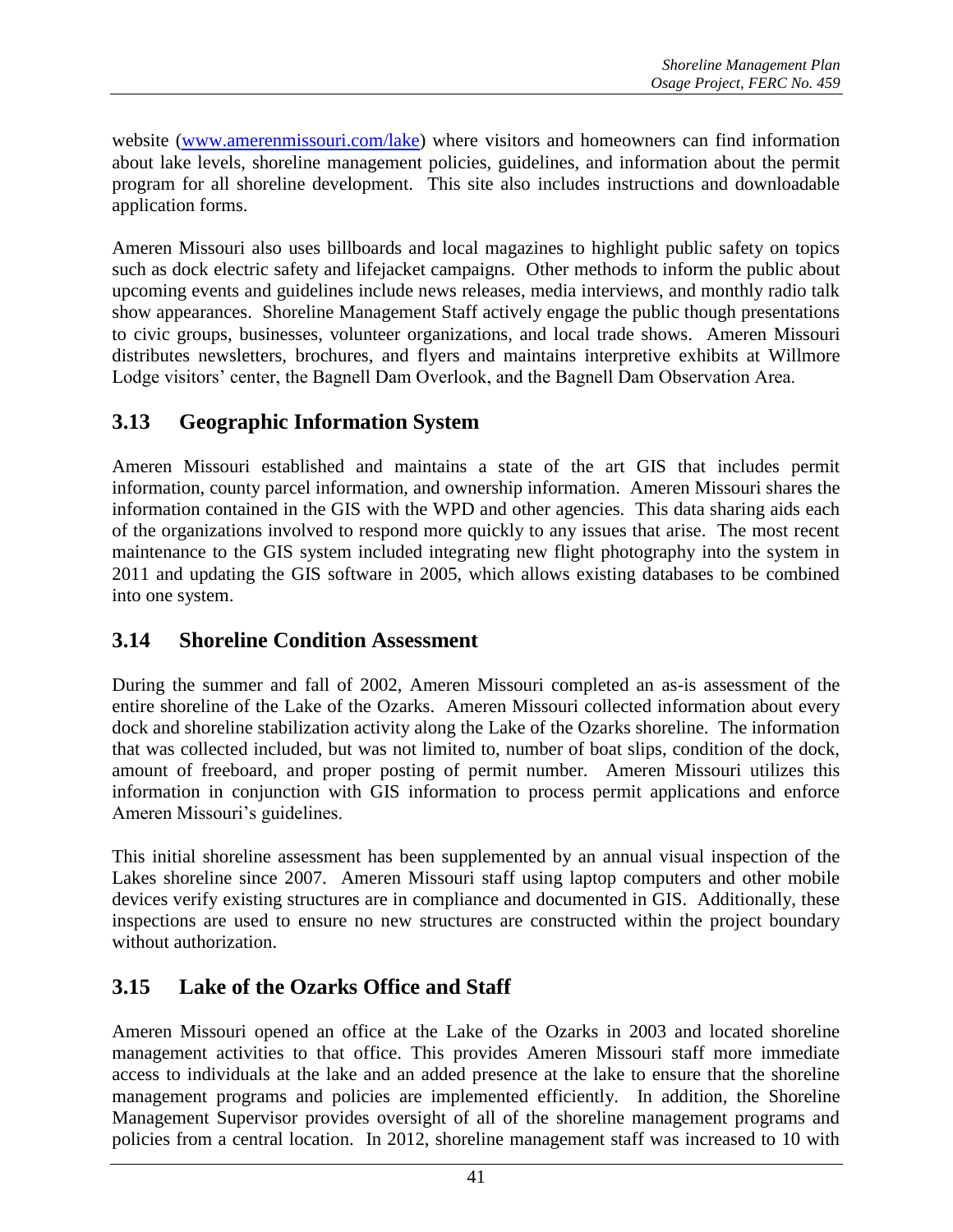the addition of a second Environmental Compliance Specialist. In 2014, the shoreline management staff moved into a new building located adjacent to Willmore Lodge. The office is located at 3 Willmore Drive, Lake Ozark, MO 65049. The office is open to the public on weekdays from 9 am until 4 pm.

# **3.16 Mile Marker Project**

Ameren Missouri provided a grant to the Mile Marker Project to provide 100 marker signs along the Lake of the Ozarks shoreline. The project's goal is to provide mile marker signs for the entire shoreline, beginning with the Osage arm of the lake. Mile markers are important to navigation and safety, because they help boaters pinpoint their location. The markers also serve as a directional landmark for businesses and residents.

# **3.17 Vegetative Cover Policy**

Vegetation is important to the aesthetic qualities and environmental health of the Lake of the Ozarks. In addition to enhancing the natural beauty of the lake, terrestrial and aquatic vegetation helps prevent water pollution and provide habitat for birds, mammals, and fish. These policies are intended to provide property owners with the opportunity to use Ameren Missouri owned or controlled property appropriately, while protecting the environmental characteristics of the shoreline.

Although Ameren Missouri uses the Lake of the Ozarks for electric power generation, the lake is also heavily used as a national tourist and vacation home area. Decades of lakeside landscaping and heavy shoreline usage have largely removed the natural vegetation that can help to reduce sediment and nutrient run-off in the developed portions of the lake.

It is important to enhance the natural beauty, water quality protection and habitats of the shoreline. Ameren Missouri believes it is in the best interest of both the long-term health of the lake's water quality and the value of adjacent property owned by its neighbors that an area of natural vegetation exist on its property adjacent to the shoreline. This "shoreline buffer zone" consists of trees, shrubs, and ground cover of native plants and understory. State and federal resource agencies support the buffer zone concept for the purpose of protecting the lake environment, water quality and providing wildlife habitat.

These policies encourage proper management of this vegetative buffer zone on Ameren Missouri owned and controlled land, which extends from the shoreline up to Ameren Missouri's project boundary. Most lakefront property owners at the Lake of the Ozarks own to the 662-foot contour elevation, and in some cases the elevation of ownership is higher than the 662-foot contour, as noted above in the description of the project boundary. The land that is located below that level, or higher, is owned or controlled by Ameren Missouri. This property line (contour line) should be determined and established in cooperation with Ameren Missouri prior to any vegetation installation or removal for lakefront properties.

Ameren Missouri will inform property owners of the water quality and aesthetic benefits of the vegetative buffer zone including maximizing the use of its existing outreach programs and projects. The company will also provide guidance to Lake of the Ozarks property owners or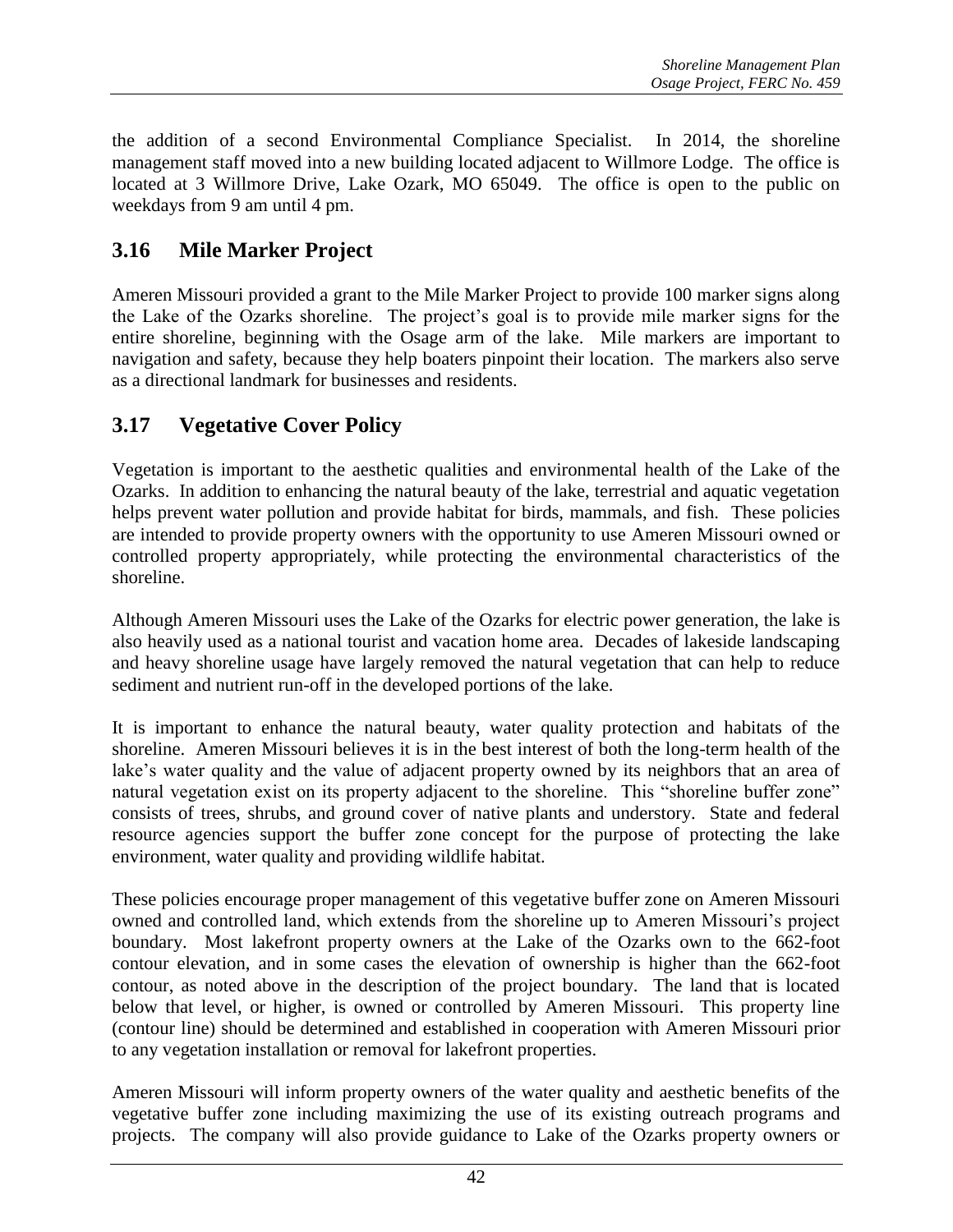property owner groups who seek assistance in developing vegetation management plans for existing or planned subdivisions that support maintenance or replacement of effective shoreline vegetative buffer zones in areas that lie outside of Ameren Missouri's control.

Vegetation within the project boundary must be preserved, or replaced if disturbed. Vegetation should only be removed in line with the policies outlined in this section of the SMP.

A property owner may modify the existing vegetative cover subject to the policies below by removing vegetation to:

- provide for reasonable view of the water;
- construct access paths to the shoreline and/or dock;
- construct erosion control measures along the shoreline; or
- perform general maintenance to the vegetated area.

These modifications to the existing vegetative buffer zone on Ameren Missouri property must be approved by Ameren Missouri as part of the permitting process.

The following policies regarding vegetation modification and land disturbance apply to shoreline property owned by Ameren Missouri adjacent to the Lake of the Ozarks.

- Ameren Missouri prohibits removing any tree larger than 4 inches in diameter unless it is threatening safety or property, or any dogwood, redbud or serviceberry tree regardless of size, without replacing each with a suitable native tree of a minimum diameter of 1.5 inches or larger. Replacement trees shall be planted within 25 feet of the shoreline and within the disturbed area where possible. Location of replacement trees may be managed to provide appropriate view-scapes. Except for an access path and/or recreational use area, native ground cover should be preserved or established. Ameren Missouri encourages residents to use native grasses and perennial plants in this shoreline zone, or allow it to develop into natural forest, for shoreline protection.
- Ameren Missouri reserves the right to plant vegetative materials within the project boundary. Ameren Missouri may require, at the property owner's expense, the removal of any unauthorized improvements and restoration of Ameren Missouri land to a natural state.
- Ameren Missouri requires landscaping with native species for all plantings within Ameren Missouri's project boundary. The use of non-native, invasive species for planting (for example, Bradford Pear, bush or Japanese honeysuckle, Russian buckthorn or autumn olive trees, sericea lespedeza, crown vetch or other problem weeds) is prohibited. Appropriate trees include dogwood, redbud, serviceberry, persimmon, mulberry, native Missouri oaks or hickories, sugar maple and green or white ash. Suitable native grasses and perennial plants include big and little bluestem, Indiangrass, switchgrass, fescue and the full assortment of wildflowers, sedges and ferns that are native to Missouri.
- Removal and/or replacement of vegetative cover within Heads of Coves shall only occur in line with the SMP's policies on vegetative materials and only after Ameren Missouri review and approval of a vegetative management plan, which may include consultation with the state resource agencies and any appropriate federal agency.

Any unauthorized clearing of trees or vegetation or failure to restore trees and/or vegetation as outlined above may result in the immediate cancellation of the individual's permit(s), as well as,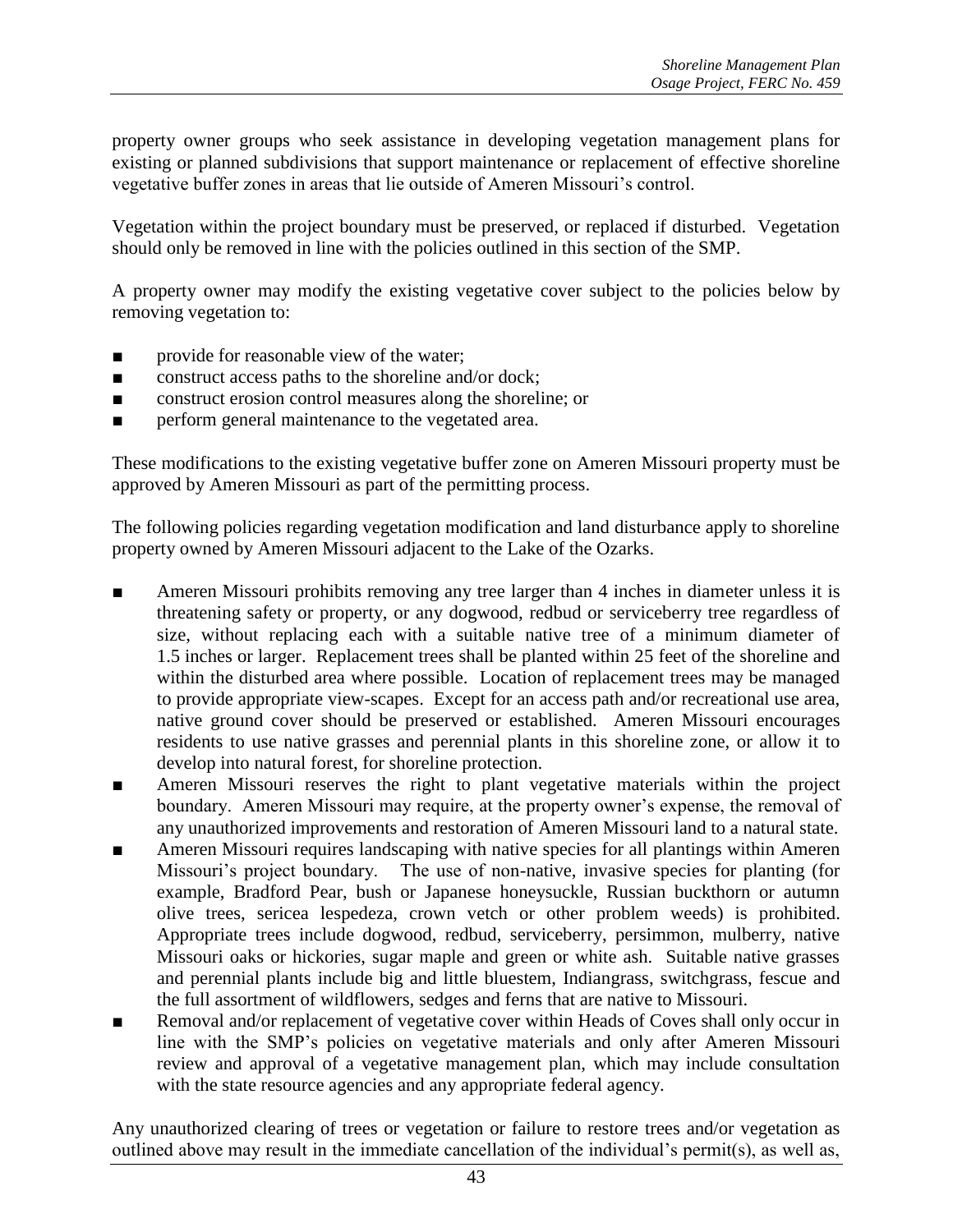possible legal action to require the revegetation of the affected area. Ameren Missouri reserves the right to suspend, revoke and/or limit other requested facilities (i.e., dock slips) for developments that violate the provisions of this policy.

On properties where Ameren Missouri has only easement interests, landowners shall also adhere to the provisions of this section. In these areas, it is recommended that a minimum of 25 feet be maintained as a vegetative buffer from all shoreline and stream tributaries of the lake.

Nothing contained in this policy shall be construed to require the removal of any landscaping or other permitted improvements in existence when the SMP was adopted.

# **3.18 Yard Waste Disposal Policy**

Missouri Clean Water Law specifies that it is a violation for commercial or industrial businesses to dispose of leaves by placing them into waters of the state.

Ameren Missouri discourages shoreline residents from disposing of or burning leaves and other organic material in the lake. The following is a summary of findings based on existing policy, scientific opinion, and resource agency direction that supports Ameren Missouri's policy.

- The MDNR does not approve residential dumping of leaves into waters of the state. Section 644.051.1(1) of the Missouri Clean Water Law states that it is unlawful for any person to cause pollution of any waters of the state or to place or cause or permit to be placed any water contaminate in a location where it is reasonably certain to cause pollution of any waters of the state. Leaves, however, naturally drop into waters of the state and, under normal conditions, do not pose a threat of pollution.
- Nutrient cycling is a dynamic process whereby inputs of organic material into lakes and streams occur naturally, and the system enters a balance between nutrient inputs and uptake (Schueler and Holland 2000).
- MDC sampling results indicate that the Lake of the Ozarks is a mildly eutrophic lake as measured by chlorophyll and nitrogen levels (personal communication with D. Obrecht, Missouri Extension Service, University of Missouri, on October 2, 2003).
- Nutrient movement from lawns to streams has been documented in the book *The Practice of Watershed Protection* (Schueler and Holland 2000). Authors conclude that grass clippings mowed during the course of a year can contain a large amount of nutrients. Meyer (1995) states that clippings can have up to 235 pounds of nitrogen and 77 pounds of phosphorus per acre. Thus, the disposal of grass clippings in the lake has no benefit to the lake and can add to an excessive nutrient loading in the lake, thus causing pollution issues.
- The *Lake Pocket Book* (Phillips et al. 2000) is a guide book with helpful hints for lakefront homeowners that directs people to "Rake and dispose of leaves away from the lake," and "Do not burn leaves near the shoreline; nutrients concentrate in the ash and are easily washed into the lake."

The Lake of the Ozarks already has sufficient nutrients and organic matter. A large amount of organic matter, such as leaves that fall each autumn, makes its way into the lake naturally, and any benefits (habitat or otherwise) to having leaf litter in the lake are achieved through natural processes. Any additional leaf litter may be unnecessary and even negative.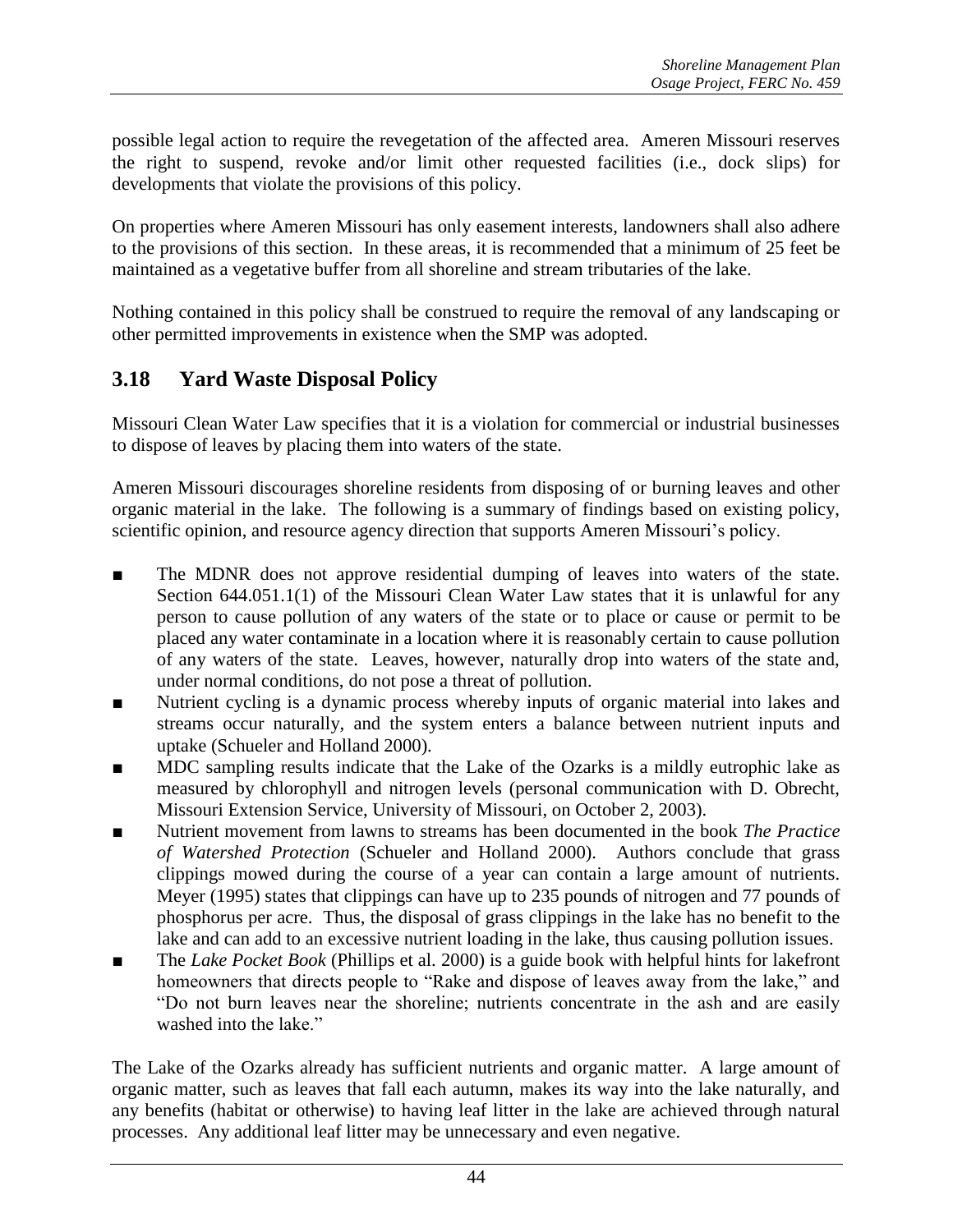# **3.19 Mosquito Vector Control Program**

Ameren Missouri conducts a program to control mosquitoes in areas of Osage Project influence. During the early 1980s, a study was conducted of mosquito breeding and development in the lake area. In the 1990s, an aerial survey was performed to identify mosquito habitat within the lake area. The results of these studies are the basis for the existing mosquito control program. Mosquito habitat within the lake, up to elevation 660, is sprayed with a bio-larvicide to kill mosquitoes. In addition, areas upland of elevation 660 are treated as needed with floating briquettes containing a sustained release larvicide to control mosquito development in areas with standing water. Residents along the shoreline report areas they feel need mosquito control, and Ameren Missouri investigates and takes action in those areas as needed.

# **3.20 Individual Breakwater Structures**

Citing the impedance of traffic flow and congestion, the MSWP adopted a residential breakwater policy in April 2006. Ameren Missouri has accepted their policy which sets certain limits on the location, size, and setback of individual breakwater structures. Guidelines for commercial and individual non-commercial breakwater structure standards are outlined in Ameren Missouri's *Lake of the Ozarks Permit Requirements* (see Appendix B).

# **3.21 Non-Conforming Structures**

A considerable number of structures have been located within the project boundary along the shoreline of the lake over the last 80 years, some prior to adoption of formal permitting procedures and policies and some since, which do not conform to current shoreline management standards and which, except as noted in this section, could not be permitted under Ameren Missouri's current guidelines or license. These structures are referred to as non-conforming structures. Given the shoreline management responsibilities conferred by the current license and the incompatibility of these non-conforming structures with other permitted shoreline structures and uses, but considering also the potential impacts of the strict application of the current guidelines and license terms to the non-conforming structures, **Ameren Missouri has adopted guidelines to appropriately manage these non-conforming structures. The guidelines are discussed in general terms in this section, and are more particularly set out in Ameren Missouri's** *Lake of the Ozarks Permit Requirements* **(see Appendix B).**

Under these guidelines, Ameren Missouri requires that non-conforming structures be permitted or registered in writing with Ameren Missouri. As a courtesy, Ameren Missouri has notified property owners who appear to claim ownership of such non-conforming structures, and has registered these structures.

On June 5 and supplemented on June 12, 2013, Ameren Missouri filed an encroachment report identifying 215 non-conforming structures on project lands. This report identified approximately 4,500 additional unpermitted structures that were encroaching into the project boundary. On February 28, 2014, FERC approved the Encroachment Report and directed Ameren Missouri to file a summary report confirming that all existing encroachments have been permitted. On September 26, 2016, Ameren Missouri filed the required summary report with the FERC. During the course of this submittal, an additional 62 non-conforming structures were identified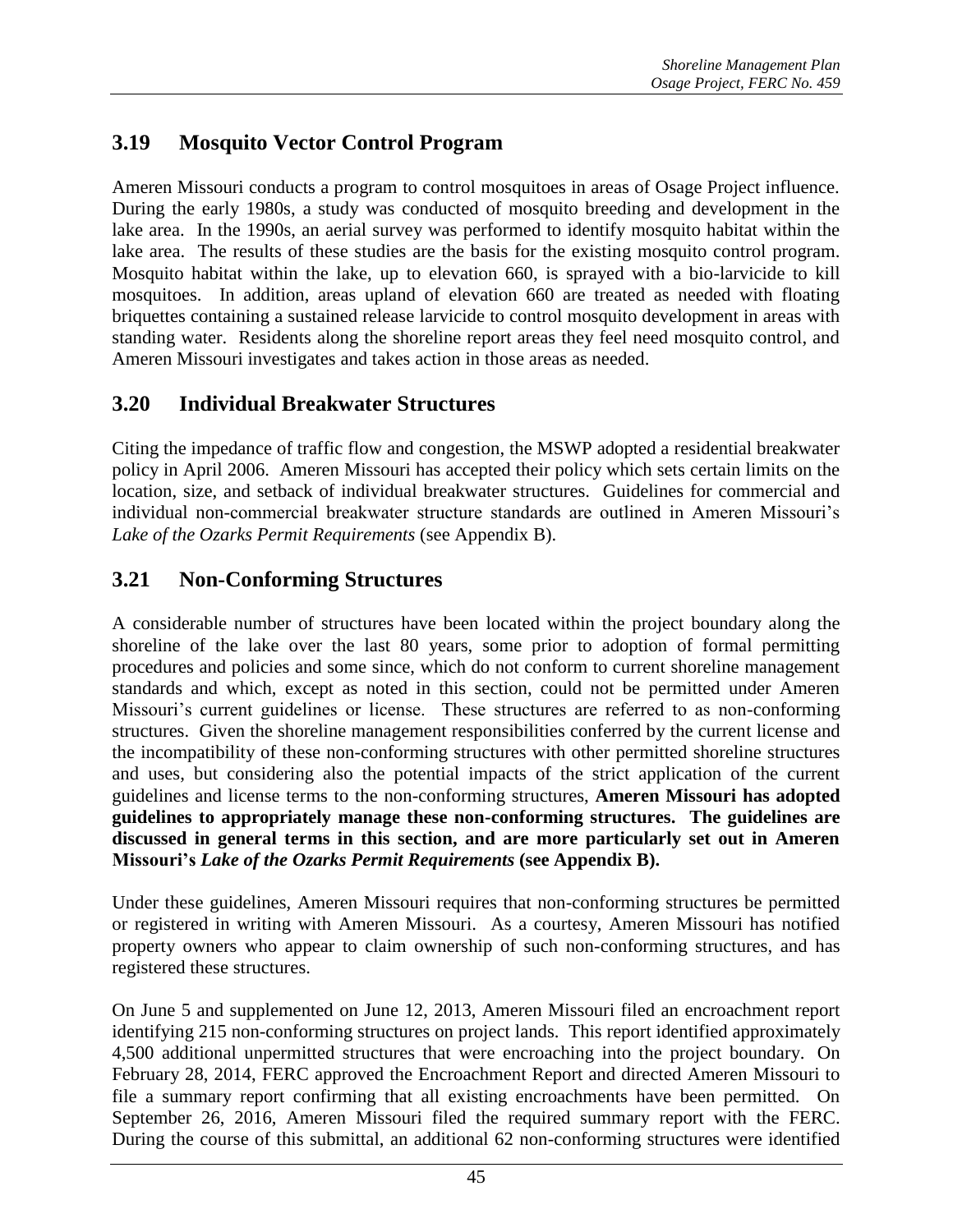and 3 previously registered non-conforming facilities have been removed. As of September 2016, a total of 277 non-conforming structures are now registered within the project boundary.

Should a structure be discovered that was inadvertently missed or omitted from the filed encroachment report or summary report covering unpermitted structures, Ameren Missouri will permit or register the structure using the methodology described in Section 5.5 of the Permitting Guidelines in Appendix B.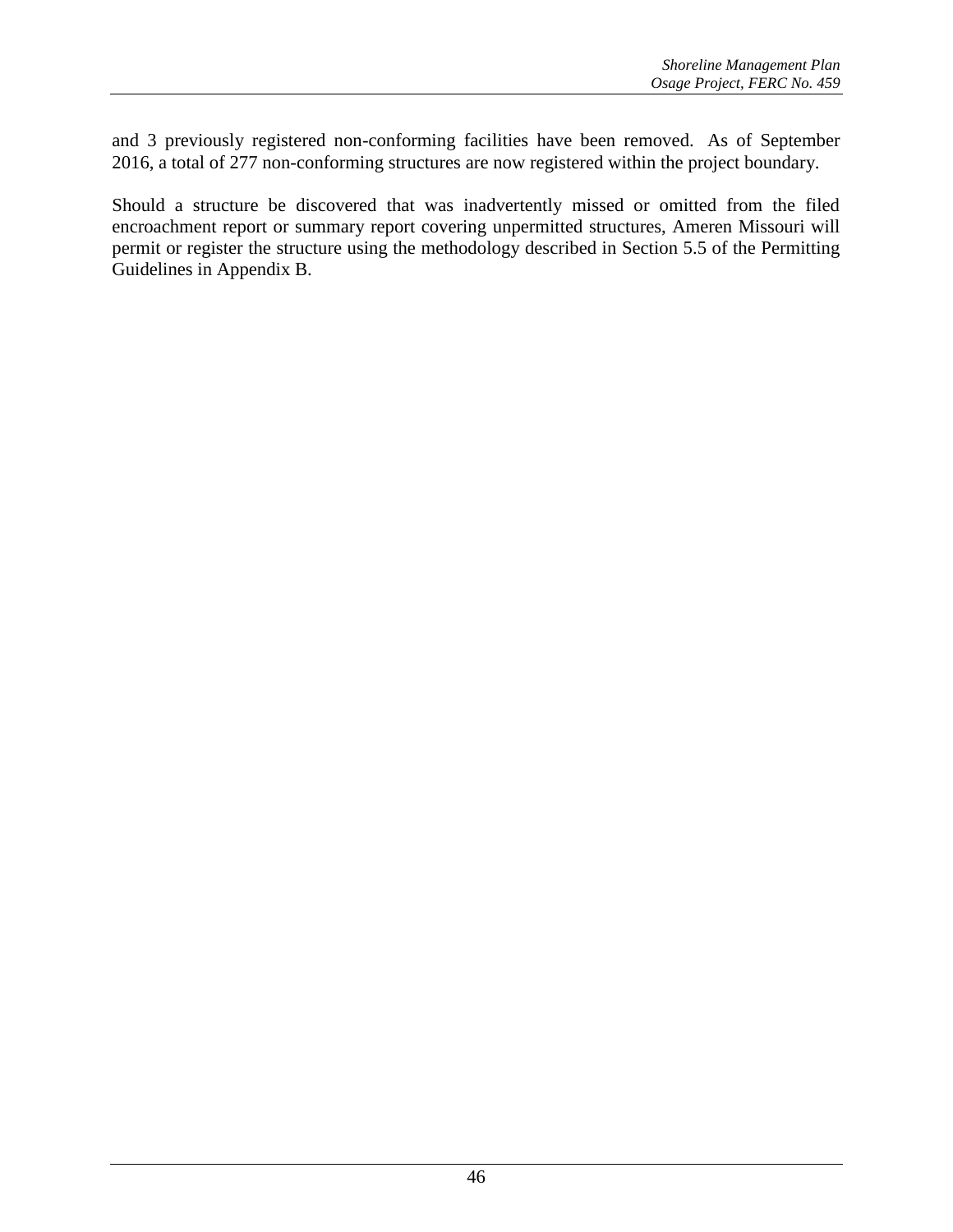### **4.0 SHORELINE MANAGEMENT PLAN ENFORCEMENT**

This section presents Ameren Missouri's approach for SMP enforcement. It specifies the activities that require Ameren Missouri's authorization and refers to Ameren Missouri's programs and policies.

Ameren Missouri manages the Osage Project in accordance with the terms of its license and the applicable FERC rules and regulations. This responsibility includes providing adequate public access, public recreation facilities and protecting important natural, environmental, and scenic resources. Along the shoreline, Ameren Missouri manages Ameren Missouri lands, and private entities may apply to Ameren Missouri for permits to "improve" the land within the project boundary. Improvements include, but are not limited to, docks, shoreline stabilization, and marina facilities. For permitted improvements, Ameren Missouri has developed programs and policies (see Appendix B, *Lake of the Ozarks Permit Requirements*). Ameren Missouri allows public access to project lands and waters, so far as it is consistent with the proper operation of the project, for navigation and recreation purposes.

Under its FERC license, Ameren Missouri has the authority to permit and ensure compliance for limited development activities around the shoreline of the Osage Project within the FERC project boundary and to convey certain interests in project lands and waters. As part of Ameren Missouri's commitment under its FERC license, Ameren Missouri works with permittees and resource agencies to ensure that development activities comply with Ameren Missouri's permitting requirements as well as any additional state and federal requirements. However, Ameren Missouri must ensure the protection of public recreation opportunities, aesthetic beauty, environmental features, and power production capability at the project. For those purposes, Ameren Missouri has the continuing responsibility to supervise and control the permitted uses it grants permission for, and to monitor the use of, and ensure the compliance with, any permits it has conveyed under its FERC license.

In granting permits, Ameren Missouri balances the desires of the permit applicants with environmental values, public good, and other project purposes. Each proposed activity is evaluated according to Ameren Missouri's programs and policies. If a construction or activity permit is issued, all work must be done in compliance with the terms of the permit. The applicant is responsible for correcting or removing any unauthorized activity or structures. Changing conditions or other factors may lead Ameren Missouri to revoke an activity permit. If a permitted use or occupancy violates any conditions of Ameren Missouri's FERC license or any other condition imposed by Ameren Missouri for the protection and enhancement of the project's scenic, recreational, or other environmental values, or if the terms of the permit are violated, Ameren Missouri will take the appropriate actions necessary to correct the violation.

Prior to any ground-disturbing activity or the installation or construction of any structure on or affecting project lands owned or controlled by Ameren Missouri, a permit must be issued by Ameren Missouri. This includes any removal of trees or natural vegetation from project lands to facilitate construction or placement of shoreline facilities. Common shoreline activities are: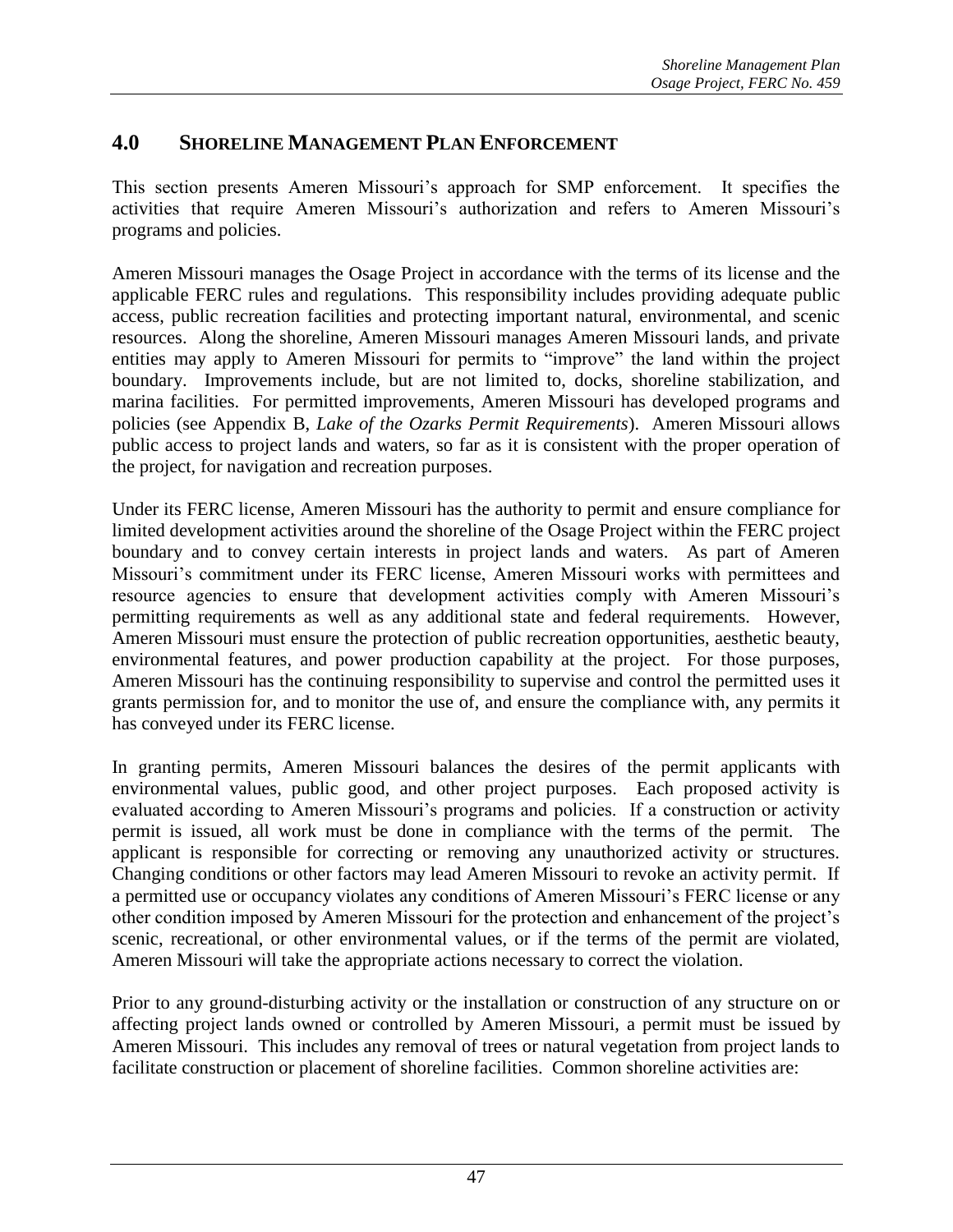- (a) **Construction** construction or modification (reconstruction, replacement, repairs, additions, or expansion) of any structures (breakwaters, ramps, docks, boathouses), roads, or access pathways within the project boundary.
- (b) **Shoreline Stabilization** construction, installation, and modification of riprap, retaining walls, or other forms of shoreline stabilization measures including vegetation.
- (c) **Shoreline Alteration (Dredging and Fill)** removal, addition, or alteration of any natural features of the project and the shoreline within the project boundary including sediment, soil, and rock.
- (d) **Private Irrigation Systems** installation of new systems or transfer of existing irrigation systems.

Removal of floating debris and shoreline litter that poses an imminent threat to life or property, such as floating logs, paper, plastic, and other unnatural forms of trash or debris, does not require Ameren Missouri approval as long as the removal method complies with the other requirements of Ameren Missouri's policies, procedures, and requirements. Fish habitat enhancement, including submerged trees and crappie beds, does not require an Ameren Missouri permit.

Ameren Missouri's GIS takes advantage of digitally corrected aerial photography, and is used to help process permit applications and maintain a visual record of all structures on the lake. Ameren Missouri maintains updated aerial photography for the lake's entire 1,150 miles of shoreline. Ameren Missouri is committed to periodically update various elements of the system, which is essential to ensure compliance with the company's permitting program.

To enforce proper development activities within the project boundary, Ameren Missouri performs annual shoreline inspections and/or random permit audits from the water using its shoreline inventory database. The intent of these inspections is to enforce the guidelines and policies of the permit program and ensure the goals of the SMP are employed along the shoreline. By performing these audits, the effectiveness of the permit program can be evaluated while uncovering areas that are failing under existing programs.

Levels of enforcement action are based on the significance of the violation related to impacts on project resources, public access, navigation, safety, and adjacent property. Violations involving environmental damage and project resources will receive a higher level of penalty than violations of policies or guidelines where modifications can be made to permit the shoreline activity or facility. Where warranted, Ameren Missouri will notify resource agencies and jointly cooperate in achieving compliance with the SMP and other applicable regulations including GP38. A description of potential violations and enforcement fees are outlined in the *Lake of the Ozarks Permit Requirements* (see Appendix B).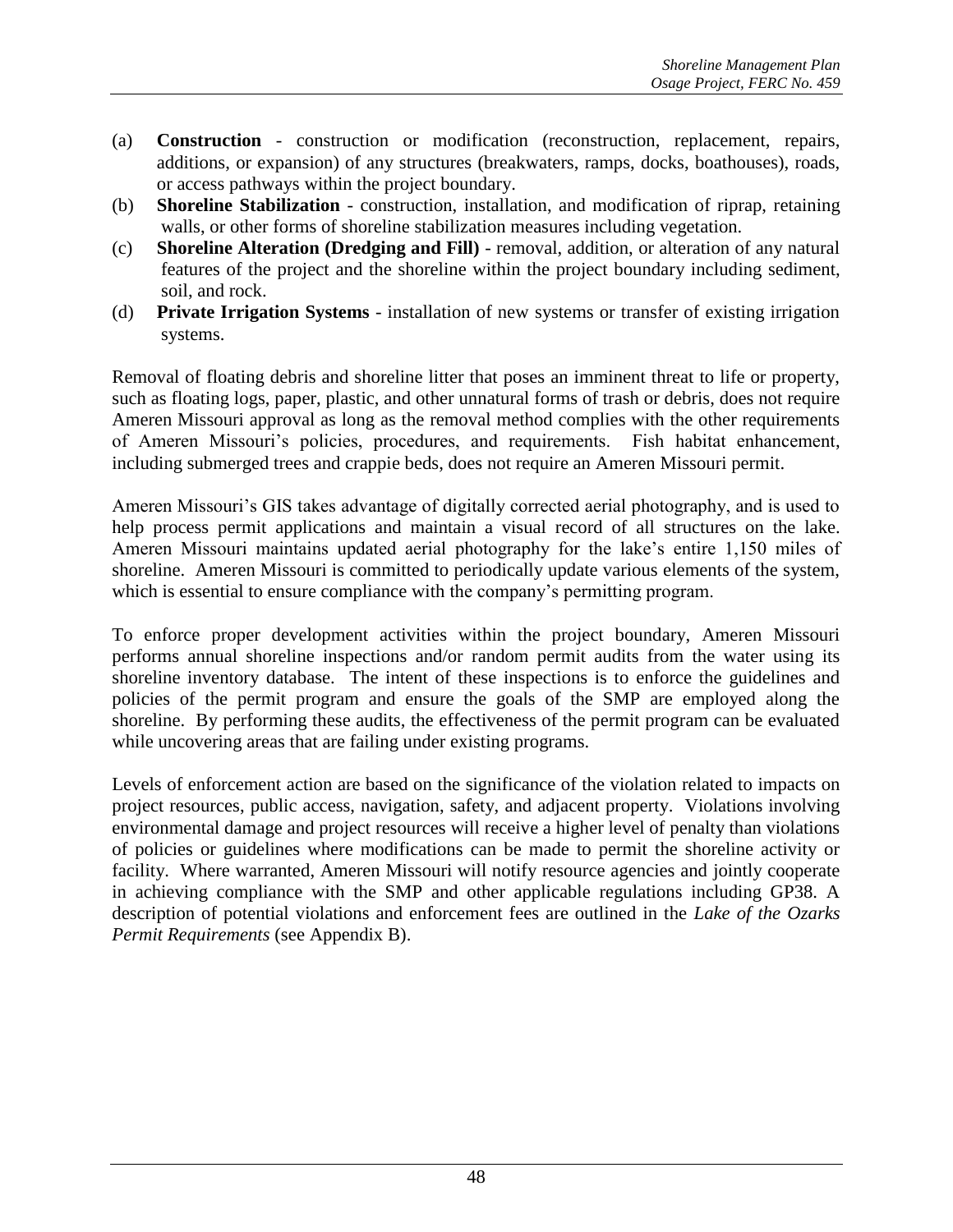# **5.0 SHORELINE MANAGEMENT PLAN REVIEW AND UPDATE PROCESS**

Ameren Missouri reviewed the SMP in 2012 to ensure its conformance with FERC's 2011 orders amending the SMP. This review resulted in the development of SMP Rev.1 dated November 2012.

Regular reviews will occur in 2017 and every 10 years thereafter. Any change to any of the provisions of the SMP based on the 10-year reviews will require approval by the Commission. Modifications, if any, will be submitted to the Commission by March 31, 2017, and every 10 years thereafter for the term of the license. Prior to submitting any proposed modification, Ameren Missouri will consult with USFWS; USACE; National Park Service (NPS); MDC; MDNR; and SHPO. The updates will incorporate any revisions that are deemed necessary to protect public recreation opportunities, aesthetic beauty, historic resources, environmental features, and power production capability at the project.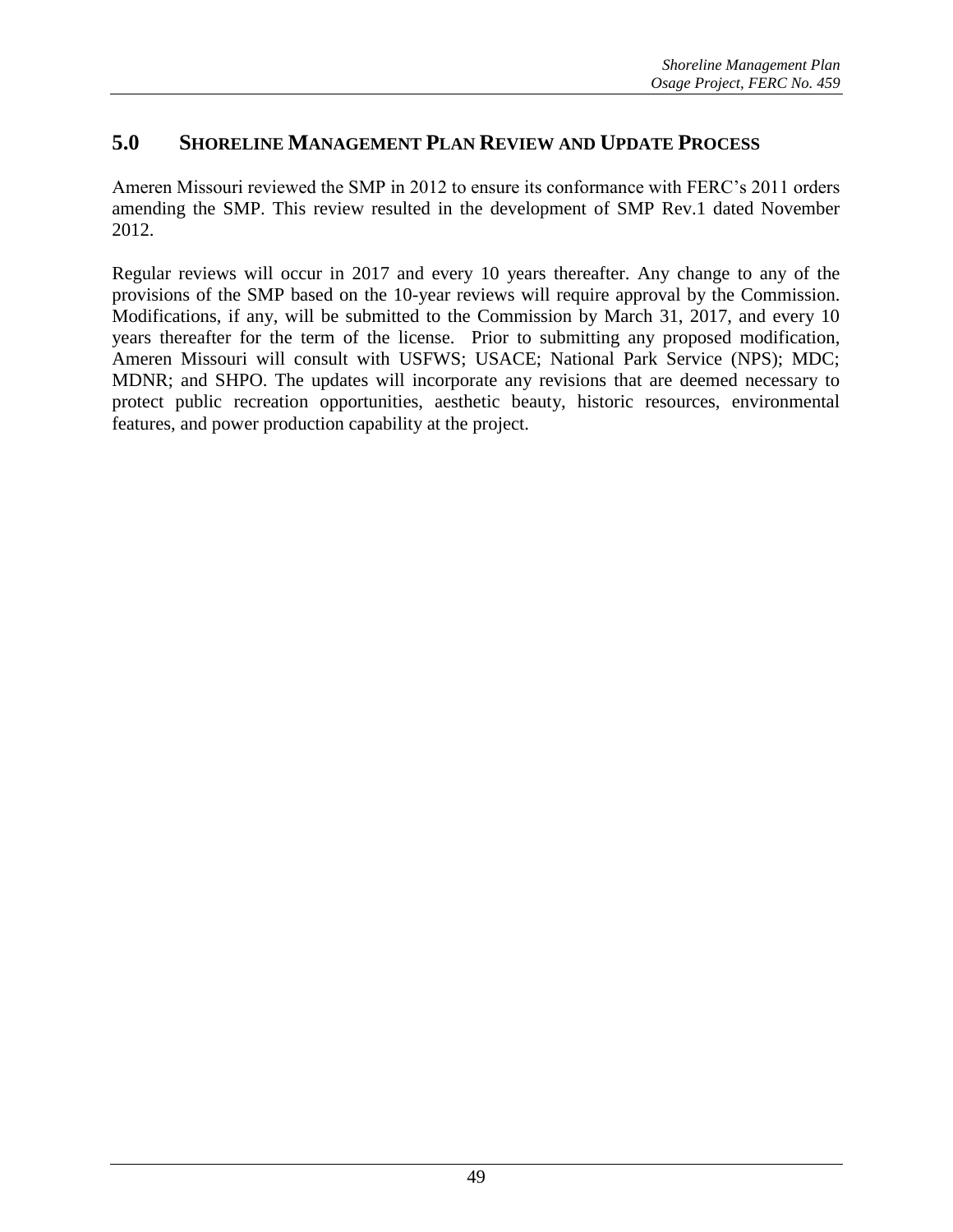### **6.0 SHORELINE MANAGEMENT PLAN IMPLEMENTATION**

The FERC license requires that the SMP include "provisions for consultation with agencies and other interested parties in the implementation of the shoreline management plan" as well as "an implementation schedule". Ameren Missouri submitted the SMP to FERC for approval in March 2008. As detailed in Section 7.1, FERC ultimately issued an Order on Rehearing and Amending the Shoreline Management Plan on November 10, 2011. Ameren Missouri revised the SMP based on FERC Orders issued July 26 and November 10, 2011, and filed a conformed SMP Rev. 1 with FERC on November 13, 2012. The schedule for implementation of the SMP proceeding from that date is shown in Table 5.

**TABLE 5 OSAGE SMP IMPLEMENTATION SCHEDULE**

| 1. Ameren Missouri reviews and revises SMP as needed, including<br>consultation with USFWS, USACE, NPS, MDC, MDNR, and<br>SHPO regarding any changes to provisions of the SMP | January - March 2017        |
|-------------------------------------------------------------------------------------------------------------------------------------------------------------------------------|-----------------------------|
| 2. Ameren Missouri submits SMP Rev. 2 to Commission for approval<br>of any changes                                                                                            | On or before March 31, 2017 |
| 3. Consultation and revision as needed every 10 subsequent years for<br>the term of the license.                                                                              | 2027, 2037                  |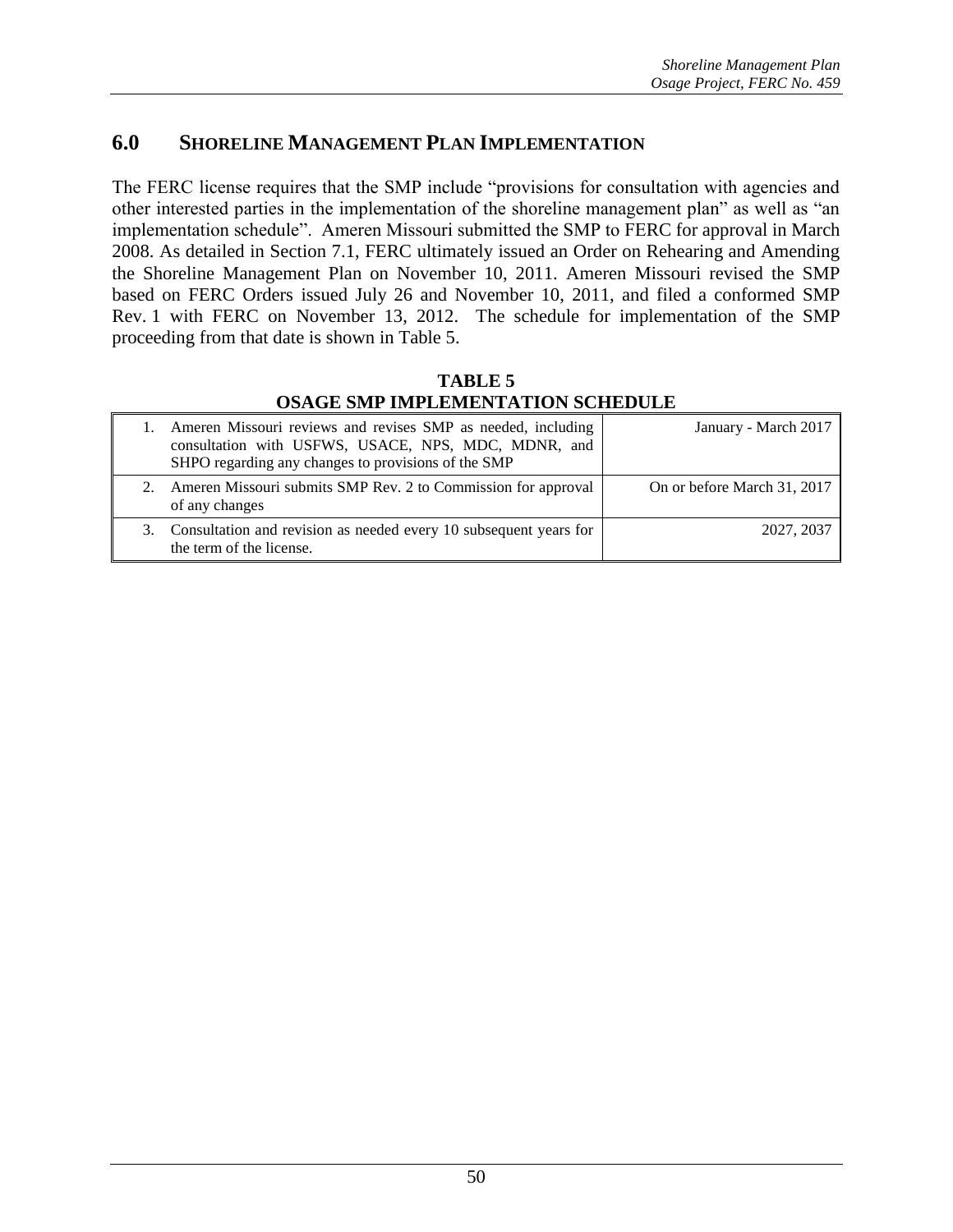# **7.0 CONSULTATION**

This section describes the consultation, both required and voluntary, that has occurred over the years to develop, implement, and periodically revise the SMP.

### **7.1 Consultation Conducted to Develop Rev. 2 SMP Update in 2016 - 2017**

In March 2017, Ameren Missouri submitted the second update of the SMP (Rev. 2) to FERC for review and approval. This update of the SMP was developed in consultation with representatives of the agencies identified by FERC in Ordering Paragraph (I) of its Order Modifying and Approving Shoreline Management Plan issued on July 26, 2011<sup>3</sup>. Documentation of consultation conducted in support of this SMP update is summarized below and provided in Appendix G, except as noted.

- December 21, 2016 Ameren provides electronic copy of draft updated SMP (Rev. 2) to consulting parties for 30-day review and comment.
- January 18, 2017 Missouri Department of Natural Resources provides comments to Ameren in letter format.
- January 31, 2017 The USACE submits comments to Ameren in letter format.
- February 7, 2017 Missouri Department of Conservation submits comments on SMP Appendix B in MSWord markup format.
- February 8, 2017 Missouri Department of Conservation submits comments on Body of SMP in MSWord markup format.
- February 15, 2017 Missouri Department of Conservation submits additional comment on Appendix B Body via email.

Appendix B includes a comment and response matrix explaining how Ameren has responded to comments submitted on the Draft SMP in finalizing this SMP for FERC review and approval.

# **7.2 Consultation Summary Prior to the Current SMP Rev. 2 Update**

In 2001, Ameren Missouri formed a Shoreline Management Team (SMT) to assist in the development of this SMP. In addition, Ameren Missouri has instituted a number of programs that are a part of the SMP with the help of subcommittees and task force teams (e.g., the Task Force on Foam, Dock Builders Program, and Adopt-the-Shoreline program). The SMT met on a number of occasions to discuss relevant information on shoreline management. The SMT consisted of members representing Ameren Missouri; private property owners; chambers of commerce; dock builders; mortgage companies; MSWP; federal and state resource agencies, and federal, state, and county officials.

 $\overline{a}$ <sup>3</sup> 136 FERC ¶ 62,070 (2001)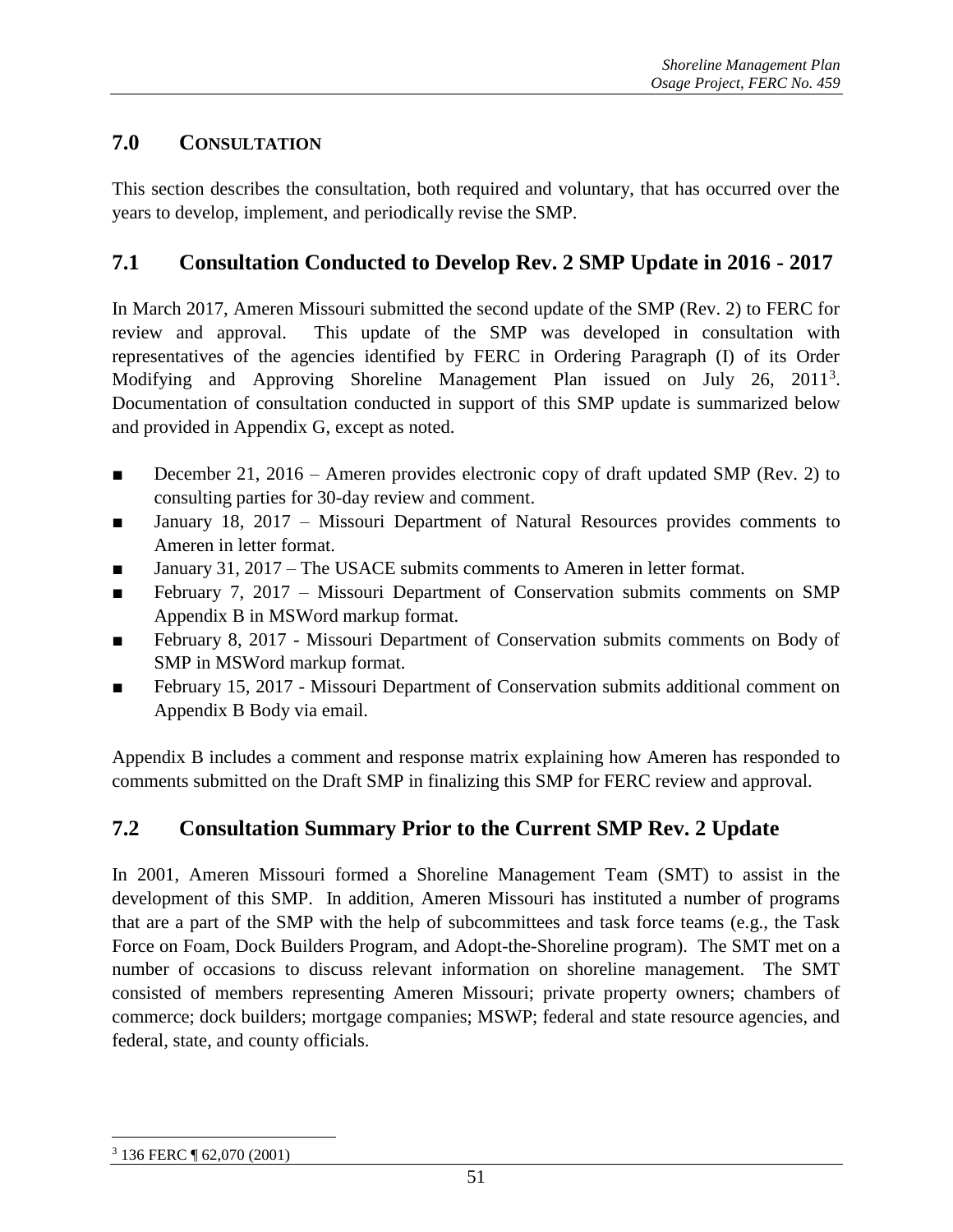In 2004, Ameren Missouri formed a citizen group to look at dock size and placement. From recommendations of this group, Ameren Missouri implemented a new dock length guideline November 1, 2004.

During the spring of 2005, Ameren Missouri incorporated additional policies into the SMP consistent with the filing of the hydroelectric relicensing Settlement Agreement in May 2005. Ameren Missouri solicited comments on the new version of the SMP from state and federal agencies, the SMT, and the public through a series of meetings and information sessions. The National Park Service (NPS), MDNR, MDC, and SMT received a draft that included among a few other items, new Impact Minimization Zone (IMZ) policies and maps, vegetative cover removal policies, 10 slip dock policies, and some editorial revisions on June 29, 2005.

In August 2005, Ameren Missouri submitted a draft of the SMP to FERC for its review and approval. In the meantime, due to public concern that had arisen over provisions of the plan received in January 2006, FERC held two public meetings in March 2006 to solicit public comment on the SMP. As a result of the public input received at those meetings, Ameren Missouri asked FERC to suspend review of the SMP to allow Ameren Missouri time to reconsult with the resource agencies and SMT, and submit a modified SMP to the public. Ameren Missouri completed consultation with the NPS, MDNR, MDC and SMT in September 2006 on a revised draft SMP. Further action on the SMP was suspended at that time pending receipt of the new FERC license for the Osage Project, to make sure that any requirements in the new license were captured in the SMP.

On March 30, 2007, FERC issued a licensing order to Ameren Missouri for the continued operation of the Osage Project. One of the requirements of the license is to develop and implement an SMP for the project in consultation with agencies and other stakeholders with an interest in the project and the resources at Lake of the Ozarks, and submit the SMP to FERC for review and approval. The water quality certification issued by MDNR for the continued operation of the project required MDNR approval of the SMP.

In March 2008, Ameren Missouri submitted the SMP to FERC for review and approval after an extensive effort to develop the SMP in the context of relicensing the Osage Project<sup>4</sup>. The SMP was also provided to MDNR for approval as required by Article 401 of the Project license. Subsequent to the March 2008 submittal, a series of FERC orders, rehearings, and communications clarified and revised certain SMP policies and guidelines. The November 2012 revision of the SMP (Rev. 1) reflects these changes<sup>5</sup>.

 $\overline{a}$ 

<sup>4</sup> The record of this consultation was presented in Appendix G of the SMP as submitted to FERC in March 2008.

<sup>&</sup>lt;sup>5</sup> The record of this consultation was presented in Appendix G of the SMP (Rev. 1) as submitted to FERC in November 2012.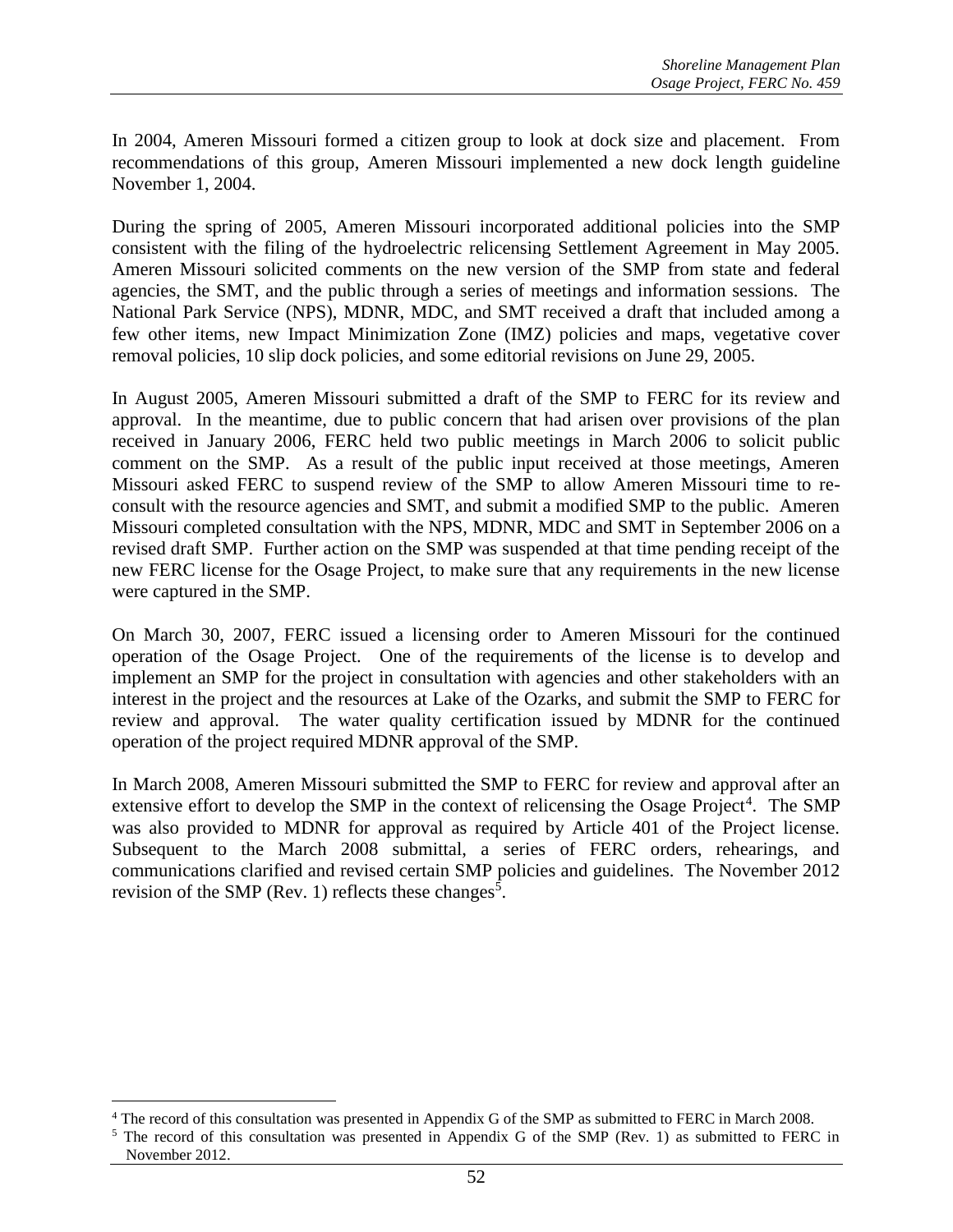#### **8.0 LITERATURE CITED**

- Ameren Missouri. 2015. Recreation Enhancement Plan 2014 Monitoring Report. Submitted to FERC on March 31, 2015.
- Ameren Missouri. 2017. Osage Fish Protection Plan: 2016 Annual Report. Submitted to FERC on March 22, 2017.
- AmerenUE. 2002*a*. Draft Lake of the Ozarks Historical Fishery Data Summary, Prepared by Framatome ANP DE&S, Inc. September.
- ——. 2002*b*. Draft Report, Phase I Historic property Resources Investigations for The Osage Project. Lake of the Ozarks and Lower Osage River, Benton, Camden, Cole, Miller, Morgan, and Osage Counties, Missouri. (FERC No. 459).
- ——. 2002*c*. Final Historical Water Quality Study, Osage Project, Revised January.
- ——. 2002*d*. Recreation Study, Lake of the Ozarks Watercraft Carrying Capacity Study Osage Hydroelectric Project - FERC No. 459. October.
- ——. 2002*e*. Terrestrial and Wetland Resources for the Osage River Hydroelectric Project FERC Relicensing Study. October 2002. Performed by Zambrana Engineering, Inc.
- ——. 2003. Biological Assessment of the Effects of the Osage Hydroelectric Project.
- Cowardin, L., V. Carter, and E. LaRoe. 1979. "Classification of Wetlands and Deepwater Habitats of the United States." U.S. Fish and Wildlife Service publication.
- Federal Energy Regulatory Commission (FERC). March 2004. Compliance Handbook, Division of Hydropower Administration and Compliance.
- Federal Power Act (FPA). 1920. Part 1, Section 4.
- Kaiser, M.S. and J.R. Jones. 1999. Analysis of Water Chemistry Data from Lake of the Ozarks, 1980-1998.
- Meyer, S. 1995. What do You Feed a Hungry Lawn? Organic Gardening. May-June 1995:46- 48.
- Missouri Clean Water Law. Section 644.051.1(1).
- Missouri Department of Conservation (MDC). 2003*a*. Missouri Department of Conservation, Missouri Rivers and Their Watersheds website, accessed February 2003. [Online] URL: http://www.conservation.state.mo.us/fish/watershed/mdc40.htm.
- ——. 2003*b*. Natural Heritage Database website, accessed February 2003. [http://www.conservation.state.mo.us/cgi-bin/heritage/.](http://www.conservation.state.mo.us/cgi-bin/heritage/)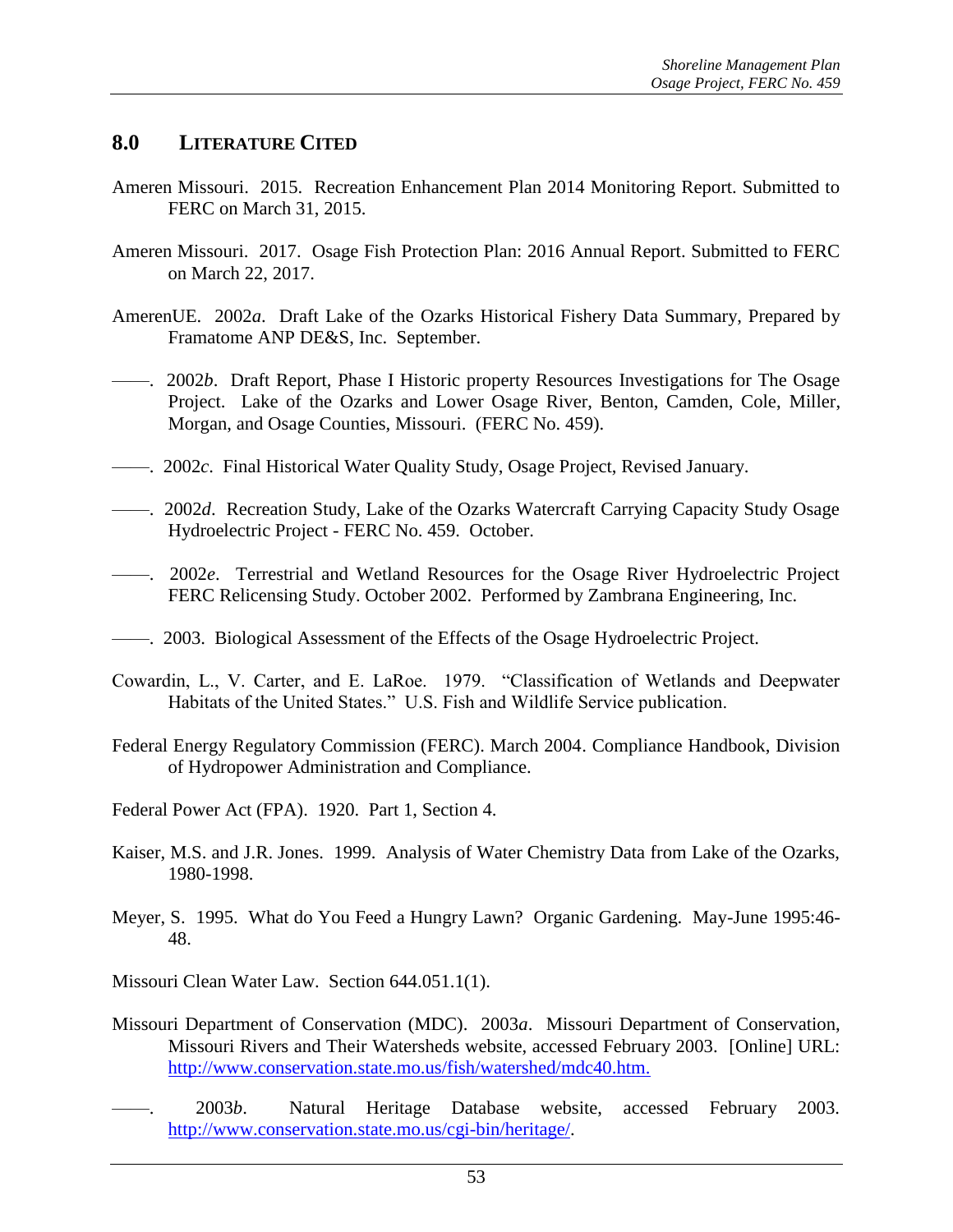- —. Paddlefish Management. Online URL: [https://huntfish.mdc.mo.gov/fishing/protect](https://huntfish.mdc.mo.gov/fishing/protect-missouri-fishing/fish-management-plans/paddlefish-management)[missouri-fishing/fish-management-plans/paddlefish-management.](https://huntfish.mdc.mo.gov/fishing/protect-missouri-fishing/fish-management-plans/paddlefish-management) Accessed November 2016.
- ——. 2016. Missouri Species and Communities of Conservation Concern checklist.
- Missouri Department of Natural Resources (MDNR). 1996. Missouri Water Quality Report 1996. MDNR Water Pollution Control Program. Jefferson City, MO.
- Undated. State of Missouri Aquatic Resources Mitigation Guidelines. Missouri Department of Natural Resources, Water Pollution Control Program. [Online] URL: [http://dnr.mo.gov/env/wpp/401/docs/mitigation\\_guidelines.pdf.](http://dnr.mo.gov/env/wpp/401/docs/mitigation_guidelines.pdf) Accessed February 2017.
- Phillips, N., M. Kelly, J. Taggart, and R. Reeder. 2000. The Lake Pocket Book. Terrene Institute and U.S. EPA Region 5. pp. 111.
- Schueler, T.R. and H.K. Holland. 2000. The Practice of Watershed Protection. Center of Watershed Protection. pp. 34.
- State of Missouri. 2016. Code of State Regulations, Title 10 Department of Natural Resources, Division 20 Clean Water Commission, Chapter 7- Water Quality. Code 10 CSR 20- 7.031.
- Stoner, G. 2000. Management Plan for Lake of the Ozarks: Camden, Morgan, Miller, and Benton Counties.
- The Louis Berger Group, Inc. 2004. Lake of the Ozarks Recreation Study, Osage Hydroelectric Project - FERC No. 459 Interim Report - 2001 Study Season. Prepared for AmerenUE. June 2004.
- U.S. Army Corps of Engineers (USACE). 1987. Wetland Delineation Manual, Environmental Laboratory, Wetland Research Program Technical Report Y-87-1.
- ——. 2013. State of Missouri Stream Mitigation Method. Updated April 2013. [Online] URL: [http://www.mvm.usace.army.mil/Portals/51/docs/regulatory/May\\_2013\\_Missouri\\_Strea](http://www.mvm.usace.army.mil/Portals/51/docs/regulatory/May_2013_Missouri_Stream_Mitigation_Method.pdf) [m\\_Mitigation\\_Method.pdf.](http://www.mvm.usace.army.mil/Portals/51/docs/regulatory/May_2013_Missouri_Stream_Mitigation_Method.pdf) Accessed February 2017.
- U.S. Fish and Wildlife Service (USFWS). 2016*a*. Missouri Federally-Listed Threatened, Endangered and Candidate Species County Distribution. [Online] URL: [https://www.fws.gov/midwest/endangered/lists/missouri-spp.html.](https://www.fws.gov/midwest/endangered/lists/missouri-spp.html) (Accessed November 21, 2016).
- ——. 2016*b*. NWI Overview. [Online] URL: <https://www.fws.gov/wetlands/nwi/> Overview.html . (Accessed November 24, 2016).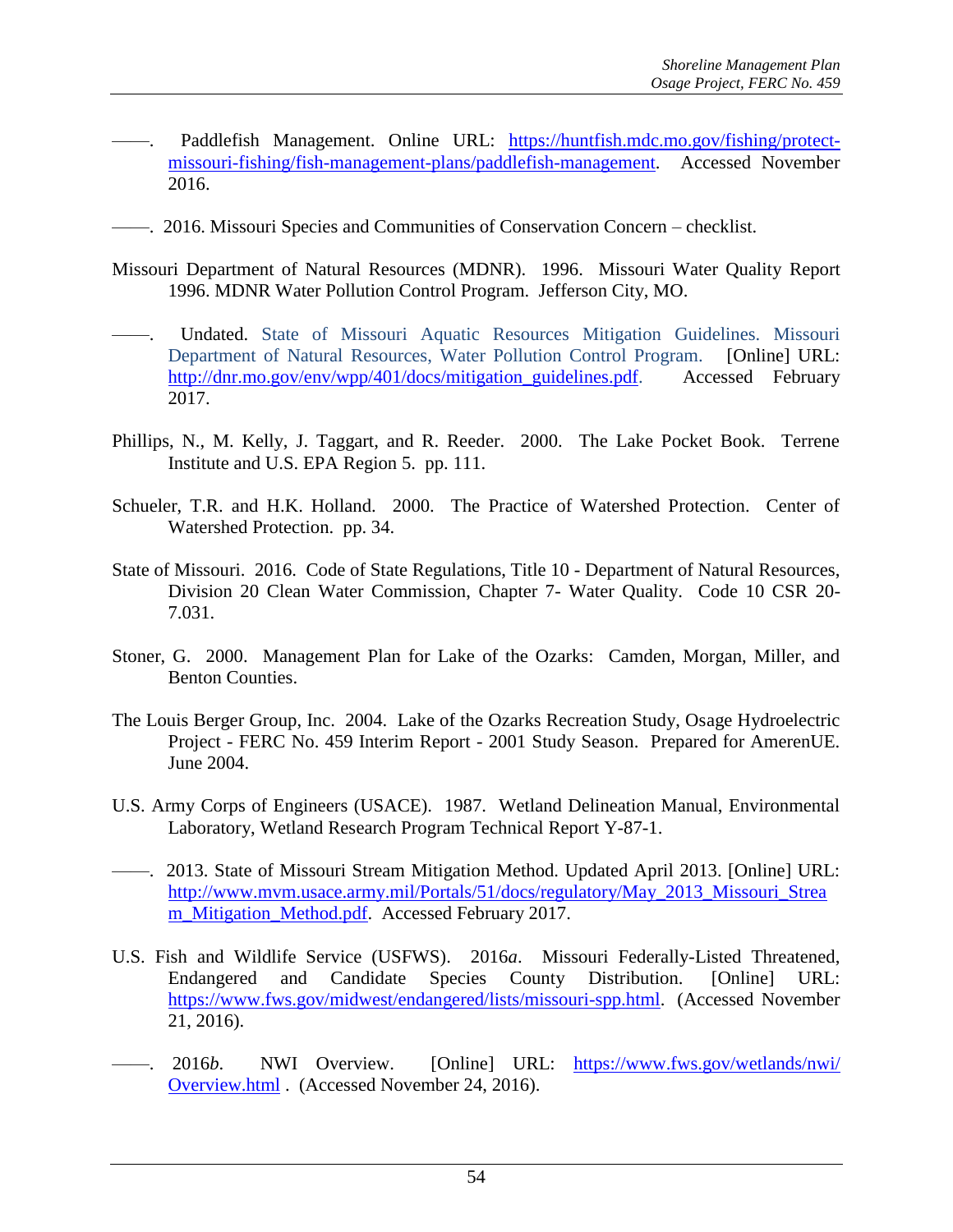- U.S. Geological Survey (USGS). 2002. National Water Summary on Wetland Resources, USGS Water Supply Paper 2425. [Online] URL: <http://water.usgs.gov/> nwsum/WSP2425/. (Accessed November 24, 2016).
- Wilson, J.L., J.G. Schumacher, and J.G. Burken. 2014. Occurrence and origin of Escherichia coli in water and sediment at two public swimming beaches at Lake of the Ozarks State Park, Camden County, Missouri, 2011–13: U.S. Geological Survey Scientific Investigations Report 2014–5005, 59 p., [Online] URL: <http://dx.doi.org/10.3133/> sir20145005.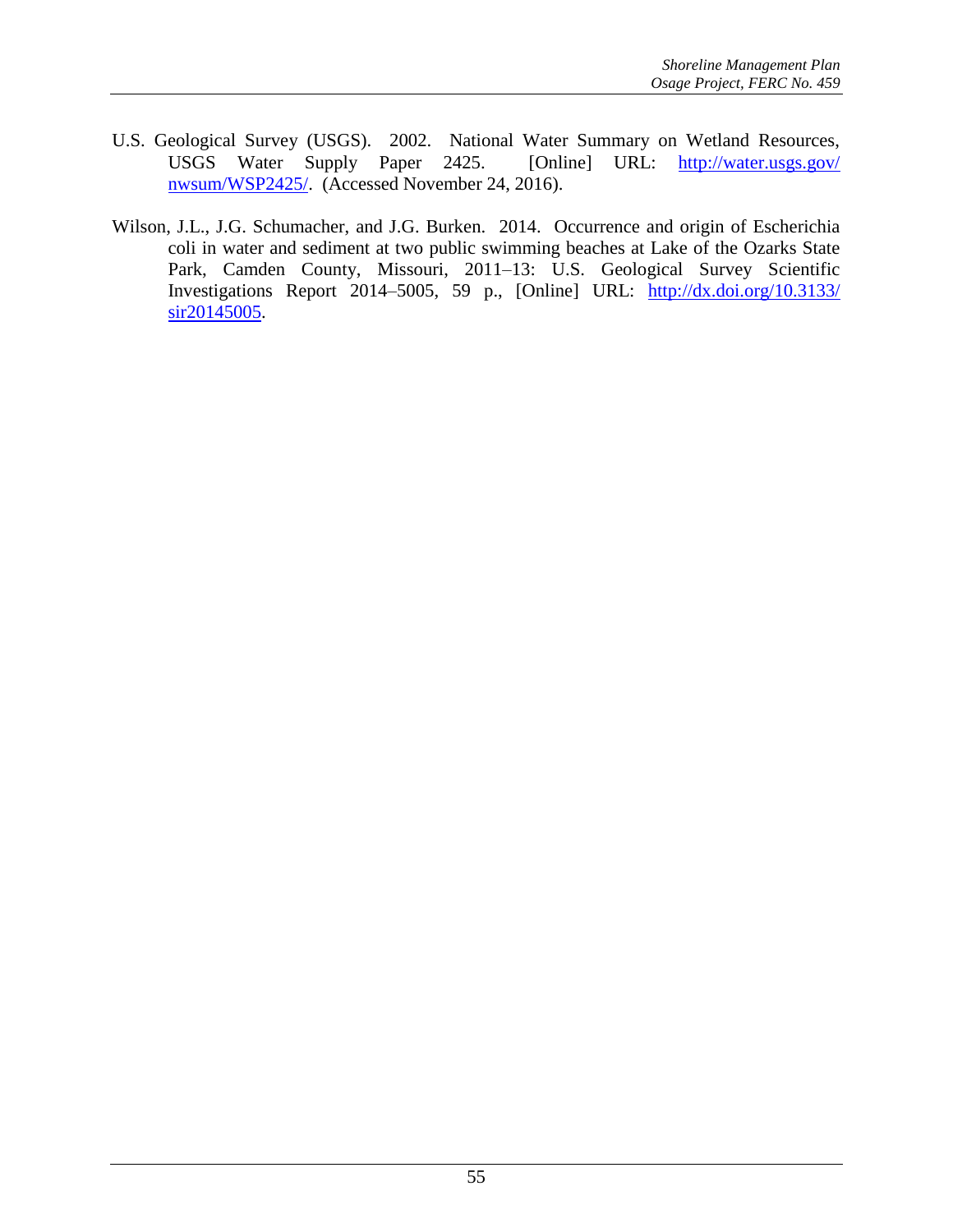# **APPENDIX A**

# **OSAGE PROJECT SHORELINE USE CLASSIFICATION MAPS**

Note: Shoreline use classification maps can be found with the SMP submitted to the Commission for approval on March 28, 2008. The maps are also included in Revision 1 of the SMP, filed November 13, 2012.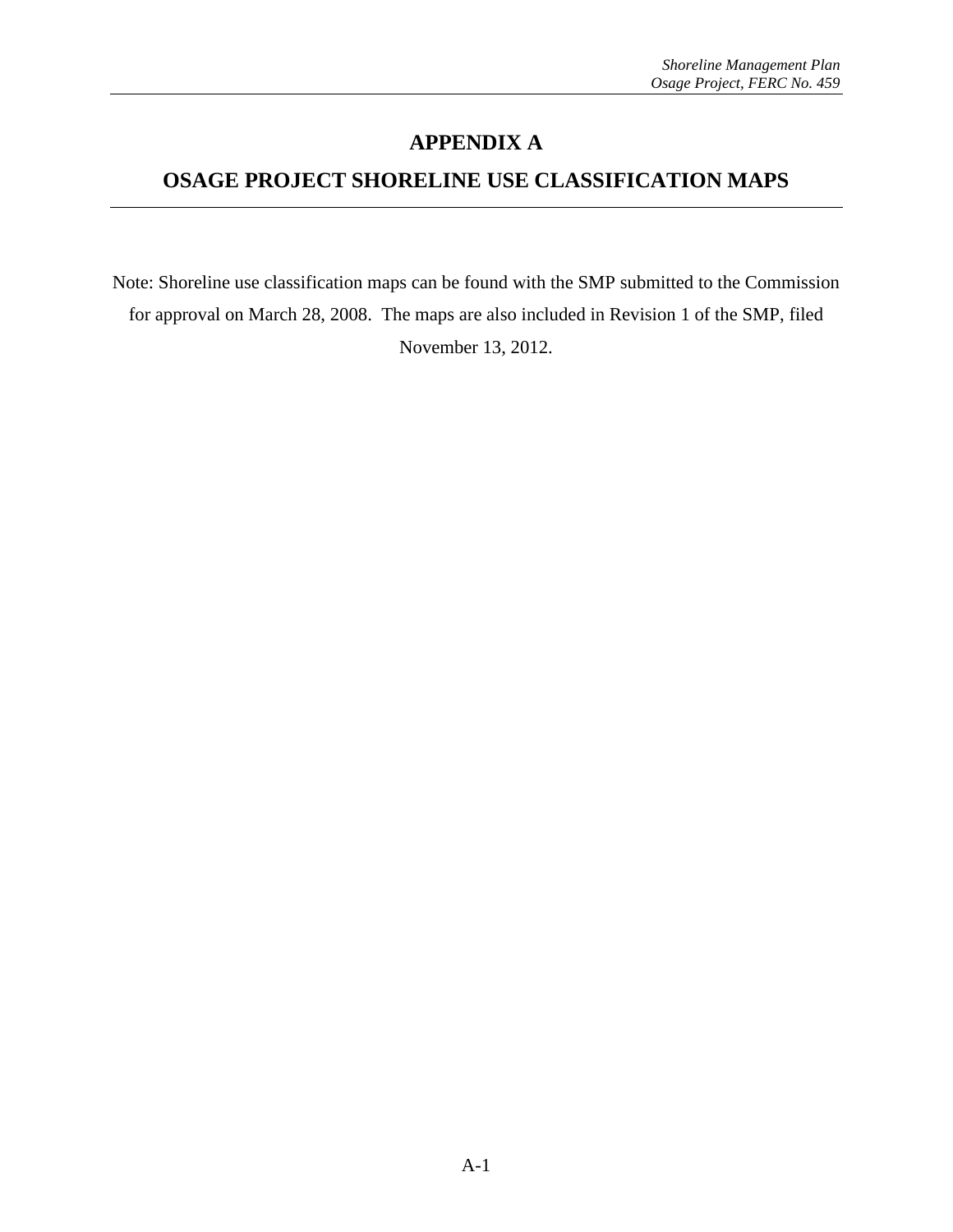# **APPENDIX B**

# **LAKE OF THE OZARKS PERMIT REQUIREMENTS**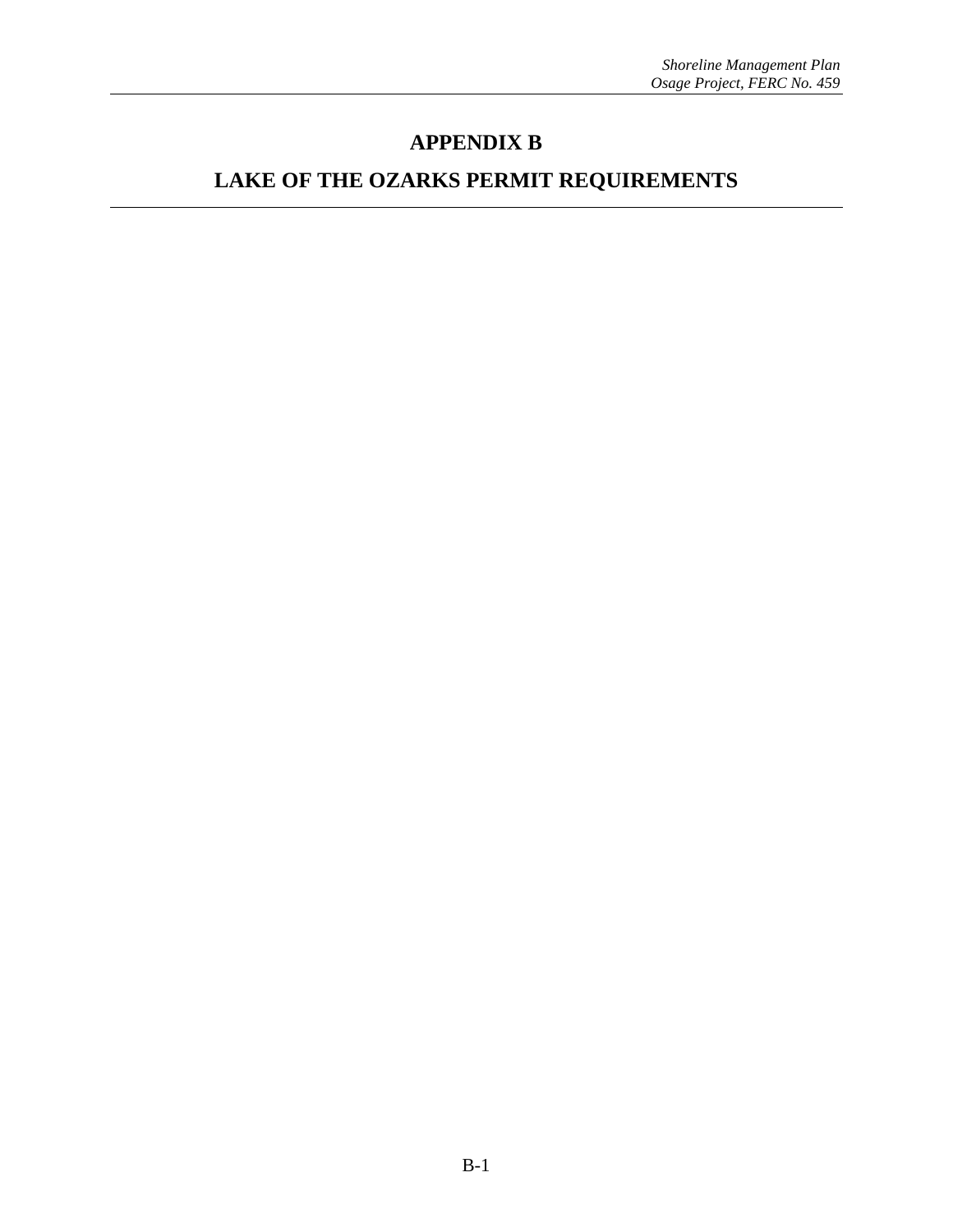# **APPENDIX C**

### **DERELICT DOCK REMOVAL**

In 1994, Ameren Missouri began a program to have docks that are in poor condition removed from the lake. In many cases, it was discovered that dock owners would abandon their dock if it could not be economically repaired. To stop this abuse, Ameren Missouri worked with the Missouri State Water Patrol (MSWP) to pass legislation that would make it against the law to illegally dispose of a boat dock in the Lake of the Ozarks. This legislation was a part of the boating safety bill passed in 1996.

Whenever Ameren Missouri discovers that there is a dock in derelict condition, the first goal is to identify the responsible party, contact them, and require that party to repair the dock or remove it from the lake. In cases where the responsible party cannot be located, Ameren Missouri will contact a reputable company and pay for dock removal and disposal. Ameren Missouri then makes every attempt to bill the responsible party for the removal and disposal.

Below is a breakdown of the costs Ameren Missouri has incurred associated with the removal of derelict docks from 1997 through 2015.

| Year  | <b>Number of Docks Removed</b> | Cost        |
|-------|--------------------------------|-------------|
| 1997  | 43                             | \$46,976    |
| 1998  | 37                             | \$51,301    |
| 1999  | 43                             | \$58,413    |
| 2000  | 36                             | \$39,668    |
| 2001  | 49                             | \$94,515    |
| 2002  | 43                             | \$57,117    |
| 2003  | 50                             | \$64,785    |
| 2004  | 54                             | \$46,422    |
| 2005  | 35                             | \$46,849    |
| 2006  | 36                             | \$37,353    |
| 2007  | 69                             | \$97,804    |
| 2008  | 99                             | \$106,059   |
| 2009  | 79                             | \$117,269   |
| 2010  | 17                             | \$31,359    |
| 2011  | 28                             | \$23,322    |
| 2012  | 18                             | \$15,834    |
| 2013  | 26                             | \$11,723    |
| 2014  | 18                             | \$15,537    |
| 2015  | 24                             | \$40,955    |
| Total | 804                            | \$1,003,261 |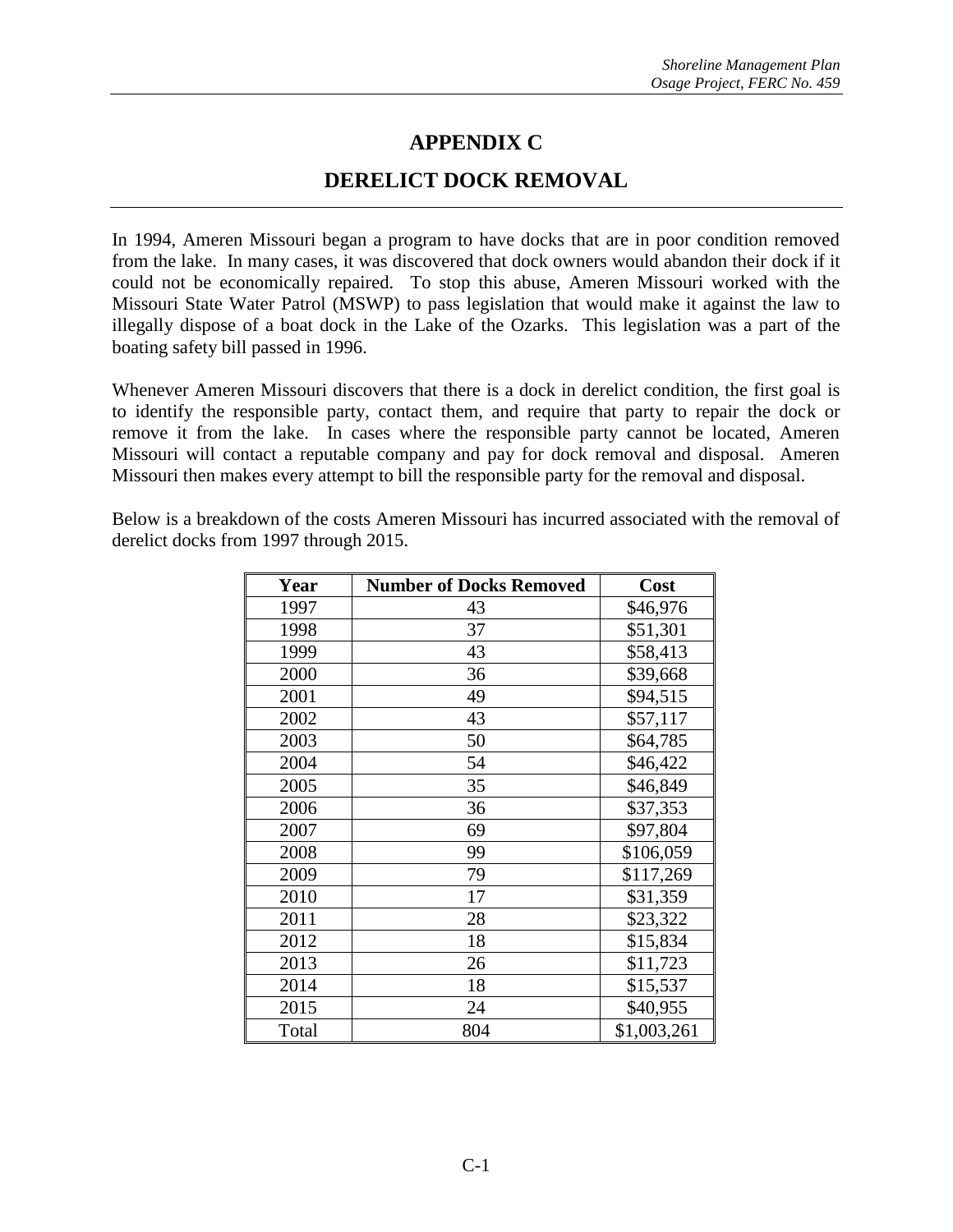# **APPENDIX D**

#### **ADOPT-THE-SHORELINE PROGRAM**

In 1992, a group of volunteers organized the Shoreline Beautification Cleanup program to remove debris that had accumulated along the shoreline of the Lake of the Ozarks. Each spring, volunteers would gather on a specified weekend and remove thousands of cubic yards of dock flotation material and other trash and debris from the shoreline. The expenses to dispose of the material were paid for by Ameren Missouri and other businesses in the area. The lake was divided into 10 zones composed of smaller geographic areas and managed by volunteer zone coordinators. Efforts for clean up were concentrated on the shoreline between Bagnell Dam and the 60-mile marker on the lake, which is the shoreline with the heaviest concentration of development.

In 1994, Ameren Missouri formed the Adopt-the-Shoreline (ATS) program, modeled after the Adopt-a-Highway program. The program began with 9 civic organizations adopting 89 miles of shoreline, and by 1995 had doubled in size to 20 groups with 200 miles of shoreline adopted. Today, approximately 90 groups participate in the ATS program, and the groups have adopted approximately 700 miles, covering 50 percent of the lake's shoreline. Each spring ATS volunteers clean more than 500 miles of shoreline.

An Advisory Board of 24 representatives from the 12 clean-up zones and numerous coordinating agencies, which include Chambers of Commerce, MSWP, Missouri Department of Conservation, MDNR, area real estate boards, area dock builders, and the Marine Dealers Association, meets semi-annually. A mission was established and reads:

*The mission of the Adopt-the-Shoreline program is to assume a leadership role in creating and maintaining a shoreline clean of debris and litter, thus enhancing the quality of life at Lake of the Ozarks and increasing public awareness of the importance of keeping the lake clean.*

Through the years the following objectives have been established:

- Encourage the adoption of shoreline by businesses, organizations, and individuals,
- Coordinate the annual Spring Beautification cleanup project,
- Organize orientation sessions for volunteers,
- Recognize volunteers for their dedication of time and energy, and
- Create a better understanding and appreciation of the importance of a clean shoreline among residents and visitors.

In 1995 the Missouri Waste Control Coalition (MWCC) selected ATS for an Outstanding Achievement Award. MWCC is a 600-member, non-profit organization that sponsors environmental seminars and distributes information about waste management issues to industry and the general public.

In 1998, the annual clean-up was merged with the ATS program, which Ameren Missouri sponsors, coordinates, and funds. This program is not funded under the dock fee program. Listed below is a 19-year breakdown of costs associated with the ATS program.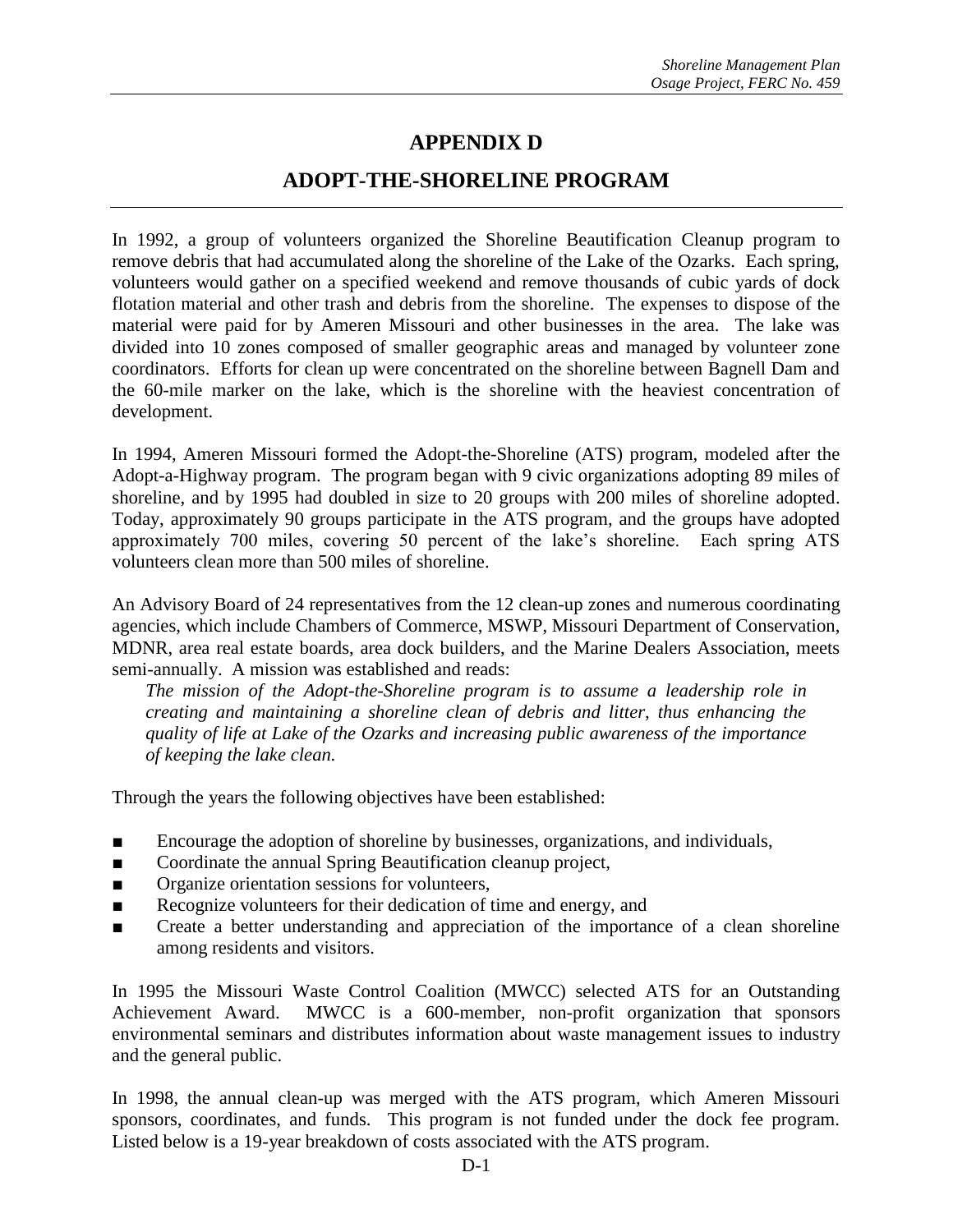|              | Year  | Cost        |
|--------------|-------|-------------|
|              | 1997  | \$33,481    |
|              | 1998  | \$63,104    |
|              | 1999  | \$86,720    |
|              | 2000  | \$94,148    |
|              | 2001  | \$95,524    |
|              | 2002  | \$117,989   |
|              | 2003  | \$68,078    |
|              | 2004  | \$53,137    |
|              | 2005  | \$81,685    |
|              | 2006  | \$87,350    |
|              | 2007  | \$64,895    |
| Ban on non-  | 2008  | \$62,793    |
| encapsulated | 2009  | \$101,284   |
| foam         | 2010  | \$57,700    |
|              | 2011  | \$42,827    |
|              | 2012  | \$71,460    |
|              | 2013  | \$71,461    |
|              | 2014  | \$58,189    |
|              | 2015  | \$45,466    |
|              | Total | \$1,357,291 |

Nearly 450 volunteers clean up in the spring, and another 75 volunteers clean the shoreline in the fall. Many other community residents loan equipment, pick up debris in their coves, and stack debris for clean-up crews to haul away. One-third of the membership comes from civic clubs and churches, 12 percent are individuals, 11 percent are neighborhood groups, 16 percent are from marinas and resorts, and 18 percent are composed of businesses not located on the water. .

From 1998 through 2006, volunteers removed more than 18,000 cubic yards of debris from the lake's shoreline. Each year the fall and spring clean-ups result in the removal of 150 to 200 tons of trash. Dock foam comprises 90 to 95 percent of the debris collected.

Beginning in 2009, all docks at the Lake of the Ozarks were required to have encapsulated flotation. The ATS program was instrumental in this requirement. Additionally, the program provided invaluable input into today's dock construction and flotation standards. These changes have led to a lake that is no longer littered by non-encapsulated dock foam. Although it took a few years to remove the residual non-encapsulated dock flotation from the Lake's shoreline, the effectiveness of these programs and hard work of the volunteers can be seen in the table below.

| Year        | Groups | Volunteers | <b>Cubic Yards of Debris Collected</b> |
|-------------|--------|------------|----------------------------------------|
| Spring 1998 | 50     |            | .878                                   |
| Fall 1998   |        | 58         | 572                                    |
| Spring 1999 | 58     | 579        | 2,328                                  |
| Fall 1999   |        | 39         | 685                                    |
| Spring 2000 |        | 558        | 186                                    |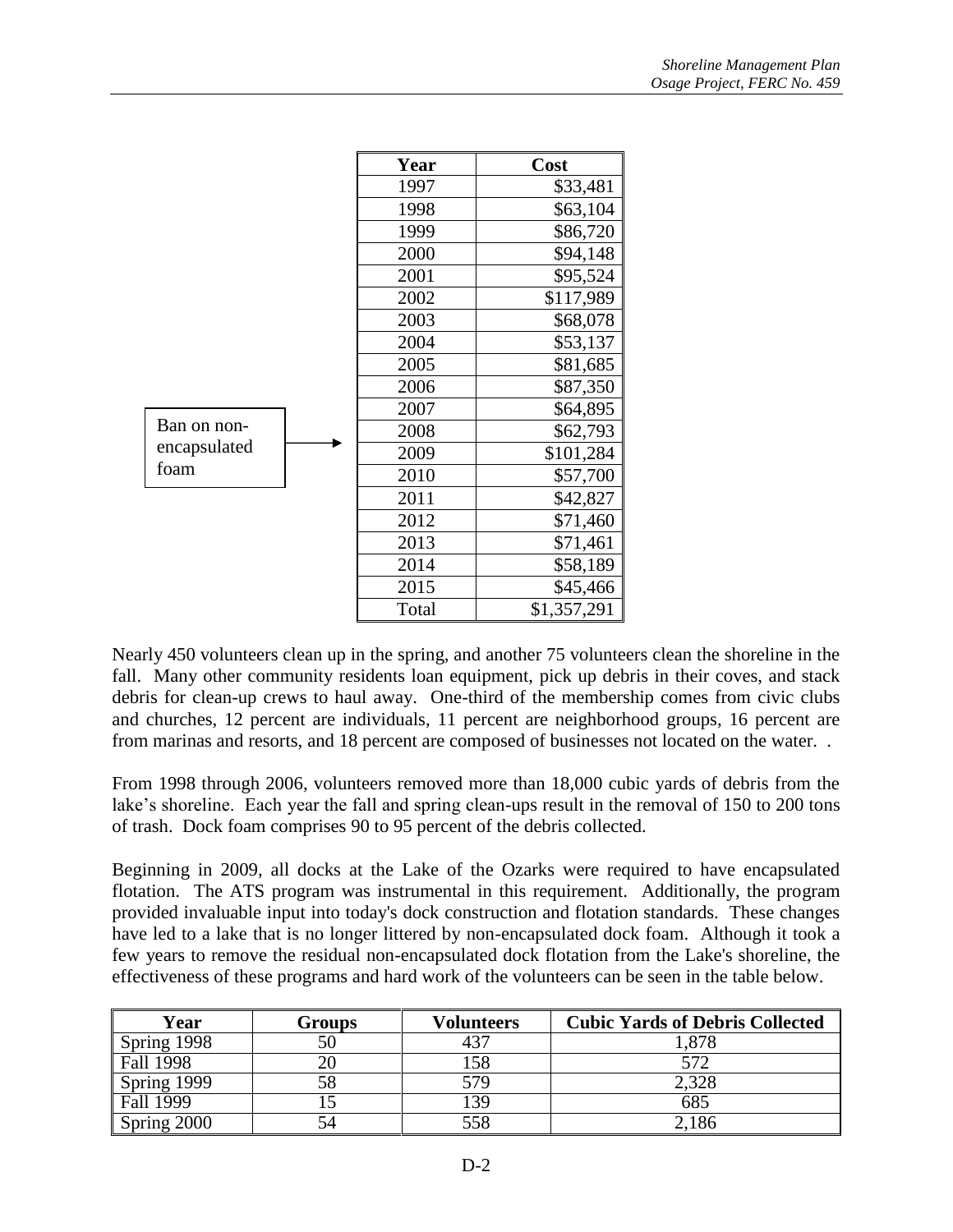| Year             | <b>Groups</b>   | <b>Volunteers</b> | <b>Cubic Yards of Debris Collected</b> |
|------------------|-----------------|-------------------|----------------------------------------|
| <b>Fall 2000</b> | 14              | 117               | $\overline{530}$                       |
| Spring 2001      | 59              | 556               | 2,043                                  |
| <b>Fall 2001</b> | $\overline{15}$ | 136               | 596                                    |
| Spring 2002      | 63              | 563               | 2,313                                  |
| <b>Fall 2002</b> | $\overline{17}$ | 118               | $\overline{638}$                       |
| Spring 2003      | 67              | 846               | 2,251                                  |
| <b>Fall 2003</b> | $\overline{14}$ | 121               | 390                                    |
| Spring 2004      | $\overline{62}$ | 835               | 2,150                                  |
| Fall 2004        | 12              | 101               | 362                                    |
| Spring 2005      | $\overline{59}$ | $\overline{620}$  | 2,085                                  |
| Fall 2005        | $\overline{8}$  | 73                | 235                                    |
| Spring 2006      | $\overline{59}$ | 927               | 1,914                                  |
| <b>Fall 2006</b> | $\overline{7}$  | $\overline{55}$   | 180                                    |
| Spring 2007      | 58              | 650               | 2,207                                  |
| Fall 2007        | $\overline{11}$ | 114               | 383                                    |
| Spring 2008      | 48              | 601               | 1,675                                  |
| <b>Fall 2008</b> | $\overline{21}$ | 281               | 937                                    |
| Spring 2009      | 68              | 864               | 3,030                                  |
| <b>Fall 2009</b> | 12              | 168               | 447                                    |
| Spring 2010      | 68              | 760               | 1,710                                  |
| <b>Fall 2010</b> | $\overline{13}$ | 160               | $\overline{343}$                       |
| Spring 2011      | 69              | 681               | 1,091                                  |
| Fall 2011        | $\overline{11}$ | 83                | $\overline{126}$                       |
| Spring 2012      | $\overline{74}$ | $\overline{626}$  | 1,037                                  |
| Fall 2012        | $\overline{4}$  | 58                | $\overline{57}$                        |
| Spring 2013      | 50              | 465               | 578                                    |
| <b>Fall 2013</b> | $\overline{20}$ | 106               | 136                                    |
| Spring 2014      | $\overline{60}$ | 488               | 641                                    |
| <b>Fall 2014</b> | $\overline{11}$ | 82                | 98                                     |
| Spring 2015      | 66              | 450               | $\overline{425}$                       |
| Fall 2015        | $\overline{11}$ | 63                | 140                                    |
| Spring 2016      | $\overline{63}$ | 446               | 688                                    |
| Total            | 1,391           | 14,085            | 39,085                                 |

The ATS Program continues to draw widespread support and annually cleans over 500 miles of shoreline. Since 1998, 13,788 volunteers have supported the program. They have cleaned over 10,000 shoreline miles and removed over 5 million pounds of trash.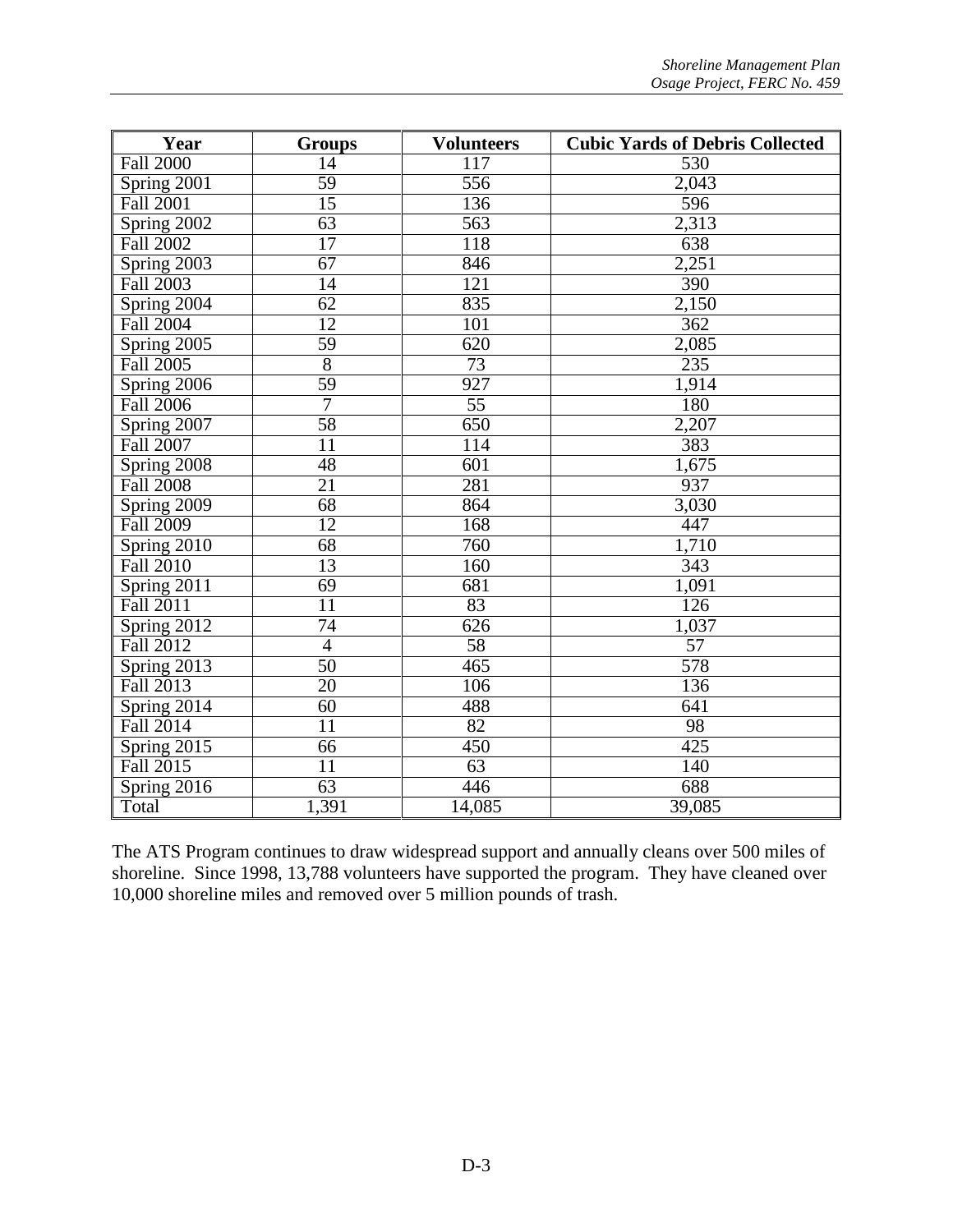# **APPENDIX E**

#### **DUNCAN'S POINT**

Duncan's Point Resort is a unique and historic development unlike any other at the Lake of the Ozarks. Duncan's Point is unique because it is only one of two resorts at the Lake of the Ozarks to be started and developed by an African-American, Daniel R. Duncan. Mr. Duncan was a prominent businessman in Kansas City and owner of the Cadillac Hotel. According to Mr. Duncan, in 1949 he was told by an Ozark native about a good fishing hole near Lick Creek. The two of them set off, and Mr. Duncan was hooked on the beauty and potential of the area. For three years, Mr. Duncan negotiated with H. B. Hart, a salesman for Willmore Lake Company, the owner of the property. In 1953, Mr. Duncan finally purchased 71 acres of lakefront property. Six months after his initial purchase, Mr. Duncan acquired an additional 168 acres. On November 24, 1953, the original plat was recorded in the Office of the Recorder of Deeds for Camden County.

Mr. Duncan envisioned a lovely resort community, but initially, at least, no other investor shared his vision. Undeterred, Mr. Duncan single-handedly undertook the development of the property. He faced a formidable task since the land was rocky, hilly, and covered with dense foliage. He faced an even greater obstacle: there was no road to the resort. Mr. Duncan could only access his property by boat or by crossing through his neighbor's property. Eventually, however, Mr. Duncan prevailed and built a road to his resort. This road still exists and is known as the Historic Duncan's Point Road.

In 1955, Mr. Duncan formed a partnership with Mr. Henry Vester, another Kansas City businessman. Over the next 10 years a total of six additions were created in Duncan's Point, 8 miles of road were built, and the community grew to more than 60 homes. The first Lot Owners Association was formed in 1958. The first Association president was Vernon L. Potts, a prominent member of the African-American community. Mr. Potts served as the president for nearly 20 years. Other officers included John L. Miller, Frank E. Jones, Octiva Reaves, Marie Davis, Robert Jackson, and Bud Thomas, all from Kansas City. According to the Association's Constitution and Bylaws, the objectives of the Association were "to form better relations among the lot owners and the resorts of the Lake of the Ozarks and to promote, with justice, the general welfare of our members and secure for ourselves all rights and privileges guaranteed under the Constitution of the State of Missouri and of the United States of America."

Mr. Duncan overcame racial discrimination and physical barriers to develop a viable resort community. Over the years, Duncan's Point has been a haven for its residents and guests, offering a peaceful and relaxing alternative to hectic city life. In August 2002, Duncan's Point hosted a 50-year birthday celebration to commemorate the founding of Duncan's Point and the achievements of Daniel R. Duncan.

Duncan's Point heritage has been recognized by the Missouri Department of Natural Resources, which has determined that Duncan's Point is eligible for inclusion in the National Register of Historic Places.

Mr. Duncan died in 1965, but his resort community and the qualities he exemplified are carried on by the proud residents of Duncan's Point.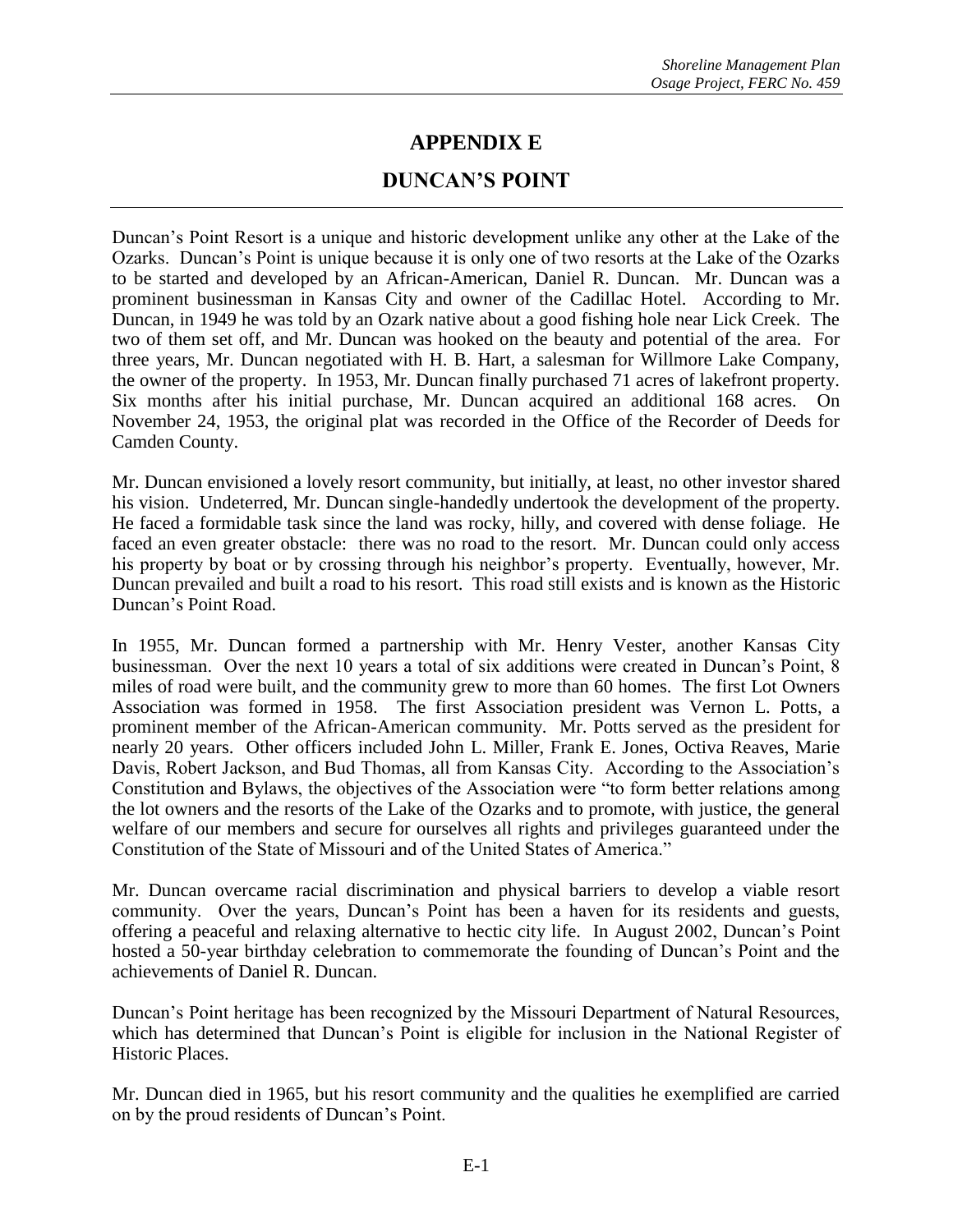# **APPENDIX F**

# **AMEREN MISSOURI PROCEDURE FOR ADDRESSING CHALLENGES TO SHORELINE MANAGEMENT PLAN MAPPING ACCURACY**

- 1. A private property owner/developer contacts Ameren Missouri with a question on Permit Requirements.
- 2. Ameren Missouri will review the appropriate (i.e. latest version filed with the Federal Energy Regulatory Commission) Shoreline Management Plan Maps and if necessary make a site field inspection to address any permitting issues.
- 3. If the private property owner/developer disagrees with the shoreline classification indicated on the map for a particular site, Ameren Missouri makes a second site visit, if necessary, to determine if there is a mapping discrepancy.
	- If Ameren Missouri believes that there is no mapping discrepancy then the classification stands.
- 4. If Ameren Missouri believes that there is a potential mapping discrepancy, then Ameren Missouri will coordinate with MDNR and MDC, and other agencies as appropriate, to visit the site.
	- If the state agency(s) does not agree that a mapping discrepancy exists then the mapping classification stands.
- 5. If the state agency(s) confirms that there is a mapping discrepancy, then Ameren Missouri will update the Osage Project Shoreline Use Classification Maps. Updated maps will be filed annually with the Commission, along with a record of the consultation undertaken as described here in Appendix F.